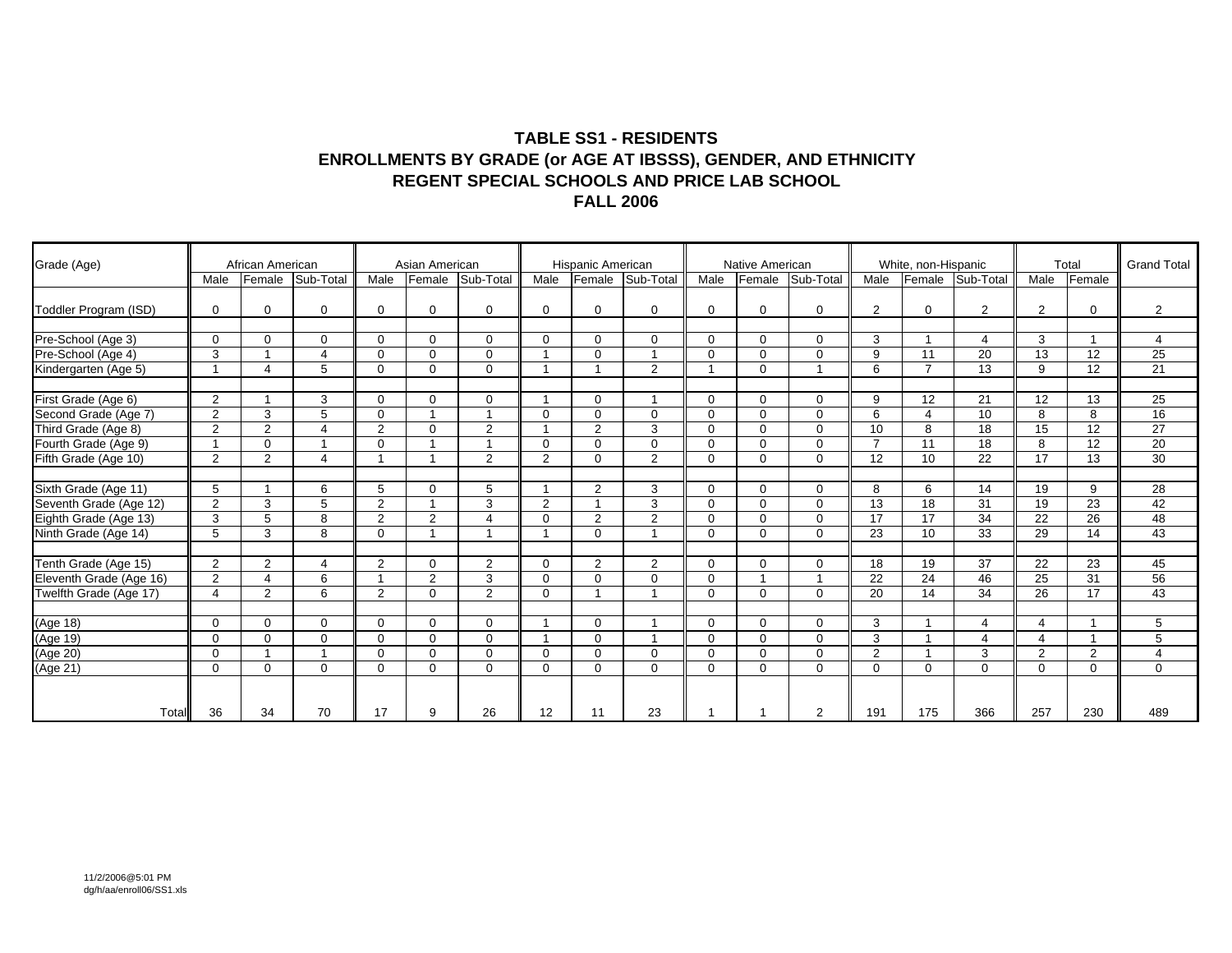#### **TABLE SS1 - RESIDENTS ENROLLMENTS BY GRADE (or AGE AT IBSSS), GENDER, AND ETHNICITY IOWA BRAILLE AND SIGHT SAVING SCHOOL FALL 2006**

| Grade (Age)                                     |             | African American |             |          | Asian American |             |                | Hispanic American |                          |          | Native American |             |                | White, non-Hispanic |                  |                         | Total          | <b>Grand Total</b>   |
|-------------------------------------------------|-------------|------------------|-------------|----------|----------------|-------------|----------------|-------------------|--------------------------|----------|-----------------|-------------|----------------|---------------------|------------------|-------------------------|----------------|----------------------|
|                                                 | Male        | Female           | Sub-Total   | Male     | Female         | Sub-Total   | Male           | Female            | Sub-Total                | Male     | Female          | Sub-Total   | Male           |                     | Female Sub-Total | Male                    | Female         |                      |
| Toddler Program (ISD)                           |             |                  | $\mathbf 0$ |          |                | $\mathbf 0$ |                |                   | $\Omega$                 |          |                 | $\mathbf 0$ |                |                     | 0                | $\mathbf 0$             | 0              | $\mathbf 0$          |
| Pre-School (Age 3)                              |             |                  | $\Omega$    |          |                | $\mathbf 0$ |                |                   | $\Omega$                 |          |                 | $\mathbf 0$ |                |                     | $\Omega$         | $\Omega$                | 0              | $\mathbf 0$          |
| Pre-School (Age 4)                              |             |                  | $\Omega$    |          |                | $\Omega$    |                |                   | $\Omega$                 |          |                 | $\Omega$    |                |                     | $\Omega$         | $\Omega$                | $\Omega$       | $\mathbf 0$          |
| Kindergarten (Age 5)                            |             |                  | $\mathbf 0$ |          |                | $\mathbf 0$ |                |                   | $\mathbf 0$              |          |                 | $\mathbf 0$ |                |                     | $\Omega$         | $\mathbf 0$             | 0              | $\mathbf 0$          |
| First Grade (Age 6)                             |             |                  | $\Omega$    |          |                | $\Omega$    |                |                   | $\Omega$                 |          |                 | $\mathbf 0$ |                |                     | $\Omega$         | $\overline{0}$          | $\Omega$       | $\mathbf 0$          |
|                                                 |             |                  | $\Omega$    |          |                | $\Omega$    |                |                   | $\Omega$                 |          |                 | $\mathbf 0$ |                |                     | $\Omega$         | $\Omega$                | $\Omega$       | $\mathbf 0$          |
| Second Grade (Age 7)<br>Third Grade (Age 8)     |             |                  | $\mathbf 0$ |          |                | $\mathbf 0$ |                |                   | $\Omega$                 |          |                 | $\mathbf 0$ |                |                     | $\Omega$         | $\Omega$                | $\Omega$       | $\mathbf 0$          |
| Fourth Grade (Age 9)                            |             |                  | $\mathbf 0$ |          |                | $\mathbf 0$ |                |                   | $\mathbf 0$              |          |                 | $\mathbf 0$ |                |                     | 1                | $\overline{\mathbf{1}}$ | 0              | $\mathbf{1}$         |
| Fifth Grade (Age 10)                            |             |                  | $\mathbf 0$ |          |                | $\Omega$    |                |                   | $\Omega$                 |          |                 | $\Omega$    |                |                     |                  | $\overline{\mathbf{1}}$ | 0              | $\blacktriangleleft$ |
| Sixth Grade (Age 11)                            |             |                  | $\Omega$    |          |                | $\mathbf 0$ |                |                   | $\Omega$                 |          |                 | $\mathbf 0$ |                |                     |                  | $\Omega$                |                | 1                    |
|                                                 |             |                  | $\Omega$    |          |                | $\Omega$    |                |                   | $\Omega$                 |          |                 | $\Omega$    | 2              |                     | $\overline{2}$   | $\overline{2}$          | $\Omega$       | $\overline{2}$       |
| Seventh Grade (Age 12)<br>Eighth Grade (Age 13) |             |                  | $\mathbf 0$ |          |                | 0           |                |                   | $\Omega$                 |          |                 | $\mathbf 0$ | $\overline{2}$ |                     | 2                | $\overline{2}$          | $\Omega$       | $\mathbf{2}$         |
| Ninth Grade (Age 14)                            |             |                  | $\mathbf 0$ |          |                | $\mathbf 0$ |                |                   | $\Omega$                 |          |                 | $\mathbf 0$ | 2              |                     | 3                | 2                       |                | $\mathbf{3}$         |
|                                                 |             |                  |             |          |                |             |                |                   |                          |          |                 |             |                |                     |                  |                         |                |                      |
| Tenth Grade (Age 15)<br>Eleventh Grade (Age 16) |             |                  | $\mathbf 0$ |          |                | 0           |                |                   | $\mathbf 0$              |          |                 | $\mathbf 0$ | 3              | 2                   | 5                | 3                       | 2              | 5                    |
|                                                 |             |                  | 0           |          |                | $\mathbf 0$ |                |                   | $\Omega$                 |          |                 | $\mathbf 0$ | 2              |                     | 2                | $\overline{2}$          | $\Omega$       | $\mathbf{2}$         |
| Twelfth Grade (Age 17)                          |             |                  | $\mathbf 0$ |          |                | $\Omega$    |                |                   | $\mathbf 0$              |          |                 | $\mathbf 0$ | 2              | 2                   | 4                | $\overline{2}$          | $\overline{2}$ | 4                    |
| (Age 18)                                        |             |                  | $\Omega$    |          |                | 0           |                |                   |                          |          |                 | $\mathbf 0$ | 2              |                     | 2                | 3                       | $\Omega$       | 3                    |
|                                                 |             |                  | $\mathbf 0$ |          |                | $\Omega$    |                |                   | $\overline{\phantom{a}}$ |          |                 | $\mathbf 0$ | $\overline{2}$ |                     | 3                | 3                       |                | 4                    |
|                                                 |             |                  | $\mathbf 0$ |          |                | $\mathbf 0$ |                |                   | $\mathbf 0$              |          |                 | $\mathbf 0$ |                |                     |                  | $\overline{\mathbf{1}}$ | 0              | $\blacktriangleleft$ |
| (Age 19)<br>(Age 20)<br>(Age 21)                |             |                  | $\mathbf 0$ |          |                | $\mathbf 0$ |                |                   | $\mathbf 0$              |          |                 | $\mathbf 0$ |                |                     | $\mathbf 0$      | $\mathbf 0$             | 0              | $\mathbf 0$          |
|                                                 |             |                  |             |          |                |             |                |                   |                          |          |                 |             |                |                     |                  |                         |                |                      |
| Total                                           | $\mathbf 0$ | $\Omega$         | $\Omega$    | $\Omega$ | $\Omega$       | $\Omega$    | $\overline{2}$ | $\Omega$          | $\overline{2}$           | $\Omega$ | 0               | $\mathbf 0$ | 20             |                     | 27               | 22                      | $\overline{7}$ | 29                   |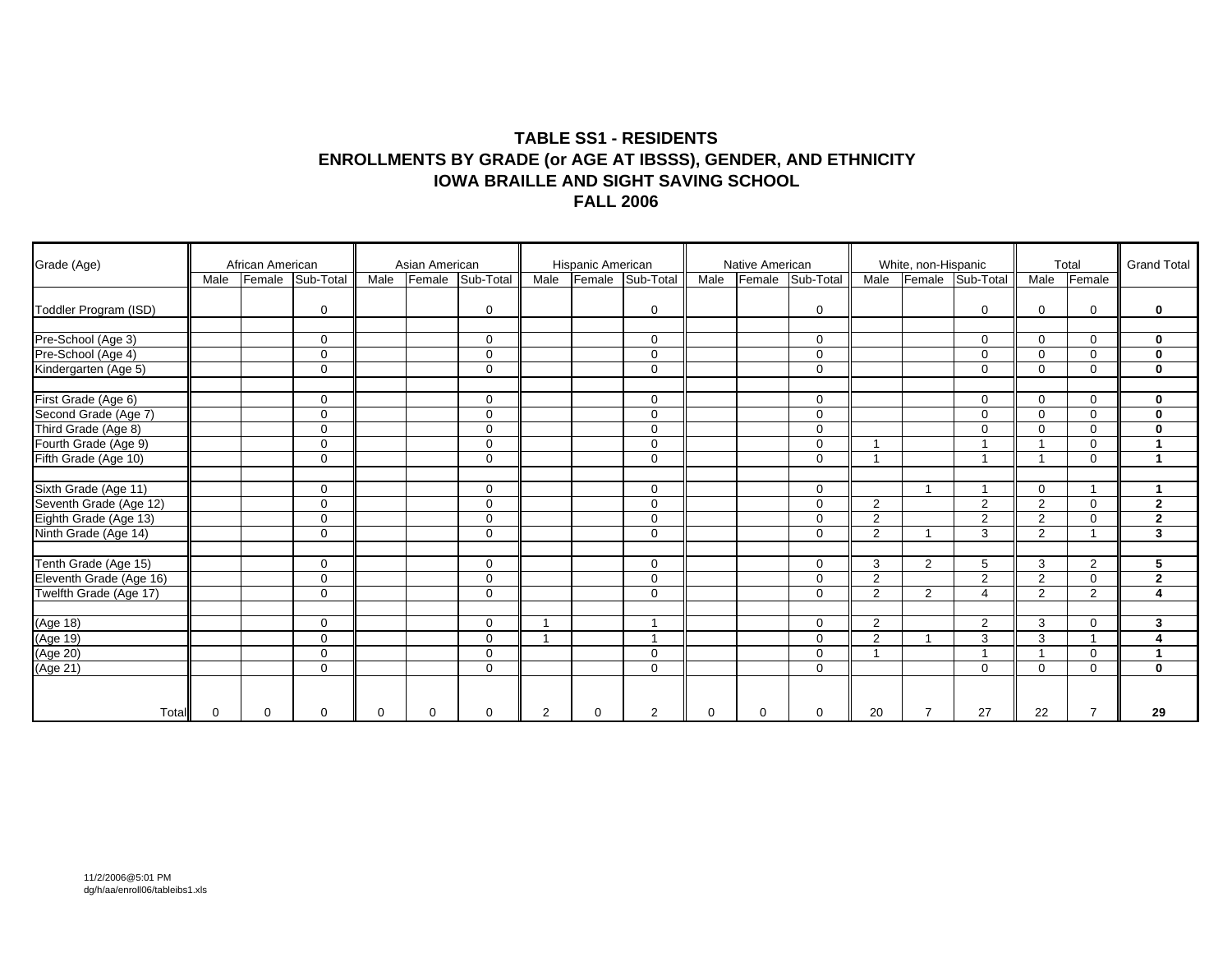#### **TABLE SS1 - RESIDENTSENROLLMENTS BY GRADE (or AGE AT IBSSS), GENDER, AND ETHNICITY IOWA SCHOOL FOR THE DEAF FALL 2006**

| Grade (Age)                                                                                                        |      | African American |             |      | Asian American |                         |      | Hispanic American |                  |          | Native American |                                                                                                    |                | White, non-Hispanic |                  |                         | Total          | <b>Grand Total</b>      |
|--------------------------------------------------------------------------------------------------------------------|------|------------------|-------------|------|----------------|-------------------------|------|-------------------|------------------|----------|-----------------|----------------------------------------------------------------------------------------------------|----------------|---------------------|------------------|-------------------------|----------------|-------------------------|
|                                                                                                                    | Male | Female           | Sub-Total   | Male | Female         | Sub-Total               | Male |                   | Female Sub-Total | Male     | Female          | Sub-Total                                                                                          | Male           |                     | Female Sub-Total | Male                    | Female         |                         |
| Toddler Program (ISD)                                                                                              |      |                  | $\mathbf 0$ |      |                | $\mathbf 0$             |      |                   | $\mathbf 0$      |          |                 | $\mathbf 0$                                                                                        | $\overline{2}$ |                     | 2                | $\overline{2}$          | 0              | $\overline{2}$          |
| Pre-School (Age 3) <sup>1</sup>                                                                                    |      |                  | $\mathbf 0$ |      |                | $\mathbf 0$             |      |                   | $\Omega$         |          |                 | $\mathbf 0$                                                                                        | 3              |                     | 4                | 3                       |                | 4                       |
| Pre-School (Age 4)                                                                                                 |      |                  | $\mathbf 0$ |      |                | $\mathbf 0$             |      |                   |                  |          |                 | $\mathbf 0$                                                                                        | 2              |                     | 3                | 3                       |                | $\overline{4}$          |
| Kindergarten (Age 5)                                                                                               |      |                  | $\mathbf 0$ |      |                | $\mathbf 0$             |      |                   | $\mathbf 0$      |          |                 | $\mathbf 0$                                                                                        |                |                     | 2                | $\overline{\mathbf{1}}$ |                | $\mathbf{2}$            |
| First Grade (Age 6)                                                                                                |      |                  | $\Omega$    |      |                | $\mathbf 0$             |      |                   | $\Omega$         |          |                 | $\mathbf 0$                                                                                        | 2              |                     | $\overline{2}$   | 2                       | $\Omega$       | $\overline{2}$          |
| Second Grade (Age 7)                                                                                               |      |                  | $\Omega$    |      |                | $\Omega$                |      |                   | $\Omega$         |          |                 | $\Omega$                                                                                           |                | $\overline{A}$      |                  | $\Omega$                |                | $\overline{\mathbf{A}}$ |
| Third Grade (Age 8)                                                                                                |      |                  | $\mathbf 0$ |      |                | $\mathbf 0$             |      |                   |                  |          |                 | $\mathbf 0$                                                                                        | 2              |                     | 2                | $\overline{2}$          |                | 3                       |
| Fourth Grade (Age 9)                                                                                               |      |                  | $\Omega$    |      |                | $\Omega$                |      |                   | $\Omega$         |          |                 | $\mathbf 0$                                                                                        | $\overline{2}$ | 3                   | 5                | 2                       | 3              | $\overline{5}$          |
| Fifth Grade (Age 10)                                                                                               |      |                  |             |      |                | $\Omega$                |      |                   |                  |          |                 | $\mathbf 0$                                                                                        | 5              |                     | 5                | 6                       |                | $\overline{7}$          |
| Sixth Grade (Age 11)                                                                                               |      |                  | $\mathbf 0$ |      |                |                         |      |                   |                  |          |                 | $\mathbf 0$                                                                                        | $\overline{2}$ | 4                   | 6                | 3                       | 5              | 8                       |
| Seventh Grade (Age 12)                                                                                             |      |                  | $\Omega$    |      |                | $\Omega$                |      |                   | $\Omega$         |          |                 | $\mathbf 0$                                                                                        | 5              | 5                   | 10               | 5                       | 5              | 10                      |
|                                                                                                                    |      |                  | $\Omega$    |      |                | $\Omega$                |      |                   |                  |          |                 | $\mathbf 0$                                                                                        |                |                     | 2                |                         | $\overline{2}$ | $\mathbf{3}$            |
| Eighth Grade (Age 13)<br>Ninth Grade (Age 14)                                                                      |      |                  |             |      |                | $\mathbf 0$             |      |                   | $\Omega$         |          |                 | $\mathbf 0$                                                                                        | 6              | 2                   | 8                | 6                       | 3              | 9                       |
| Tenth Grade (Age 15)                                                                                               |      |                  | $\mathbf 0$ |      |                | 4                       |      |                   |                  |          |                 | $\mathbf 0$                                                                                        | 2              | 3                   | 5                | 3                       | 4              | $\overline{7}$          |
| Eleventh Grade (Age 16)                                                                                            |      |                  | $\mathbf 0$ |      |                | $\overline{\mathbf{A}}$ |      |                   | $\Omega$         |          |                 | $\mathbf 0$                                                                                        | 6              | $\overline{7}$      | 13               | 6                       | 8              | 14                      |
| Twelfth Grade (Age 17)                                                                                             |      |                  | $\mathbf 0$ |      |                |                         |      |                   | $\Omega$         |          |                 | $\mathbf 0$                                                                                        | 3              |                     | 3                | $\overline{4}$          | 0              | 4                       |
|                                                                                                                    |      |                  | $\mathbf 0$ |      |                | $\mathbf 0$             |      |                   | $\Omega$         |          |                 | $\mathbf 0$                                                                                        |                |                     | 2                |                         |                | $\overline{2}$          |
| (Age 18)<br>(Age 19)                                                                                               |      |                  | $\mathbf 0$ |      |                | $\mathbf 0$             |      |                   | $\Omega$         |          |                 | $\mathbf 0$                                                                                        |                |                     |                  |                         | $\Omega$       | 1                       |
| (Age 20)                                                                                                           |      |                  |             |      |                | $\Omega$                |      |                   | $\Omega$         |          |                 | $\mathbf 0$                                                                                        |                |                     | $\overline{2}$   |                         | $\overline{2}$ | $\mathbf{3}$            |
| (Age 21)                                                                                                           |      |                  | $\mathbf 0$ |      |                | $\mathbf 0$             |      |                   | $\mathbf 0$      |          |                 | $\mathbf 0$                                                                                        |                |                     | $\Omega$         | $\mathbf 0$             | 0              | $\mathbf{0}$            |
|                                                                                                                    |      |                  |             |      |                |                         |      |                   |                  |          |                 |                                                                                                    |                |                     |                  |                         |                |                         |
| Total<br>10 a comparadored excelent in the beneficial distinct of a short was a developed the developed to develop | 0    | 3                | 3           | 3    |                | Δ                       | 2    | 4                 | 6                | $\Omega$ | 0               | $\mathbf 0$<br>وبالمالية والمساهد والمستحدث والمستحل والمتابع والمتعاون والمتحدث والمتحدث والمنافذ | 47             | 31                  | 78               | 52                      | 39             | 91                      |

<sup>1</sup>One preschool student is the hearing sibling of a deaf preschool student, included for reverse mainstreaming and to ensure that communication is established between the siblings.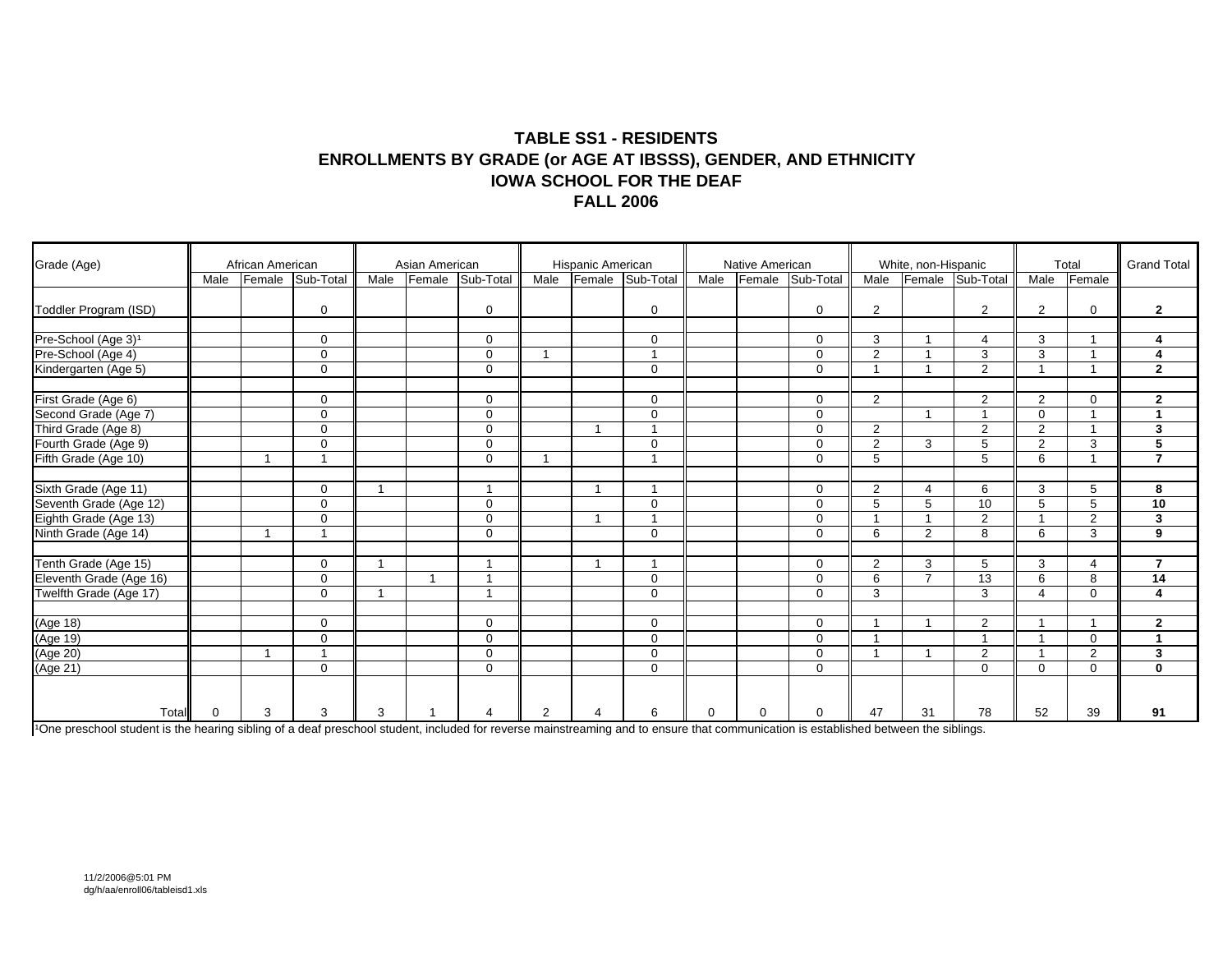#### **TABLE SS1 - RESIDENTS ENROLLMENTS BY GRADE (or AGE AT IBSSS), GENDER, AND ETHNICITY PRICE LAB SCHOOL FALL 2006**

| Grade (Age)                                     |                       | African American |                          |                | Asian American |                |                | Hispanic American |                          |      | Native American |                |                | White, non-Hispanic |                  |          | Total           | <b>Grand Total</b> |
|-------------------------------------------------|-----------------------|------------------|--------------------------|----------------|----------------|----------------|----------------|-------------------|--------------------------|------|-----------------|----------------|----------------|---------------------|------------------|----------|-----------------|--------------------|
|                                                 | Male                  | Female           | Sub-Total                | Male           | Female         | Sub-Total      | Male           | Female            | Sub-Total                | Male | Female          | Sub-Total      | Male           |                     | Female Sub-Total | Male     | Female          |                    |
| Toddler Program (ISD)                           |                       |                  | $\mathbf 0$              |                |                | $\mathbf 0$    |                |                   | $\mathbf 0$              |      |                 | $\mathbf 0$    |                |                     | 0                | $\Omega$ | $\mathbf 0$     | $\mathbf 0$        |
| Pre-School (Age 3)                              |                       |                  | $\Omega$                 |                |                | 0              |                |                   | $\Omega$                 |      |                 | $\mathbf 0$    |                |                     | 0                | $\Omega$ | $\mathbf 0$     | $\mathbf 0$        |
| Pre-School (Age 4)                              | 3                     |                  | $\overline{4}$           |                |                | $\Omega$       |                |                   | $\Omega$                 |      |                 | $\mathbf 0$    | $\overline{7}$ | 10                  | 17               | 10       | 11              | 21                 |
| Kindergarten (Age 5)                            |                       | 4                | 5                        |                |                | $\mathbf 0$    |                |                   | 2                        |      |                 | $\overline{1}$ | 5              | 6                   | 11               | 8        | 11              | 19                 |
| First Grade (Age 6)                             | 2                     |                  | 3                        |                |                | $\Omega$       |                |                   |                          |      |                 | $\Omega$       | $\overline{7}$ | 12                  | 19               | 10       | 13              | 23                 |
| Second Grade (Age 7)                            | $\overline{2}$        | 3                | 5                        |                |                |                |                |                   | $\Omega$                 |      |                 | $\mathbf 0$    | 6              | 3                   | 9                | 8        | $\overline{7}$  | 15                 |
| Third Grade (Age 8)                             | $\overline{2}$        | 2                | $\overline{4}$           | 2              |                | 2              |                |                   | 2                        |      |                 | $\mathbf 0$    | 8              | 8                   | 16               | 13       | 11              | 24                 |
| Fourth Grade (Age 9)                            |                       |                  | $\overline{ }$           |                |                | $\overline{ }$ |                |                   | $\Omega$                 |      |                 | $\mathbf 0$    | $\overline{a}$ | 8                   | 12               | 5        | 9               | 14                 |
| Fifth Grade (Age 10)                            | 2                     |                  | 3                        | $\overline{ }$ |                | $\overline{2}$ |                |                   |                          |      |                 | $\mathbf 0$    | 6              | 10                  | 16               | 10       | $\overline{12}$ | $\overline{22}$    |
| Sixth Grade (Age 11)                            | 5                     |                  | 6                        | 4              |                | 4              |                |                   | 2                        |      |                 | $\mathbf 0$    | 6              |                     | $\overline{7}$   | 16       | $\mathbf{3}$    | 19                 |
|                                                 | $\overline{2}$        | 3                | 5                        | 2              |                | 3              | $\overline{2}$ |                   | 3                        |      |                 | $\mathbf 0$    | 6              | 13                  | 19               | 12       | 18              | 30                 |
| Seventh Grade (Age 12)<br>Eighth Grade (Age 13) | 3                     | 5                | 8                        | 2              | $\overline{2}$ | 4              |                |                   |                          |      |                 | $\mathbf 0$    | 14             | 16                  | 30               | 19       | 24              | 43                 |
| Ninth Grade (Age 14)                            | 5                     | $\overline{2}$   | $\overline{7}$           |                | $\mathbf 1$    | 1              |                |                   |                          |      |                 | $\Omega$       | 15             | $\overline{7}$      | 22               | 21       | 10              | 31                 |
| Tenth Grade (Age 15)                            | $\overline{2}$        | 2                | $\overline{\mathcal{A}}$ | $\mathbf 1$    |                | $\overline{1}$ |                |                   |                          |      |                 | $\mathbf 0$    | 13             | 14                  | 27               | 16       | 17              | 33                 |
| Eleventh Grade (Age 16)                         | $\overline{2}$        | 4                | 6                        | $\overline{ }$ |                | 2              |                |                   | $\Omega$                 |      | -1              | $\overline{1}$ | 14             | 17                  | 31               | 17       | 23              | 40                 |
| Twelfth Grade (Age 17)                          | $\boldsymbol{\Delta}$ | $\overline{2}$   | 6                        | $\overline{1}$ |                | $\overline{ }$ |                |                   | $\overline{\phantom{a}}$ |      |                 | $\Omega$       | 15             | 12                  | 27               | 20       | 15              | 35                 |
| (Age 18)                                        |                       |                  | $\mathbf 0$              |                |                | $\mathbf 0$    |                |                   | $\Omega$                 |      |                 | $\mathbf 0$    |                |                     | 0                | $\Omega$ | 0               | $\mathbf 0$        |
|                                                 |                       |                  | $\mathbf 0$              |                |                | $\mathbf 0$    |                |                   | $\mathbf 0$              |      |                 | $\mathbf 0$    |                |                     | $\Omega$         | $\Omega$ | $\mathbf 0$     | $\mathbf 0$        |
|                                                 |                       |                  | $\mathbf 0$              |                |                | $\Omega$       |                |                   | $\Omega$                 |      |                 | $\mathbf 0$    |                |                     | $\Omega$         | $\Omega$ | $\Omega$        | $\bf{0}$           |
| (Age 19)<br>(Age 20)<br>(Age 21)                |                       |                  | $\mathbf 0$              |                |                | $\Omega$       |                |                   | $\Omega$                 |      |                 | $\mathbf 0$    |                |                     | $\Omega$         | $\Omega$ | $\mathbf 0$     | $\mathbf 0$        |
|                                                 |                       |                  |                          |                |                |                |                |                   |                          |      |                 |                |                |                     |                  |          |                 |                    |
| Total                                           | 36                    | 31               | 67                       | 14             | 8              | 22             | 8              | $\overline{7}$    | 15                       |      |                 | 2              | 126            | 137                 | 263              | 185      | 184             | 369                |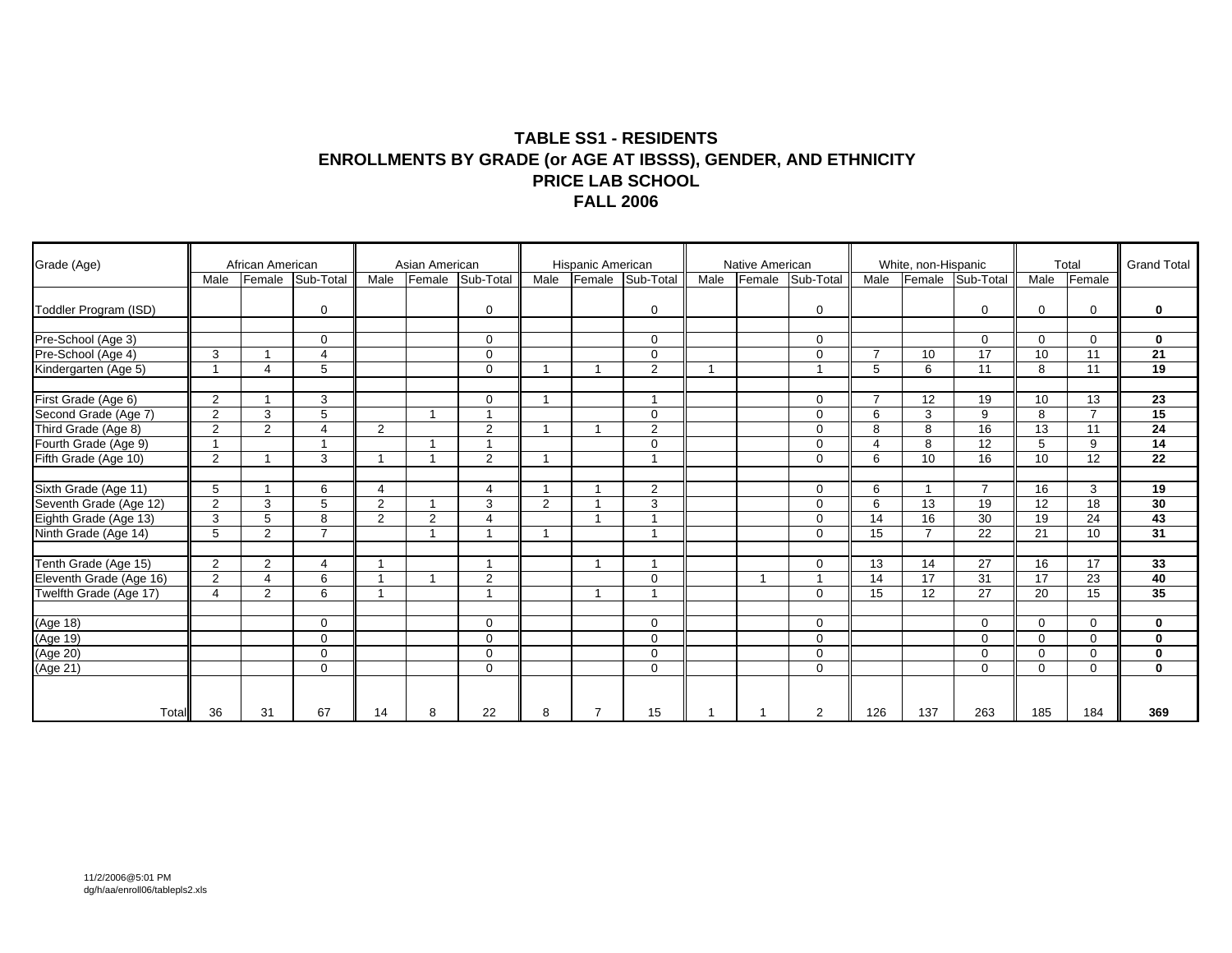#### **TABLE SS1 - NONRESIDENTS ENROLLMENTS BY GRADE (or AGE AT IBSSS), GENDER, AND ETHNICITY IOWA SCHOOL FOR THE DEAF FALL 2006**

| Grade (Age)                                     |      | African American |                |          | Asian American |             |          | Hispanic American |                  |          | Native American |              |                | White, non-Hispanic |                         |                         | Total                    | <b>Grand Total</b>      |
|-------------------------------------------------|------|------------------|----------------|----------|----------------|-------------|----------|-------------------|------------------|----------|-----------------|--------------|----------------|---------------------|-------------------------|-------------------------|--------------------------|-------------------------|
|                                                 | Male | Female           | Sub-Total      | Male     | Female         | Sub-Total   | Male     |                   | Female Sub-Total | Male     | Female          | Sub-Total    | Male           |                     | Female Sub-Total        | Male                    | Female                   |                         |
| Toddler Program (ISD)                           |      |                  | $\mathbf 0$    |          |                | $\mathbf 0$ |          |                   | $\Omega$         |          |                 | $\mathbf 0$  |                |                     | 0                       | $\mathbf 0$             | 0                        | $\mathbf 0$             |
| Pre-School (Age 3)                              |      |                  | $\Omega$       |          |                | $\mathbf 0$ |          |                   | $\Omega$         |          |                 | $\mathbf 0$  |                |                     | $\Omega$                | $\Omega$                | $\Omega$                 | $\mathbf 0$             |
| Pre-School (Age 4)                              |      |                  | $\Omega$       |          |                | $\Omega$    |          |                   | $\Omega$         |          |                 | $\Omega$     |                |                     | $\Omega$                | $\Omega$                | $\Omega$                 | $\mathbf 0$             |
| Kindergarten (Age 5)                            |      |                  | $\mathbf 0$    |          |                | $\mathbf 0$ |          |                   | $\mathbf 0$      |          |                 | $\mathbf 0$  |                |                     | $\overline{\mathbf{A}}$ | $\mathbf 0$             | $\overline{\phantom{a}}$ | $\mathbf{1}$            |
| First Grade (Age 6)                             |      |                  | $\Omega$       |          |                | $\Omega$    |          |                   | $\Omega$         |          |                 | $\mathbf 0$  |                |                     | $\Omega$                | $\overline{0}$          | $\Omega$                 | $\mathbf 0$             |
|                                                 |      |                  | $\Omega$       |          |                | $\Omega$    |          |                   | $\Omega$         |          |                 | $\mathbf 0$  |                |                     | $\Omega$                | $\Omega$                | $\Omega$                 | $\mathbf 0$             |
| Second Grade (Age 7)<br>Third Grade (Age 8)     |      |                  | $\mathbf 0$    |          |                | $\mathbf 0$ |          |                   | $\Omega$         |          |                 | $\mathbf 0$  |                |                     | $\Omega$                | $\mathbf 0$             | $\Omega$                 | $\mathbf 0$             |
| Fourth Grade (Age 9)                            |      |                  | $\mathbf 0$    |          |                | $\mathbf 0$ |          |                   | $\mathbf 0$      |          |                 | $\mathbf{0}$ |                |                     | $\mathbf 0$             | $\mathbf 0$             | 0                        | $\mathbf{0}$            |
| Fifth Grade (Age 10)                            |      |                  | $\mathbf 0$    |          |                | $\Omega$    |          |                   | $\Omega$         |          |                 | $\Omega$     | $\overline{4}$ |                     | 4                       | $\overline{4}$          | 0                        | $\overline{\mathbf{4}}$ |
|                                                 |      |                  |                |          |                |             |          |                   |                  |          |                 |              |                |                     |                         |                         |                          |                         |
| Sixth Grade (Age 11)                            |      |                  | $\Omega$       |          |                | $\mathbf 0$ |          |                   | $\Omega$         |          |                 | $\mathbf 0$  |                |                     | $\Omega$                | $\Omega$                | $\Omega$                 | $\mathbf 0$             |
| Seventh Grade (Age 12)<br>Eighth Grade (Age 13) |      |                  | $\Omega$       |          |                | $\Omega$    |          |                   | $\Omega$         |          |                 | $\Omega$     |                |                     | $\Omega$                | $\Omega$                | $\Omega$                 | $\mathbf 0$             |
|                                                 |      |                  | $\mathbf 0$    |          |                | 0           |          |                   | $\Omega$         |          |                 | $\mathbf 0$  |                | 2                   | 3                       | $\overline{\mathbf{1}}$ | $\overline{2}$           | 3                       |
| Ninth Grade (Age 14)                            |      |                  | $\mathbf 0$    |          |                | $\mathbf 0$ |          |                   | $\Omega$         |          |                 | $\mathbf 0$  |                |                     | $\Omega$                | $\Omega$                | 0                        | $\mathbf{0}$            |
|                                                 |      |                  | $\overline{1}$ |          |                | 0           |          |                   | $\mathbf 0$      |          |                 | $\mathbf 0$  |                |                     |                         | 2                       | 0                        | $\overline{2}$          |
| Tenth Grade (Age 15)<br>Eleventh Grade (Age 16) |      |                  | $\mathbf 0$    |          |                | $\mathbf 0$ |          |                   | $\Omega$         |          |                 | $\mathbf{0}$ |                |                     | $\Omega$                | $\mathbf 0$             | $\Omega$                 | $\mathbf 0$             |
| Twelfth Grade (Age 17)                          |      |                  | $\mathbf 0$    |          |                | $\Omega$    |          |                   | $\mathbf 0$      |          |                 | $\mathbf 0$  |                |                     | 2                       | $\overline{ }$          | $\overline{A}$           | $\overline{2}$          |
|                                                 |      |                  |                |          |                |             |          |                   |                  |          |                 |              |                |                     |                         |                         |                          |                         |
| (Age 18)                                        |      |                  | $\Omega$       |          |                | 0           |          |                   | $\Omega$         |          |                 | $\mathbf 0$  |                |                     |                         |                         | $\Omega$                 | -1                      |
| (Age 19)<br>(Age 20)<br>(Age 21)                |      |                  | $\mathbf 0$    |          |                | $\mathbf 0$ |          |                   | $\mathbf 0$      |          |                 | $\mathbf 0$  |                |                     | $\Omega$                | $\Omega$                | 0                        | $\mathbf 0$             |
|                                                 |      |                  | $\mathbf 0$    |          |                | $\mathbf 0$ |          |                   | $\mathbf 0$      |          |                 | $\mathbf 0$  |                |                     | $\Omega$                | $\mathbf 0$             | 0                        | $\mathbf 0$             |
|                                                 |      |                  | $\mathbf 0$    |          |                | $\mathbf 0$ |          |                   | $\mathbf 0$      |          |                 | $\mathbf 0$  |                |                     | $\mathbf 0$             | $\mathbf 0$             | 0                        | $\mathbf 0$             |
|                                                 |      |                  |                |          |                |             |          |                   |                  |          |                 |              |                |                     |                         |                         |                          |                         |
| Total                                           |      | $\Omega$         |                | $\Omega$ | $\Omega$       | $\Omega$    | $\Omega$ | $\Omega$          | $\Omega$         | $\Omega$ | 0               | $\mathbf 0$  | 8              |                     | 12                      | 9                       | Δ                        | 13                      |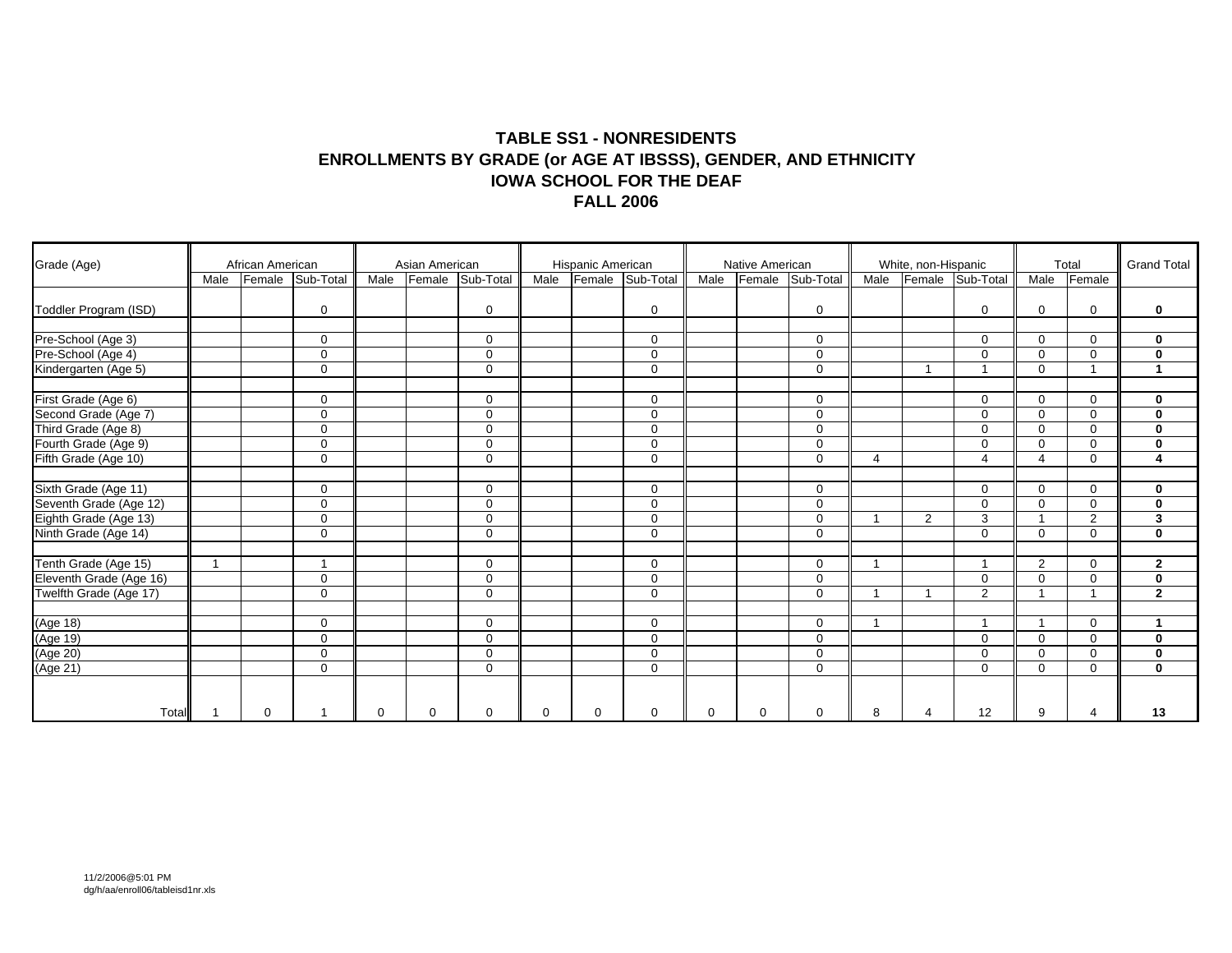# **TABLE SS2 - RESIDENTS DORMITORY AND COMMUTER COUNTSREGENT SPECIAL SCHOOLS AND PRICE LAB SCHOOLFALL 2006**

|                         |                 | <b>COMMUTER - 0 NIGHTS</b>      |                 |                |                      |                |                 | <b>RESIDENTIAL COUNTS</b> |                |                 |                          |
|-------------------------|-----------------|---------------------------------|-----------------|----------------|----------------------|----------------|-----------------|---------------------------|----------------|-----------------|--------------------------|
|                         | Own             | School                          |                 |                |                      |                |                 |                           |                |                 |                          |
| Grade (Age at IBSSS)    |                 | Transportation   Transportation | Total           | 1 night        | 2 nights             | 3 nights       | 4 nights        | 5 nights                  | 6 nights       | 7 nights        | Total                    |
|                         |                 |                                 |                 |                |                      |                |                 |                           |                |                 |                          |
| Toddler $(0-3)$         | $\overline{0}$  | $\overline{2}$                  | $\overline{2}$  | $\mathbf 0$    | $\overline{0}$       | $\overline{0}$ | $\mathbf 0$     | $\overline{0}$            | $\overline{0}$ | 0               | $\mathsf 0$              |
| Pre-School (Age 3)      | $\mathbf 0$     | 4                               | $\overline{4}$  | $\overline{0}$ | $\mathbf 0$          | $\mathbf 0$    | $\overline{0}$  | $\overline{0}$            | $\mathbf 0$    | $\mathbf 0$     | $\mathbf 0$              |
| Pre-School (Age 4)      | $\overline{21}$ | $\overline{2}$                  | $\overline{23}$ | $\overline{0}$ | $\pmb{0}$            | $\mathbf 0$    | $\overline{0}$  | $\overline{0}$            | $\mathbf 0$    | $\overline{0}$  | $\pmb{0}$                |
| Kindergarten (Age 5)    | 19              | 1                               | $\overline{20}$ | $\mathbf 0$    | $\mathsf 0$          | $\mathbf 0$    | $\mathbf 0$     | $\overline{0}$            | $\mathbf 0$    | 0               | $\mathsf 0$              |
|                         |                 |                                 |                 |                |                      |                |                 |                           |                |                 |                          |
| First Grade (Age 6)     | 23              | 3                               | 26              | $\mathbf{0}$   | $\mathbf 1$          | $\mathbf 0$    | $\mathbf 0$     | $\mathbf 0$               | $\mathbf 0$    | 0               | 1                        |
| Second Grade (Age 7)    | $\overline{15}$ | $\overline{1}$                  | 16              | $\mathbf 0$    | $\mathbf 0$          | $\mathbf 0$    | $\mathbf 0$     | $\overline{0}$            | $\mathbf 0$    | $\overline{0}$  | $\mathbf 0$              |
| Third Grade (Age 8)     | $\overline{24}$ | $\mathbf 0$                     | $\overline{24}$ | 1              | $\mathbf{1}$         | $\mathbf 0$    | $\mathbf 0$     | $\mathbf 0$               | $\mathbf 0$    | 0               | $\overline{2}$           |
| Fourth Grade (Age 9)    | 14              | $\overline{1}$                  | 15              | $\mathbf 0$    | $\mathsf 0$          | $\mathbf 0$    |                 | 1                         | $\mathbf 0$    |                 | $\overline{3}$           |
| Fifth Grade (Age 10)    | $\overline{22}$ | $\overline{2}$                  | $\overline{24}$ | 1              | $\overline{1}$       | 1              |                 | 1                         | $\mathbf 0$    | и               | $\overline{6}$           |
|                         |                 |                                 |                 |                |                      |                |                 |                           |                |                 |                          |
| Sixth Grade (Age 11)    | $\overline{19}$ | $\mathbf 0$                     | $\overline{19}$ | $\mathbf 0$    | $\mathbf 0$          | $\mathbf 0$    | $\overline{3}$  | 1                         | $\mathbf 0$    |                 | $\overline{5}$           |
| Seventh Grade (Age 12)  | 30              | $\overline{2}$                  | 32              | $\overline{0}$ | $\mathbf{1}$         | $\overline{0}$ | $\overline{2}$  | $\overline{2}$            | $\overline{0}$ | $\overline{3}$  | $\overline{8}$           |
| Eighth Grade (Age 13)   | 43              | 3                               | 46              | $\mathbf 0$    | $\mathsf 0$          | $\overline{2}$ |                 | $\mathbf{1}$              | $\mathbf 0$    | 0               | $\overline{4}$           |
| Ninth Grade (Age 14)    | 32              | $\overline{5}$                  | $\overline{37}$ | $\Omega$       | $\overline{0}$       | $\overline{0}$ | $\overline{A}$  | $\overline{4}$            | $\overline{0}$ | $\overline{2}$  | $\overline{7}$           |
|                         |                 |                                 |                 |                |                      |                |                 |                           |                |                 |                          |
| Tenth Grade (Age 15)    | 33              | $\overline{2}$                  | 35              | $\overline{0}$ | $\mathbf 0$          | $\mathbf 0$    | $\overline{2}$  | 5                         | $\mathbf 0$    | $\overline{7}$  | 14                       |
| Eleventh Grade (Age 16) | 40              | 1                               | 41              | $\overline{0}$ | $\mathbf 0$          | 0              | $\mathbf 0$     | $\overline{2}$            | $\mathbf 0$    | $\overline{2}$  | 4                        |
| Twelfth Grade (Age 17)  | $\overline{35}$ | $\overline{2}$                  | $\overline{37}$ | $\Omega$       | $\mathbf 0$          | $\mathbf 0$    | $\mathbf 0$     | $\overline{4}$            | $\mathbf 0$    | $\overline{7}$  | $\overline{11}$          |
|                         |                 |                                 |                 |                |                      |                |                 |                           |                |                 |                          |
| (Age 18)                | $\mathbf{1}$    | 1                               | $\overline{2}$  | $\mathbf 0$    | $\blacktriangleleft$ | $\mathbf 0$    | $\mathbf 0$     | $\overline{4}$            | $\mathbf 0$    | $\overline{2}$  | $\overline{7}$           |
| (Age 19)                | $\pmb{0}$       | 3                               | $\overline{3}$  | $\mathbf 0$    | $\mathbf 0$          | $\mathbf 1$    | $\mathbf 0$     | 3                         | $\mathbf 0$    | $\overline{A}$  | $\overline{5}$           |
| (Age 20)                | $\mathbf 0$     | $\overline{2}$                  | $\overline{2}$  | $\overline{0}$ | $\mathsf 0$          | 0              | $\mathbf 0$     | $\mathbf{1}$              | $\mathbf 0$    | 3               | $\overline{\mathcal{A}}$ |
| (Age 21)                | $\mathbf 0$     | $\mathbf 0$                     | $\mathbf 0$     | $\mathbf 0$    | $\mathbf 0$          | $\mathbf 0$    | $\mathbf 0$     | $\overline{0}$            | $\mathbf 0$    | 0               | $\mathbf 0$              |
|                         |                 |                                 |                 |                |                      |                |                 |                           |                |                 |                          |
|                         |                 |                                 |                 |                |                      |                |                 |                           |                |                 |                          |
| Total                   | 371             | $\overline{37}$                 | 408             | $\overline{2}$ | $\overline{5}$       | 4              | $\overline{11}$ | 29                        | $\mathbf 0$    | $\overline{30}$ | 81                       |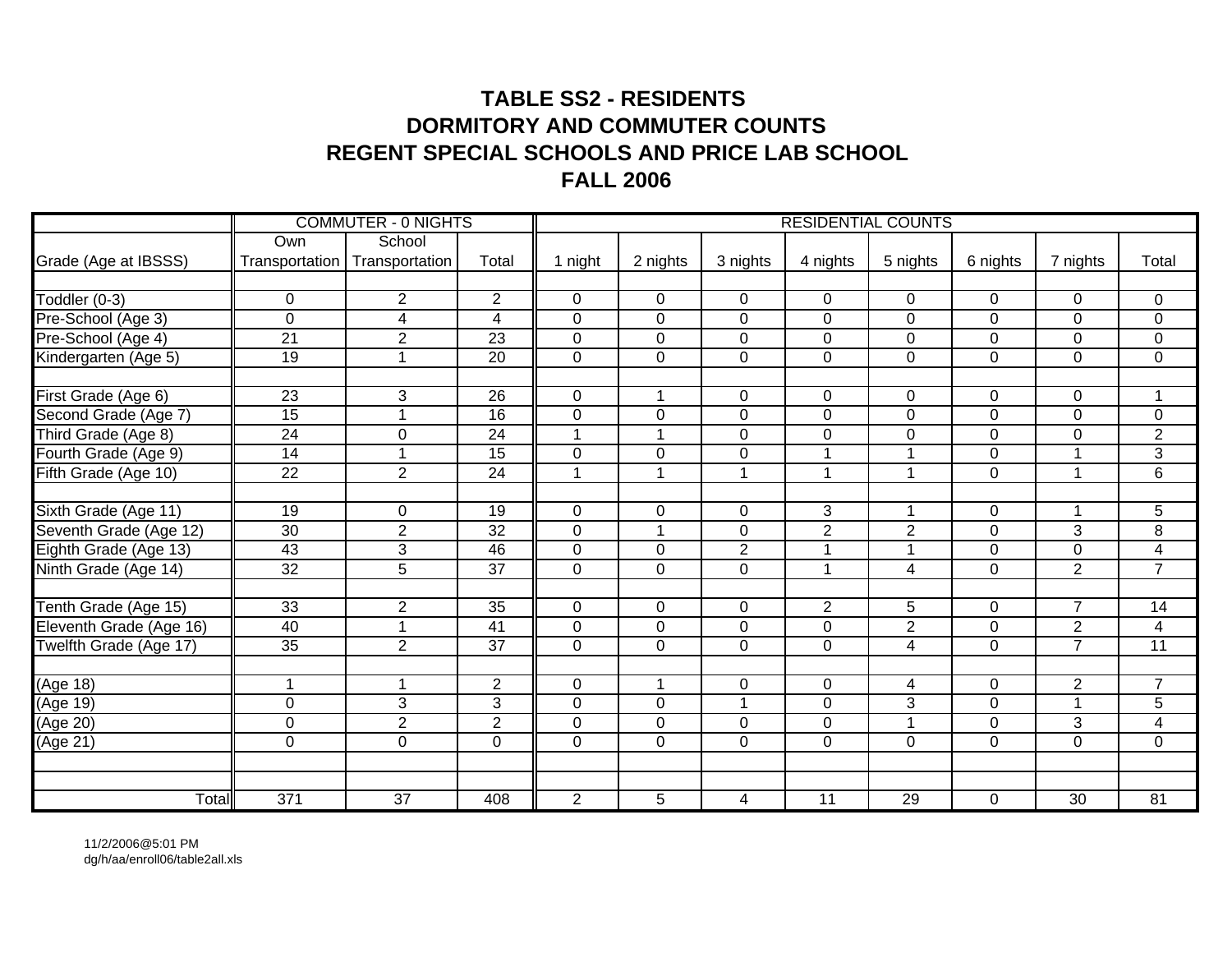## **TABLE SS2 - RESIDENTS DORMITORY AND COMMUTER COUNTS IOWA BRAILLE AND SIGHT SAVING SCHOOL FALL 2006**

|                         |             | <b>COMMUTER - 0 NIGHTS</b>      |                |             |          |              |          | <b>RESIDENTIAL COUNTS</b> |             |          |                         |
|-------------------------|-------------|---------------------------------|----------------|-------------|----------|--------------|----------|---------------------------|-------------|----------|-------------------------|
|                         | Own         | School                          |                |             |          |              |          |                           |             |          |                         |
| Grade (Age at IBSSS)    |             | Transportation   Transportation | Total          | 1 night     | 2 nights | 3 nights     | 4 nights | 5 nights                  | 6 nights    | 7 nights | Total                   |
|                         |             |                                 |                |             |          |              |          |                           |             |          |                         |
| Toddler $(0-3)$         |             |                                 | $\pmb{0}$      |             |          |              |          |                           |             |          | $\mathbf 0$             |
| Pre-School (Age 3)      |             |                                 | $\mathbf 0$    |             |          |              |          |                           |             |          | $\mathbf 0$             |
| Pre-School (Age 4)      |             |                                 | $\pmb{0}$      |             |          |              |          |                           |             |          | $\boldsymbol{0}$        |
| Kindergarten (Age 5)    |             |                                 | $\mathbf 0$    |             |          |              |          |                           |             |          | 0                       |
|                         |             |                                 |                |             |          |              |          |                           |             |          |                         |
| First Grade (Age 6)     |             |                                 | $\pmb{0}$      |             |          |              |          |                           |             |          | $\mathbf 0$             |
| Second Grade (Age 7)    |             |                                 | $\mathbf 0$    |             |          |              |          |                           |             |          | $\pmb{0}$               |
| Third Grade (Age 8)     |             |                                 | $\pmb{0}$      |             |          |              |          |                           |             |          | $\boldsymbol{0}$        |
| Fourth Grade (Age 9)    |             |                                 | $\mathbf 0$    |             |          |              |          | 1                         |             |          | 1                       |
| Fifth Grade (Age 10)    |             |                                 | $\mathbf 0$    |             |          |              |          | 1                         |             |          | 4                       |
|                         |             |                                 |                |             |          |              |          |                           |             |          |                         |
| Sixth Grade (Age 11)    |             |                                 | 0              |             |          |              |          | 1                         |             |          | 1                       |
| Seventh Grade (Age 12)  |             |                                 | $\pmb{0}$      |             |          |              |          | $\overline{2}$            |             |          | $\overline{2}$          |
| Eighth Grade (Age 13)   |             | 1                               |                |             |          |              |          | 1                         |             |          | $\overline{2}$          |
| Ninth Grade (Age 14)    |             | $\overline{ }$                  | $\overline{ }$ |             |          |              |          | $\overline{2}$            |             |          | 3                       |
|                         |             |                                 |                |             |          |              |          |                           |             |          |                         |
| Tenth Grade (Age 15)    |             |                                 | 0              |             |          |              |          | 5                         |             |          | 5                       |
| Eleventh Grade (Age 16) |             |                                 | $\mathbf 0$    |             |          |              |          | $\overline{2}$            |             |          | $\overline{2}$          |
| Twelfth Grade (Age 17)  |             |                                 | $\mathbf 0$    |             |          |              |          | $\overline{4}$            |             |          | $\overline{4}$          |
|                         |             |                                 |                |             |          |              |          |                           |             |          |                         |
| (Age 18)                |             |                                 | $\mathbf 0$    |             |          |              |          | 3                         |             |          | 3                       |
| (Age 19)                |             |                                 | $\mathbf 0$    |             |          | $\mathbf{1}$ |          | 3                         |             |          | 4                       |
| (Age 20)                |             |                                 | $\pmb{0}$      |             |          |              |          | $\mathbf{1}$              |             |          | $\overline{\mathbf{A}}$ |
| (Age 21)                |             |                                 | $\mathbf 0$    |             |          |              |          |                           |             |          | $\mathbf 0$             |
|                         |             |                                 |                |             |          |              |          |                           |             |          |                         |
| Total                   | $\mathbf 0$ | $\overline{2}$                  | $\overline{2}$ | $\mathbf 0$ | 0        | $\mathbf{1}$ | 0        | $\overline{26}$           | $\mathbf 0$ | 0        | $\overline{29}$         |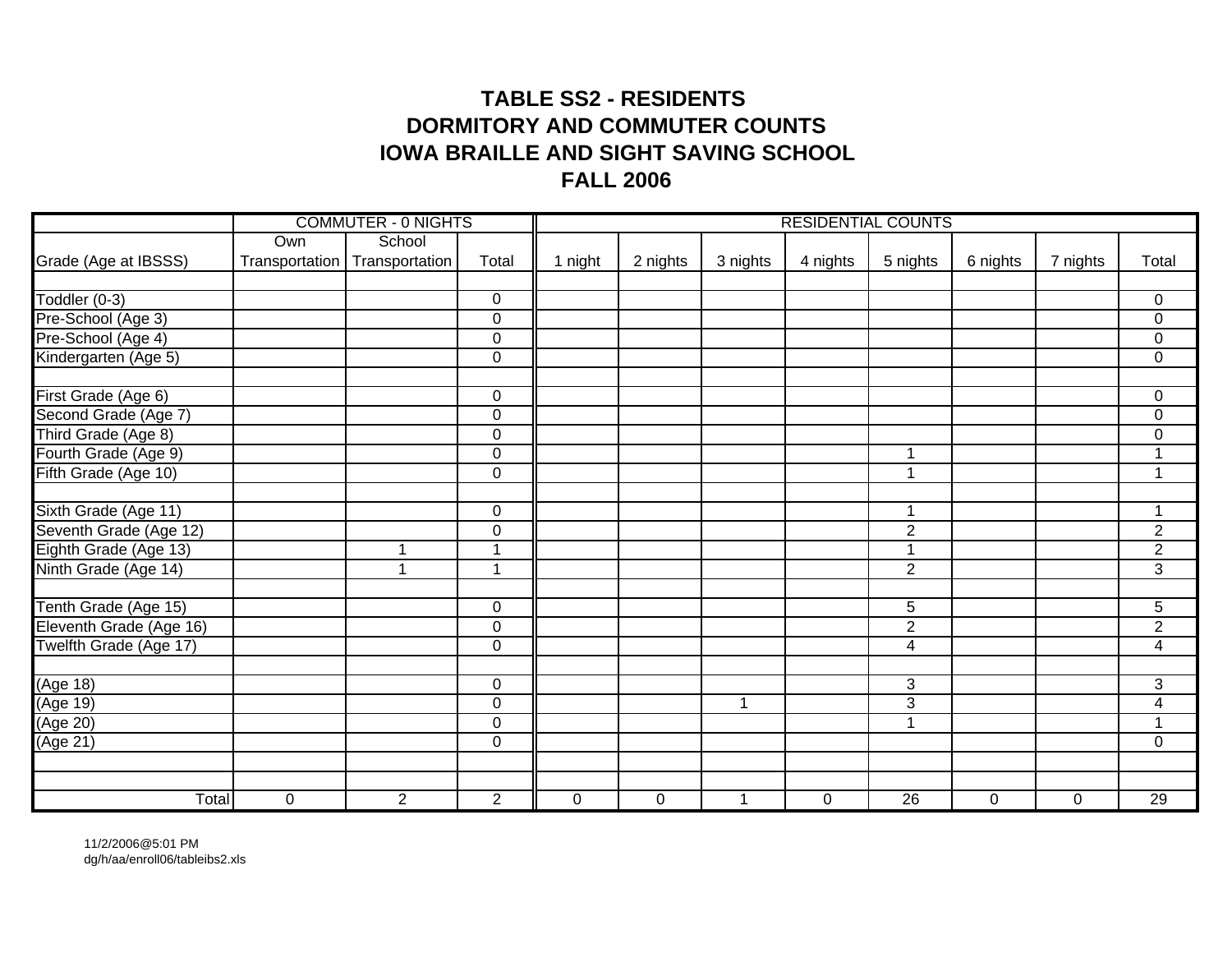# **TABLE SS2 - RESIDENTS IOWA SCHOOL FOR THE DEAFFALL 2006DORMITORY AND COMMUTER COUNTS**

|                         |                | <b>COMMUTER - 0 NIGHTS</b>                   |                      |                      |                |                |                         | <b>RESIDENTIAL COUNTS</b> |             |                |                |
|-------------------------|----------------|----------------------------------------------|----------------------|----------------------|----------------|----------------|-------------------------|---------------------------|-------------|----------------|----------------|
|                         | Own            | School                                       |                      |                      |                |                |                         |                           |             |                |                |
| Grade (Age at IBSSS)    |                | Transportation   Transportation <sup>1</sup> | Total                | 1 night              | 2 nights       | 3 nights       | 4 nights                | 5 nights                  | 6 nights    | 7 nights       | Total          |
| Toddler (0-3)           |                | $\overline{2}$                               | $\overline{2}$       |                      |                |                |                         |                           |             |                | 0              |
| Pre-School (Age 3)      |                | $\overline{4}$                               | 4                    |                      |                |                |                         |                           |             |                | $\Omega$       |
| Pre-School (Age 4)      |                | $\overline{2}$                               | $\overline{2}$       |                      |                |                |                         |                           |             |                | $\mathbf 0$    |
| Kindergarten (Age 5)    |                | $\overline{ }$                               | $\blacktriangleleft$ |                      |                |                |                         |                           |             |                | $\overline{0}$ |
| First Grade (Age 6)     |                | 3                                            | 3                    |                      | 1              |                |                         |                           |             |                | 1              |
| Second Grade (Age 7)    |                | $\overline{ }$                               | $\overline{A}$       |                      |                |                |                         |                           |             |                | $\mathbf 0$    |
| Third Grade (Age 8)     |                |                                              | $\mathbf 0$          | $\blacktriangleleft$ | $\mathbf{1}$   |                |                         |                           |             |                | $\overline{2}$ |
| Fourth Grade (Age 9)    |                | -1                                           | $\overline{1}$       |                      |                |                | -1                      |                           |             | -1             | $\overline{2}$ |
| Fifth Grade (Age 10)    |                | $\overline{2}$                               | $\overline{2}$       | 1                    | $\mathbf{1}$   | $\mathbf{1}$   | $\overline{ }$          |                           |             | $\overline{1}$ | $\overline{5}$ |
| Sixth Grade (Age 11)    |                |                                              | $\mathbf 0$          |                      |                |                | 3                       |                           |             | 1              | 4              |
| Seventh Grade (Age 12)  |                | $\overline{2}$                               | $\overline{2}$       |                      | $\overline{1}$ |                | $\overline{2}$          |                           |             | $\overline{3}$ | $\overline{6}$ |
| Eighth Grade (Age 13)   |                | $\overline{2}$                               | $\overline{2}$       |                      |                | $\overline{2}$ |                         |                           |             |                | $\overline{3}$ |
| Ninth Grade (Age 14)    | $\mathbf 1$    | $\overline{4}$                               | $\overline{5}$       |                      |                |                | $\overline{\mathbf{A}}$ | $\overline{2}$            |             | $\overline{2}$ | $\overline{5}$ |
| Tenth Grade (Age 15)    |                | $\overline{2}$                               | $\overline{2}$       |                      |                |                | $\overline{2}$          |                           |             | $\overline{7}$ | 9              |
| Eleventh Grade (Age 16) |                | $\overline{ }$                               | $\overline{1}$       |                      |                |                |                         |                           |             | $\overline{2}$ | $\overline{2}$ |
| Twelfth Grade (Age 17)  |                | $\overline{2}$                               | $\overline{2}$       |                      |                |                |                         |                           |             | $\overline{7}$ | $\overline{7}$ |
| (Age 18)                | $\mathbf{1}$   | $\overline{1}$                               | $\overline{2}$       |                      | $\mathbf{1}$   |                |                         | 1                         |             | $\overline{2}$ | $\overline{4}$ |
| (Age 19)                |                | $\mathbf{3}$                                 | $\overline{3}$       |                      |                |                |                         |                           |             | 1              | 1              |
| (Age 20)                |                | $\overline{2}$                               | $\overline{2}$       |                      |                |                |                         |                           |             | $\overline{3}$ | $\overline{3}$ |
| (Age 21)                |                |                                              | $\mathbf 0$          |                      |                |                |                         |                           |             |                | $\mathbf 0$    |
|                         |                |                                              |                      |                      |                |                |                         |                           |             |                |                |
| Total                   | $\overline{2}$ | 35                                           | 37                   | $\overline{2}$       | 5              | 3              | 11                      | 3                         | $\mathbf 0$ | 30             | 54             |

<sup>1</sup>School transportation includes both ISD transportation and local school district daily transportation.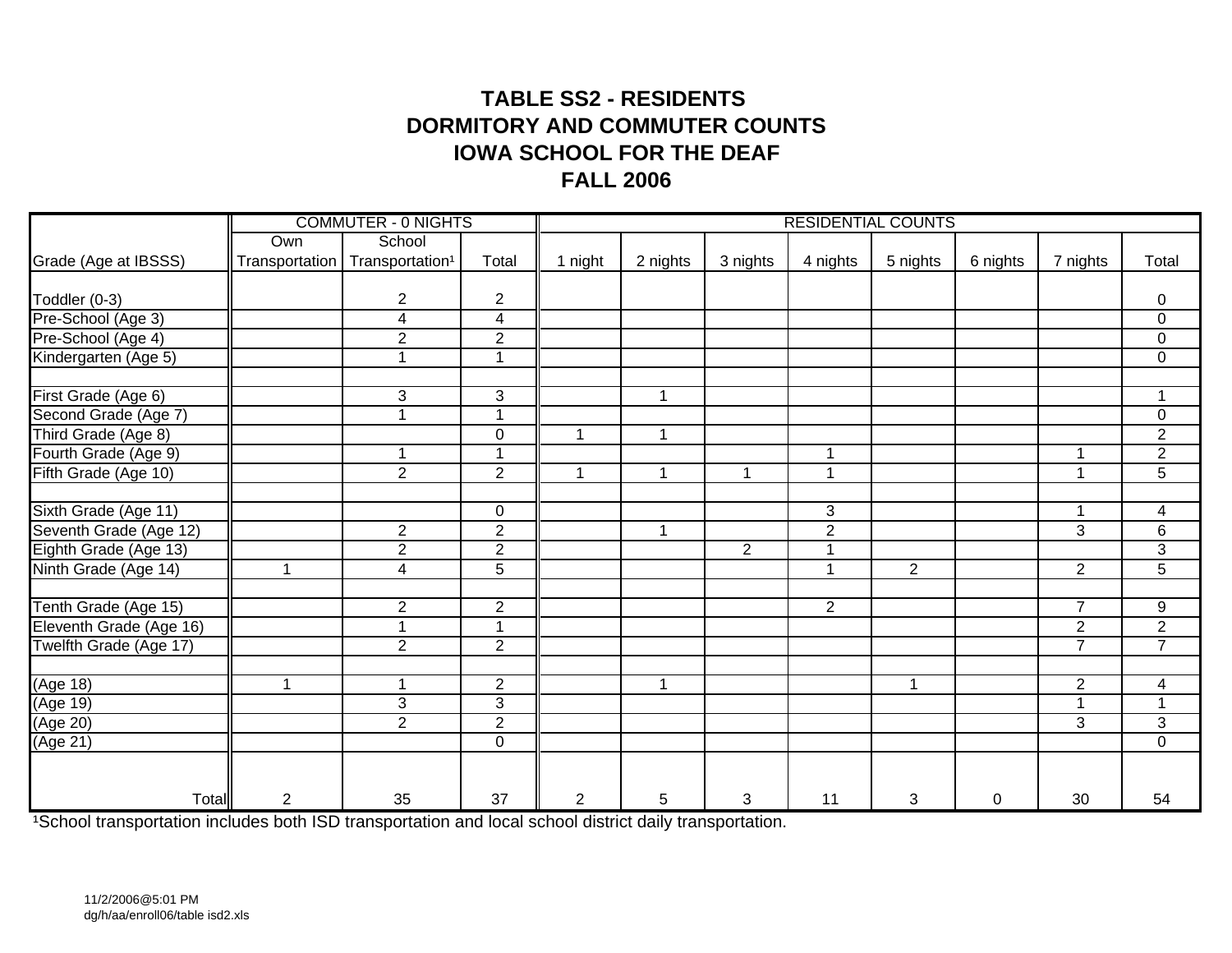## **TABLE SS2 - RESIDENTS DORMITORY AND COMMUTER COUNTSPRICE LAB SCHOOLFALL 2006**

|                         |                 | <b>COMMUTER - 0 NIGHTS</b> |                          |         |          |             | <b>RESIDENTIAL COUNTS</b> |          |             |          |                  |
|-------------------------|-----------------|----------------------------|--------------------------|---------|----------|-------------|---------------------------|----------|-------------|----------|------------------|
|                         | Own             | School                     |                          |         |          |             |                           |          |             |          |                  |
| Grade (Age at IBSSS)    | Transportation  | Transportation             | Total                    | 1 night | 2 nights | 3 nights    | 4 nights                  | 5 nights | 6 nights    | 7 nights | Total            |
| Toddler (0-3)           |                 |                            | $\mathbf 0$              |         |          |             |                           |          |             |          | 0                |
| Pre-School (Age 3)      |                 |                            | 0                        |         |          |             |                           |          |             |          | 0                |
| Pre-School (Age 4)      | 21              |                            | $\overline{21}$          |         |          |             |                           |          |             |          | $\mathbf 0$      |
| Kindergarten (Age 5)    | $\overline{19}$ |                            | 19                       |         |          |             |                           |          |             |          | $\mathbf 0$      |
| First Grade (Age 6)     | 23              |                            | $\overline{23}$          |         |          |             |                           |          |             |          | 0                |
| Second Grade (Age 7)    | 15              |                            | 15                       |         |          |             |                           |          |             |          | $\boldsymbol{0}$ |
| Third Grade (Age 8)     | $\overline{24}$ |                            | 24                       |         |          |             |                           |          |             |          | $\mathbf 0$      |
| Fourth Grade (Age 9)    | $\overline{14}$ |                            | 14                       |         |          |             |                           |          |             |          | $\mathbf 0$      |
| Fifth Grade (Age 10)    | $\overline{22}$ |                            | $\overline{22}$          |         |          |             |                           |          |             |          | $\overline{0}$   |
|                         |                 |                            |                          |         |          |             |                           |          |             |          |                  |
| Sixth Grade (Age 11)    | 19              |                            | 19                       |         |          |             |                           |          |             |          | 0                |
| Seventh Grade (Age 12)  | 30              |                            | 30                       |         |          |             |                           |          |             |          | 0                |
| Eighth Grade (Age 13)   | 43              |                            | 43                       |         |          |             |                           |          |             |          | 0                |
| Ninth Grade (Age 14)    | 31              |                            | 31                       |         |          |             |                           |          |             |          | $\overline{0}$   |
| Tenth Grade (Age 15)    | 33              |                            | 33                       |         |          |             |                           |          |             |          | $\mathbf 0$      |
| Eleventh Grade (Age 16) | 40              |                            | 40                       |         |          |             |                           |          |             |          | $\mathbf 0$      |
| Twelfth Grade (Age 17)  | $\overline{35}$ |                            | 35                       |         |          |             |                           |          |             |          | $\mathbf 0$      |
|                         |                 |                            |                          |         |          |             |                           |          |             |          |                  |
| (Age 18)                |                 |                            | $\mathbf 0$<br>$\pmb{0}$ |         |          |             |                           |          |             |          | 0<br>0           |
| (Age 19)                |                 |                            | $\mathbf 0$              |         |          |             |                           |          |             |          | 0                |
| (Age 20)                |                 |                            | $\mathbf 0$              |         |          |             |                           |          |             |          | $\mathbf 0$      |
| (Age 21)                |                 |                            |                          |         |          |             |                           |          |             |          |                  |
| Total                   | 369             | $\mathbf 0$                | 369                      | 0       | 0        | $\mathbf 0$ | $\mathbf 0$               | 0        | $\mathbf 0$ | 0        | 0                |

11/2/2006@5:01 PMdg/h/aa/enroll06/tablepls2.xls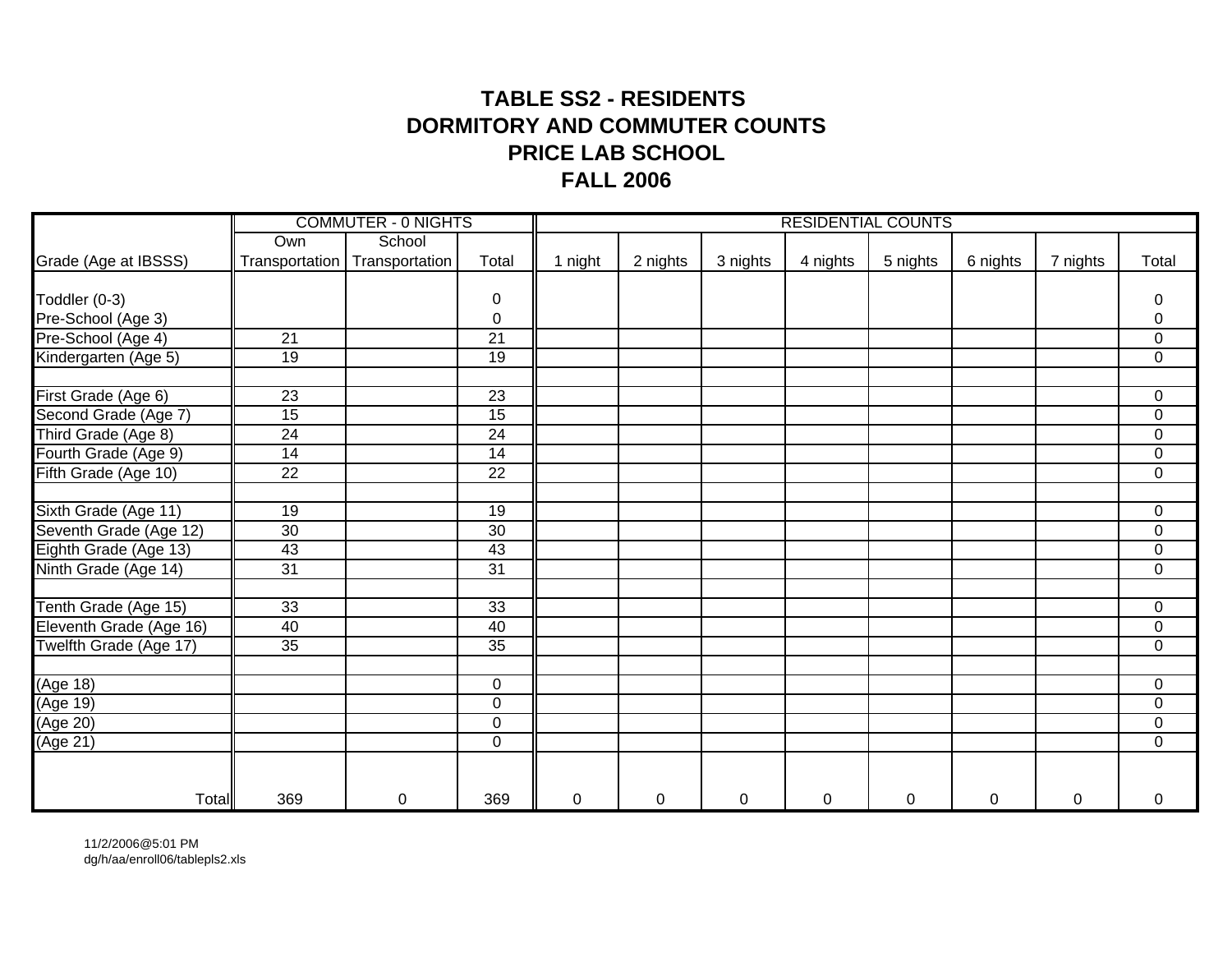# **TABLE SS2 - NONRESIDENTSDORMITORY AND COMMUTER COUNTS IOWA SCHOOL FOR THE DEAFFALL 2006**

|                                                 |                | $COMMUTER = 0$ NIGHTS |                |         |          |             |          | <b>RESIDENTIAL COUNTS</b> |                  |          |                |
|-------------------------------------------------|----------------|-----------------------|----------------|---------|----------|-------------|----------|---------------------------|------------------|----------|----------------|
|                                                 | Own            | School                |                |         |          |             |          |                           |                  |          |                |
| Grade (Age at IBSSS)                            | Transportation | Transportation        | Total          | 1 night | 2 nights | 3 nights    | 4 nights | 5 nights                  | 6 nights         | 7 nights | Total          |
|                                                 |                |                       |                |         |          |             |          |                           |                  |          |                |
| Toddler (0-3)                                   |                |                       | $\pmb{0}$      |         |          |             |          |                           |                  |          |                |
| Pre-School (Age 3)                              |                |                       | 0              |         |          |             |          |                           |                  |          | 0              |
| Pre-School (Age 4)                              |                |                       | 0              |         |          |             |          |                           |                  |          | $\pmb{0}$      |
| Kindergarten (Age 5)                            |                |                       | 0              |         |          |             |          |                           |                  |          | $\mathbf 0$    |
| First Grade (Age 6)                             |                |                       | $\mathbf 0$    |         |          |             |          | $\mathbf{1}$              |                  |          | $\overline{1}$ |
| Second Grade (Age 7)                            |                |                       | 0              |         |          |             |          |                           |                  |          | $\mathsf 0$    |
| Third Grade (Age 8)                             |                |                       | 0              |         |          |             |          |                           |                  |          | $\mathsf 0$    |
| Fourth Grade (Age 9)                            |                |                       | 0              |         |          |             |          |                           |                  |          | $\mathsf 0$    |
| Fifth Grade (Age 10)                            |                |                       | $\overline{0}$ |         |          |             |          |                           |                  |          | $\mathbf 0$    |
|                                                 |                |                       |                |         |          |             |          |                           |                  |          |                |
| Sixth Grade (Age 11)                            | -1             |                       | 1              |         |          |             |          | 1                         |                  | 1        | $\mathbf{2}$   |
| Seventh Grade (Age 12)<br>Eighth Grade (Age 13) |                |                       | $\overline{0}$ |         |          |             |          | 1                         |                  |          | 1              |
|                                                 |                |                       | 0              |         |          |             |          | 1                         |                  | 1        | $\overline{2}$ |
| Ninth Grade (Age 14)                            |                |                       | $\mathbf 0$    |         |          |             |          | $\mathbf 1$               |                  |          | $\overline{1}$ |
| Tenth Grade (Age 15)                            |                |                       | 0              |         |          |             |          |                           |                  |          | 1              |
| Eleventh Grade (Age 16)                         |                | 1                     | 1              |         |          |             |          |                           |                  |          | $\mathbf 0$    |
| Twelfth Grade (Age 17)                          |                |                       | $\mathbf 0$    |         |          |             |          |                           |                  | -1       | 1              |
|                                                 |                |                       |                |         |          |             |          |                           |                  |          |                |
| (Age 18)                                        |                |                       | 0              |         |          |             |          | $\overline{ }$            |                  |          | 1              |
| (Age 19)                                        |                |                       | 0              |         |          |             |          |                           |                  |          | $\pmb{0}$      |
| (Age 20)                                        |                |                       | 0              |         |          |             |          | 1                         |                  |          | -1             |
| (Age 21)                                        |                |                       | $\overline{0}$ |         |          |             |          |                           |                  |          | $\mathbf 0$    |
|                                                 |                |                       |                |         |          |             |          |                           |                  |          |                |
| Total                                           |                |                       | $\overline{2}$ | 0       | 0        | $\mathbf 0$ | 0        | $\overline{7}$            | $\boldsymbol{0}$ | 4        | 11             |

11/2/2006@5:01 PM dg/h/aa/enroll06/tableisd2r.xls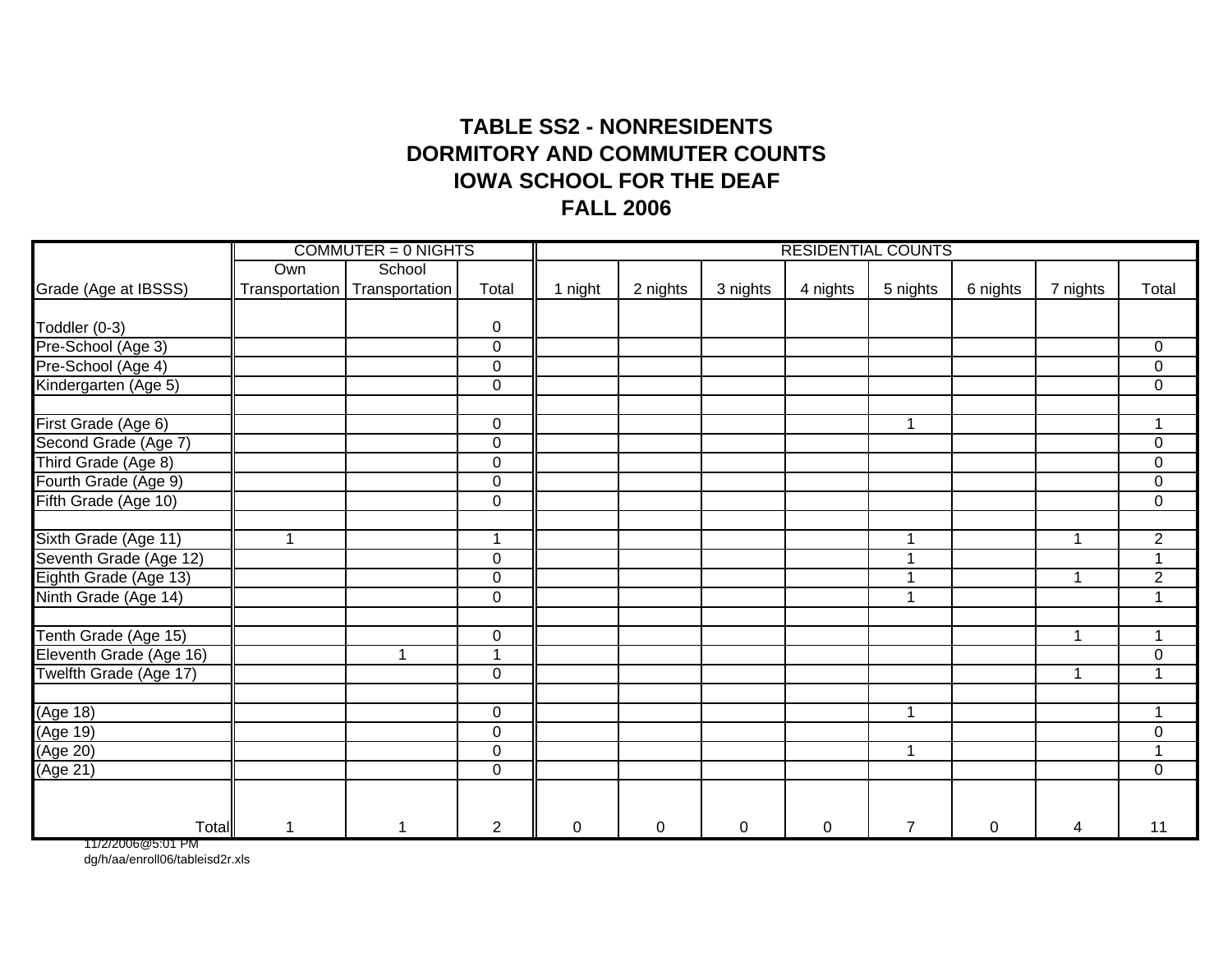## **TABLE SS3 - RESIDENTSMAINSTREAMING OF SPECIAL EDUCATION STUDENTSIOWA BRAILLE AND SIGHT SAVING SCHOOL FALL 2006**

|                         | <b>Special Education</b> |                         |                        |              | Mainstreaming |                |          |             |          | Reverse Mainstreaming Reverse Mainstreaming |                             |
|-------------------------|--------------------------|-------------------------|------------------------|--------------|---------------|----------------|----------|-------------|----------|---------------------------------------------|-----------------------------|
| Grade (Age at IBSSS)    | Students*                | Number                  | $\overline{\%}$ of Day | Number       | % of Day      | Number         | % of Day | Number      | % of Day | Number                                      | $\sqrt{\frac{6}{9}}$ of Day |
|                         |                          |                         |                        |              |               |                |          |             |          |                                             |                             |
| Pre-School (Age 3)      |                          |                         |                        |              |               |                |          |             |          |                                             |                             |
| Pre-School (Age 4)      |                          |                         |                        |              |               |                |          |             |          |                                             |                             |
| Kindergarten (Age 5)    |                          |                         |                        |              |               |                |          |             |          |                                             |                             |
| First Grade (Age 6)     |                          |                         |                        |              |               |                |          |             |          |                                             |                             |
| Second Grade (Age 7)    |                          |                         |                        |              |               |                |          |             |          |                                             |                             |
| Third Grade (Age 8)     |                          |                         |                        |              |               |                |          |             |          |                                             |                             |
| Fourth Grade (Age 9)    |                          |                         | 8%                     |              |               |                |          |             |          |                                             |                             |
| Fifth Grade (Age 10)    |                          |                         |                        |              |               |                |          |             |          |                                             |                             |
|                         |                          |                         |                        |              |               |                |          |             |          |                                             |                             |
| Sixth Grade (Age 11)    |                          |                         | 14%                    |              |               |                |          |             |          |                                             |                             |
| Seventh Grade (Age 12)  |                          |                         | 71%                    | 1            | 6%            |                |          |             |          |                                             |                             |
| Eighth Grade (Age 13)   |                          | $\overline{\mathbf{A}}$ | 6%                     | -1           | 58%           |                |          |             |          |                                             |                             |
| Eighth Grade (Age 13)   |                          |                         |                        |              |               |                |          |             |          |                                             |                             |
| Ninth Grade (Age 14)    |                          | $\blacktriangleleft$    | 62%                    | $\mathbf{1}$ | 58%           |                |          |             |          |                                             |                             |
|                         |                          |                         |                        |              |               |                |          |             |          |                                             |                             |
| Tenth Grade (Age 15)    |                          | $\blacktriangleleft$    | 81%                    | $\mathbf{1}$ | 60%           | $\overline{1}$ | 25%      |             |          |                                             |                             |
| Eleventh Grade (Age 16) |                          | $\blacktriangleleft$    | 78%                    |              |               |                |          |             |          |                                             |                             |
| Twelfth Grade (Age 17)  |                          | -1                      | 88%                    | 1            | 74%           |                | 66%      |             |          |                                             |                             |
| (Age 18)                |                          |                         |                        |              |               |                |          |             |          |                                             |                             |
| (Age 19)                |                          |                         |                        |              |               |                |          |             |          |                                             |                             |
| (Age 20)                |                          |                         |                        |              |               |                |          |             |          |                                             |                             |
| (Age 21)                |                          |                         |                        |              |               |                |          |             |          |                                             |                             |
|                         |                          |                         |                        |              |               |                |          |             |          |                                             |                             |
|                         |                          |                         |                        |              |               |                |          |             |          |                                             |                             |
| Total                   | 0                        | 8                       |                        | 5            |               | $\overline{2}$ |          | $\mathbf 0$ |          | $\mathbf 0$                                 |                             |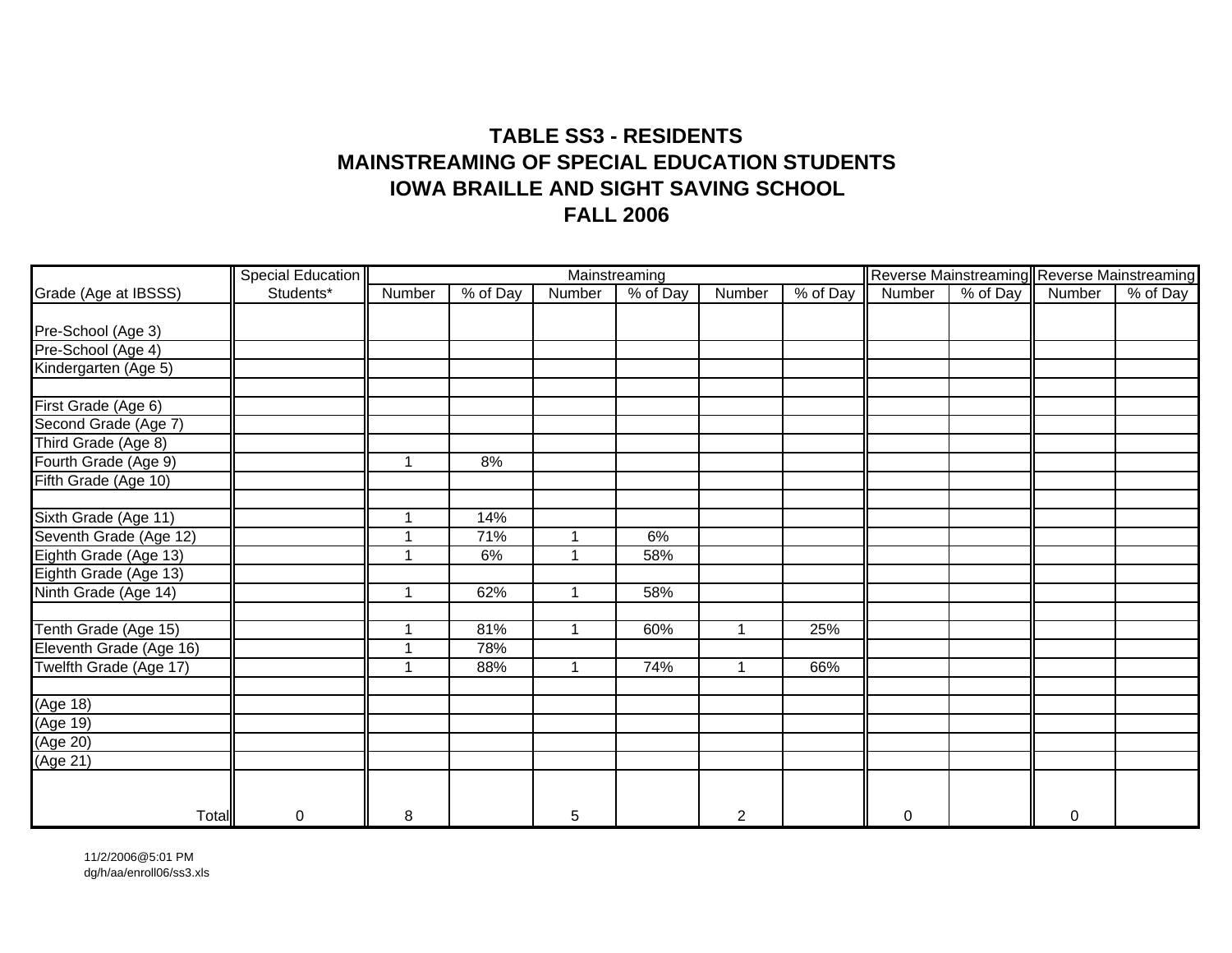### **TABLE SS3 - RESIDENTSMAINSTREAMING OF SPECIAL EDUCATION STUDENTSIOWA SCHOOL FOR THE DEAFFALL 2006**

|                                 | <b>Special Education</b> |                |          |                | Mainstreaming |              |          |          | <b>Reverse Mainstreaming</b> |
|---------------------------------|--------------------------|----------------|----------|----------------|---------------|--------------|----------|----------|------------------------------|
| Grade (Age at IBSSS)            | Students*                | Number         | % of Day | Number         | % of Day      | Number       | % of Day | Number** | % of Day                     |
|                                 |                          |                |          |                |               |              |          |          |                              |
| Toddler (0-3)                   | $\overline{2}$           |                |          |                |               |              |          |          |                              |
| Pre-School (Age 3) <sup>1</sup> | $\overline{\mathbf{4}}$  |                |          |                |               |              |          | 1        | 100%                         |
| Pre-School (Age 4)              | $\overline{\mathbf{4}}$  |                |          |                |               |              |          |          |                              |
| Kindergarten (Age 5)            | $\overline{2}$           |                |          |                |               |              |          |          |                              |
| First Grade (Age 6)             | $\overline{2}$           |                |          |                |               |              |          |          |                              |
| Second Grade (Age 7)            | 1                        |                |          |                |               |              |          |          |                              |
| Third Grade (Age 8)             | 3                        |                |          |                |               |              |          |          |                              |
| Fourth Grade (Age 9)            | 5                        |                |          |                |               |              |          |          |                              |
| Fifth Grade (Age 10)            | $\overline{7}$           | 1              | 11%      | $\mathbf 1$    | 11%           | $\mathbf{1}$ | 11%      |          |                              |
| Sixth Grade (Age 11)            | 8                        | 1              | 62%      |                |               |              |          |          |                              |
| Seventh Grade (Age 12)          | 10                       | 1              | 12%      |                |               |              |          |          |                              |
| Eighth Grade (Age 13)           | 3                        | 1              | 40%      |                |               |              |          |          |                              |
| Ninth Grade (Age 14)            | $\boldsymbol{9}$         | 1              | 16%      |                |               |              |          |          |                              |
| Tenth Grade (Age 15)            | $\overline{7}$           | 3              | 16%      |                |               |              |          | 10       | 16%                          |
| Eleventh Grade (Age 16)         | 14                       | 3              | 16%      | 1              | 33%           |              |          | 9        | 16%                          |
| Twelfth Grade (Age 17)          | $\overline{\mathbf{4}}$  |                |          |                |               |              |          | 10       | 16%                          |
|                                 |                          |                |          |                |               |              |          |          |                              |
| (Age 18)                        | $\overline{2}$           | $\overline{2}$ | 50%      |                |               |              |          |          |                              |
| (Age 19)                        | 1                        |                |          |                |               |              |          |          |                              |
| (Age 20)                        | 3                        | 3              | 50%      |                |               |              |          |          |                              |
| (Age 21)                        |                          |                |          |                |               |              |          |          |                              |
| Total                           | 91                       | 16             |          | $\overline{2}$ |               | 1            |          | 30       |                              |

<sup>1</sup>One preschool student is the hearing sibling of a deaf preschool student, included for reverse mainstreaming and to ensure that communication is established between the siblings. The high schol students are reverse mainstreamed from Lewis Central into ISD classes in the vocational department.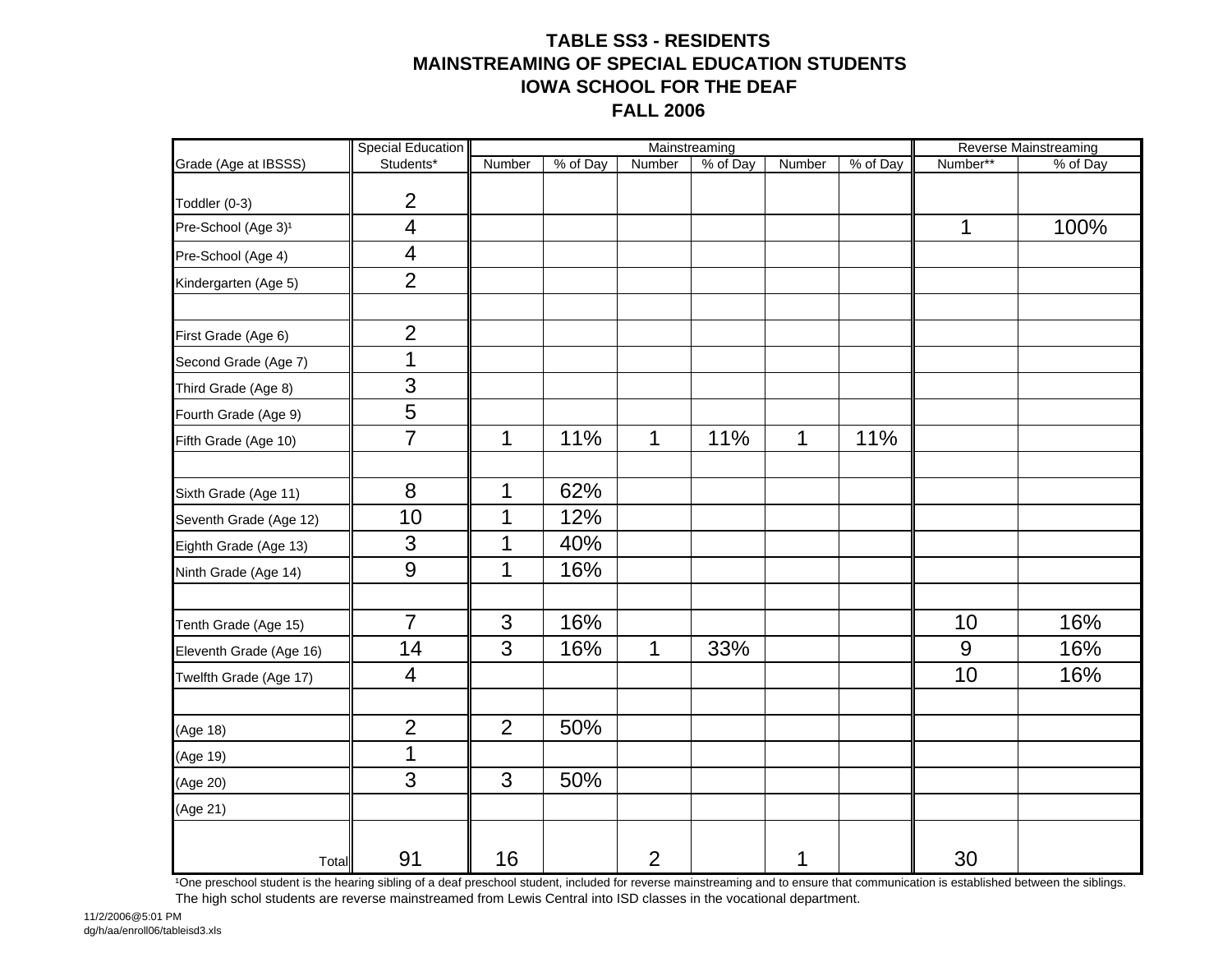### **TABLE SS3 - RESIDENTSMAINSTREAMING OF SPECIAL EDUCATION STUDENTSPRICE LAB SCHOOLFALL 2006**

|                         | Special Education |              |          |              |          | Mainstreaming  |          |             |          |             | $***$    |             | $***$    |
|-------------------------|-------------------|--------------|----------|--------------|----------|----------------|----------|-------------|----------|-------------|----------|-------------|----------|
| Grade (Age at IBSSS)    | Students*         | Number       | % of Day | Number       | % of Day | Number         | % of Day | Number**    | % of Day | Number      | % of Day | Number      | % of Day |
|                         |                   |              |          |              |          |                |          |             |          |             |          |             |          |
| Pre-School (Age 3)      |                   |              |          |              |          |                |          |             |          |             |          |             |          |
| Pre-School (Age 4)      |                   |              |          |              |          |                |          |             |          |             |          |             |          |
| Kindergarten (Age 5)    | 1                 | $\mathbf{1}$ | 100%     |              |          |                |          |             |          |             |          |             |          |
|                         |                   |              |          |              |          |                |          |             |          |             |          |             |          |
| First Grade (Age 6)     | $\mathbf{1}$      |              |          |              |          |                |          | 1           | 85%      |             |          |             |          |
| Second Grade (Age 7)    |                   |              |          |              |          |                |          |             |          |             |          |             |          |
| Third Grade (Age 8)     | $\overline{2}$    |              |          |              |          | $\overline{2}$ | 89%      |             |          |             |          |             |          |
| Fourth Grade (Age 9)    | 1                 |              |          | 1            | 92%      |                |          |             |          |             |          |             |          |
| Fifth Grade (Age 10)    | 4                 | 1            | 98%      | 1            | 94%      | $\mathbf 1$    | 89%      | 1           | 85%      |             |          |             |          |
|                         |                   |              |          |              |          |                |          |             |          |             |          |             |          |
| Sixth Grade (Age 11)    | 5                 | $\mathbf{1}$ | 100%     | $\mathbf 1$  | 94%      | $\overline{2}$ | 89%      | 1           | 88%      |             |          |             |          |
| Seventh Grade (Age 12)  | 1                 |              |          |              |          |                |          | $\mathbf 1$ | 85%      |             |          |             |          |
| Eighth Grade (Age 13)   |                   |              |          |              |          |                |          |             |          |             |          |             |          |
| Ninth Grade (Age 14)    | $\overline{2}$    |              |          | 2            | 91%      |                |          |             |          |             |          |             |          |
|                         |                   |              |          |              |          |                |          |             |          |             |          |             |          |
| Tenth Grade (Age 15)    | 4                 |              |          | 3            | 91%      |                |          | 1           | 80%      |             |          |             |          |
| Eleventh Grade (Age 16) |                   |              |          |              |          |                |          |             |          |             |          |             |          |
| Twelfth Grade (Age 17)  | 3                 |              |          | $\mathbf{3}$ | 91%      |                |          |             |          |             |          |             |          |
|                         |                   |              |          |              |          |                |          |             |          |             |          |             |          |
| (Age 18)                |                   |              |          |              |          |                |          |             |          |             |          |             |          |
| (Age 19)                |                   |              |          |              |          |                |          |             |          |             |          |             |          |
| (Age 20)                |                   |              |          |              |          |                |          |             |          |             |          |             |          |
| (Age 21)                |                   |              |          |              |          |                |          |             |          |             |          |             |          |
|                         |                   |              |          |              |          |                |          |             |          |             |          |             |          |
|                         |                   |              |          |              |          |                |          |             |          |             |          |             |          |
| Total                   | 24                | 3            | 100%     | 11           | 92%      | 5              | 89%      | 5           | 85%      | $\mathbf 0$ |          | $\mathbf 0$ |          |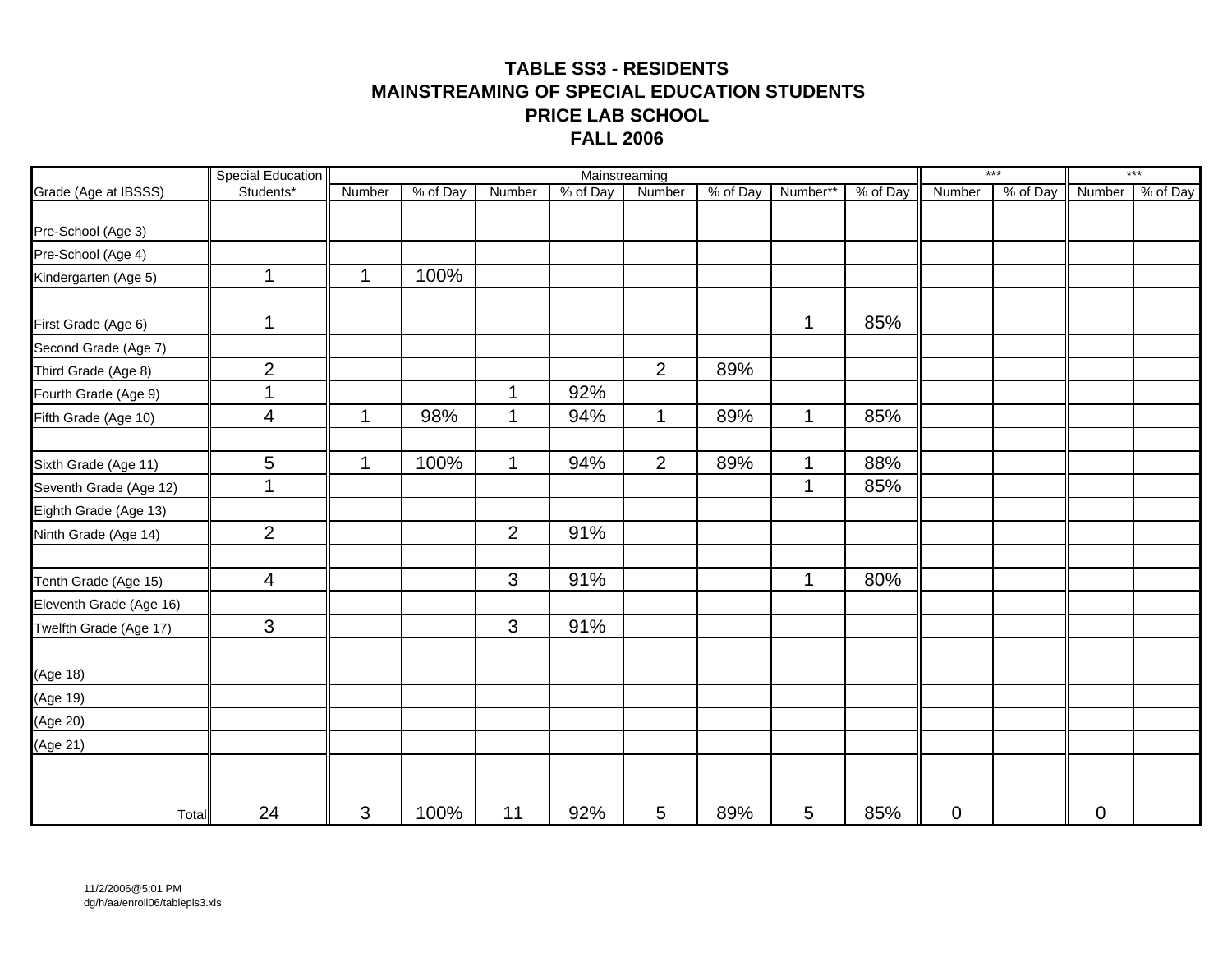### **TABLE SS3 - NONRESIDENTS MAINSTREAMING OF SPECIAL EDUCATION STUDENTS FALL 2006 IOWA SCHOOL FOR THE DEAF**

|                         | Special Education |              |          |        | Reverse Mainstreaming (ISD)** |             |          |        |          |
|-------------------------|-------------------|--------------|----------|--------|-------------------------------|-------------|----------|--------|----------|
| Grade (Age at IBSSS)    | Students*         | Number       | % of Day | Number | Mainstreaming<br>% of Day     | Number      | % of Day | Number | % of Day |
| 0-3 Toddler             |                   |              |          |        |                               |             |          |        |          |
| Pre-School (Age 3)      |                   |              |          |        |                               |             |          |        |          |
| Pre-School (Age 4)      |                   |              |          |        |                               |             |          |        |          |
| Kindergarten (Age 5)    | $\mathbf{1}$      |              |          |        |                               |             |          |        |          |
|                         |                   |              |          |        |                               |             |          |        |          |
| First Grade (Age 6)     |                   |              |          |        |                               |             |          |        |          |
| Second Grade (Age 7)    |                   |              |          |        |                               |             |          |        |          |
| Third Grade (Age 8)     |                   |              |          |        |                               |             |          |        |          |
| Fourth Grade (Age 9)    | $\overline{4}$    |              |          |        |                               |             |          |        |          |
| Fifth Grade (Age 10)    |                   |              |          |        |                               |             |          |        |          |
|                         |                   |              |          |        |                               |             |          |        |          |
| Sixth Grade (Age 11)    |                   |              |          |        |                               |             |          |        |          |
| Seventh Grade (Age 12)  |                   |              |          |        |                               |             |          |        |          |
| Eighth Grade (Age 13)   | $\overline{3}$    | $\mathbf{1}$ | 40%      |        |                               |             |          |        |          |
| Ninth Grade (Age 14)    |                   |              |          |        |                               |             |          |        |          |
| Tenth Grade (Age 15)    | $\overline{2}$    |              |          |        |                               |             |          |        |          |
| Eleventh Grade (Age 16) |                   |              |          |        |                               |             |          |        |          |
| Twelfth Grade (Age 17)  | $\overline{2}$    |              |          |        |                               |             |          |        |          |
|                         |                   |              |          |        |                               |             |          |        |          |
| (Age 18)                |                   |              |          |        |                               |             |          |        |          |
| (Age 19)                | $\mathbf{1}$      |              |          |        |                               |             |          |        |          |
| (Age 20)                |                   |              |          |        |                               |             |          |        |          |
| (Age 21)                |                   |              |          |        |                               |             |          |        |          |
| Total                   | 13                | 1            |          | 0      |                               | $\mathbf 0$ |          |        |          |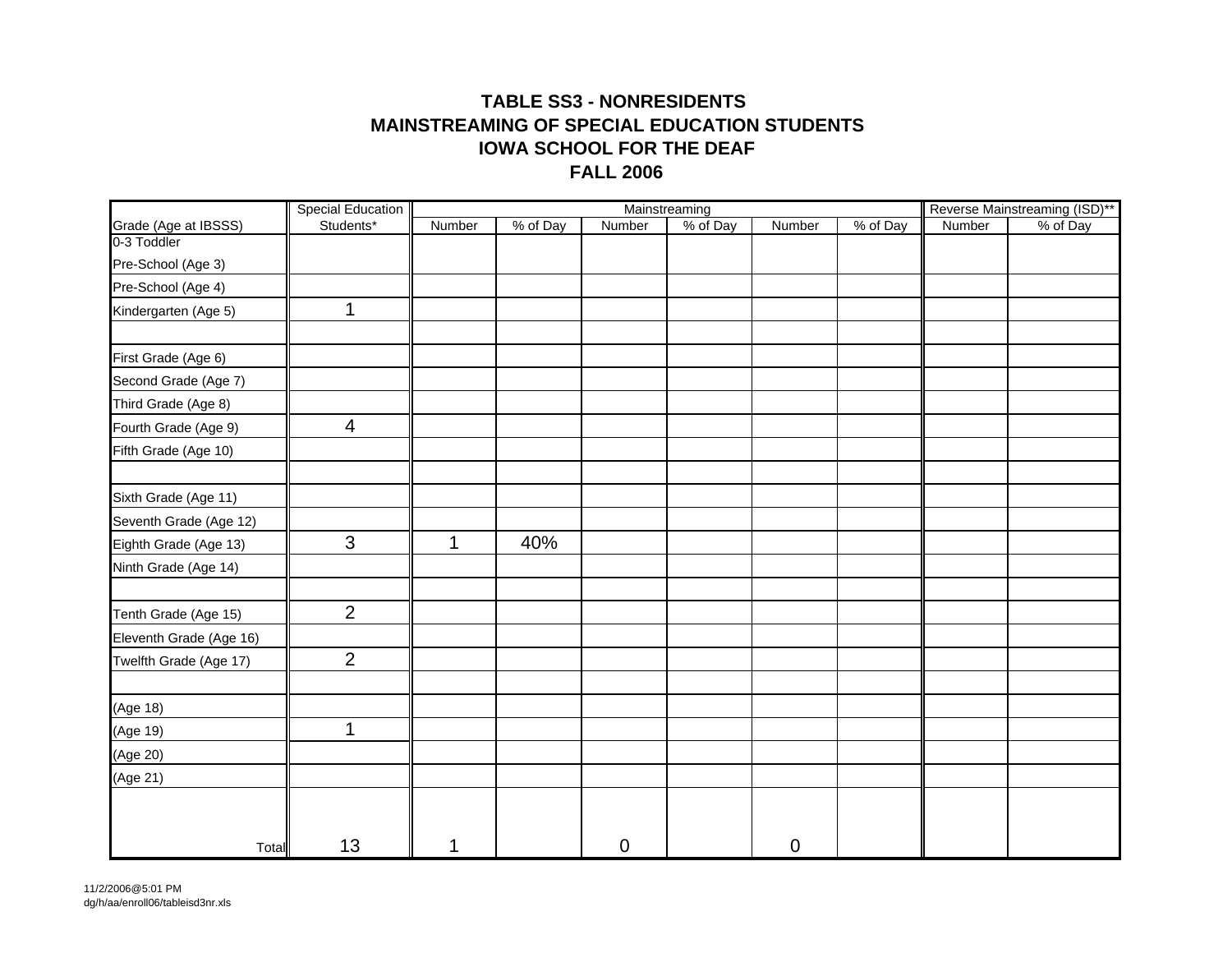### **TABLE SS4 - RESIDENTSDIRECT SERVICES TO STUDENTS OFF-CAMPUS\*\*FALL 2006IOWA BRAILLE AND SIGHT SAVING SCHOOL**

| <b>Itinerant Site</b> | # Students | % Staff<br>Member's<br>Time | <b>Itinerant Site</b> | # Students | % Staff<br>Member's<br>Time | Mainstreaming<br><b>Consultative Site</b> | # Students     | % Staff<br>Member's<br>Time | <b>Orientation and</b><br>Mobility (IBSSS) or<br>Interpreter (ISD) Site # Students |                | % Staff<br>Member's<br>Time |
|-----------------------|------------|-----------------------------|-----------------------|------------|-----------------------------|-------------------------------------------|----------------|-----------------------------|------------------------------------------------------------------------------------|----------------|-----------------------------|
| AEA 267*              | 34         | 100%                        |                       |            |                             | AEA 1*                                    | 31             |                             | AEA 1                                                                              | 10             | 100%                        |
| AEA 9*                | 47         | 100%                        |                       |            |                             | AEA 267*                                  | 19             |                             | AEA 267*                                                                           | 36             | 100%                        |
| <b>AEA 10</b>         | 11         | 50%                         |                       |            |                             | AEA 4*                                    | 10             |                             | AEA 4                                                                              | 5              | 100%                        |
| <b>AEA 13*</b>        | 53         | 100%                        |                       |            |                             | AEA 8*                                    | 12             |                             | AEA 8*                                                                             | 21             | 100%                        |
| <b>AEA 14</b>         | 6          | 40%                         |                       |            |                             | AEA 9*                                    | 41             |                             | AEA 9                                                                              | 33             | 100%                        |
| <b>AEA 15*</b>        | 31         | 100%                        |                       |            |                             | <b>AEA 10*</b>                            | 41             |                             | <b>AEA 10</b>                                                                      | 52             | 100%                        |
| <b>AEA 16</b>         | 17         | 100%                        |                       |            |                             | <b>AEA 11*</b>                            | 55             |                             | <b>AEA 11</b>                                                                      | 34             | 100%                        |
|                       |            |                             |                       |            |                             | <b>AEA 12*</b>                            | 27             |                             | <b>AEA 12*</b>                                                                     | 8              | 100%                        |
|                       |            |                             |                       |            |                             | <b>AEA 13*</b>                            | 31             |                             | <b>AEA 13*</b>                                                                     | 33             | 100%                        |
|                       |            |                             |                       |            |                             | <b>AEA 14*</b>                            | 5              |                             | <b>AEA 14</b>                                                                      | $\overline{2}$ | 10%                         |
|                       |            |                             |                       |            |                             | <b>AEA 15*</b>                            | 10             |                             | <b>AEA 15</b>                                                                      | 26             | 60%                         |
|                       |            |                             |                       |            |                             | <b>AEA 16*</b>                            | $\overline{7}$ |                             | <b>AEA 16</b>                                                                      | 19             | 100%                        |
|                       |            |                             |                       |            |                             | DMPS*                                     | 11             |                             | <b>DMPS</b>                                                                        | 25             | 100%                        |
| <b>TOTAL</b>          | 199        |                             |                       |            |                             | <b>TOTAL</b>                              | 300            |                             | <b>TOTAL</b>                                                                       | 304            |                             |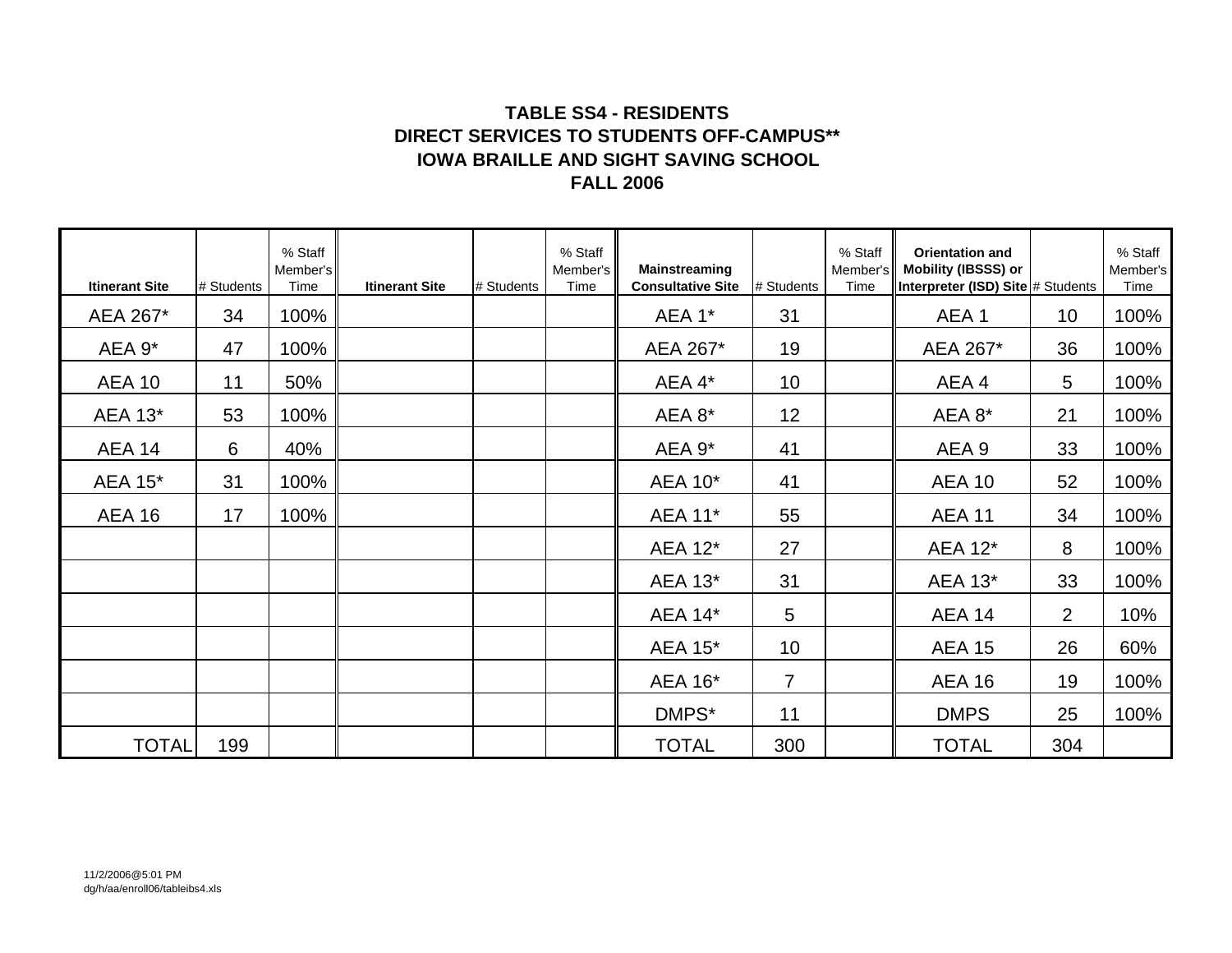#### **TABLE SS4 - RESIDENTS DIRECT SERVICES TO STUDENTS OFF-CAMPUSFALL 2006IOWA SCHOOL FOR THE DEAF**

|                   |                      | % Staff          |                       |                      | % Staff          |                        |                         | % Staff          |                                |                  | % Staff          |
|-------------------|----------------------|------------------|-----------------------|----------------------|------------------|------------------------|-------------------------|------------------|--------------------------------|------------------|------------------|
| Satellite<br>Site | #<br><b>Students</b> | Member's<br>Time | <b>Itinerant Site</b> | #<br><b>Students</b> | Member's<br>Time | <b>Itinerant Site</b>  | $\#$<br><b>Students</b> | Member's<br>Time | <b>Itinerant Site</b>          | $\#$<br>Students | Member's<br>Time |
|                   |                      |                  | Council Bluffs        | 28                   |                  | 132.7% Missouri Valley | 4                       | 21.0%            |                                |                  |                  |
|                   |                      |                  | Lewis Central         | 6                    | 27.2%            | Tri-Center             | $\overline{1}$          | 5.3%             |                                |                  |                  |
|                   |                      |                  | Glenwood              | 5                    | 25.0%            | Harlan                 | $\overline{1}$          | 5.3%             |                                |                  |                  |
|                   |                      |                  | Clarinda              | 1                    | 5.0%             | <b>Boyer Valley</b>    | $\overline{1}$          | 5.3%             |                                |                  |                  |
|                   |                      |                  | Fremont-Mills         | 1                    | 5.0%             |                        |                         |                  |                                |                  |                  |
|                   |                      |                  | Shenandoah            | 1                    | 5.0%             |                        |                         |                  |                                |                  |                  |
|                   |                      |                  | South Page            | $\overline{c}$       | 10.0%            |                        |                         |                  |                                |                  |                  |
|                   |                      |                  | Riverside             | 3                    | 15.0%            |                        |                         |                  |                                |                  |                  |
|                   |                      |                  | Underwood             | $\overline{2}$       | 10.0%            |                        |                         |                  |                                |                  |                  |
|                   |                      |                  | Treynor               | 3                    | 15.0%            |                        |                         |                  |                                |                  |                  |
|                   |                      |                  | Atlantic              | $\sqrt{5}$           | 26.3%            |                        |                         |                  |                                |                  |                  |
|                   |                      |                  | Logan-Magnolia        | $\overline{4}$       | 21.0%            |                        |                         |                  |                                |                  |                  |
|                   |                      |                  | AHST                  | 1                    | 5.3%             |                        |                         |                  |                                |                  |                  |
|                   |                      |                  | Woodbine              | $\overline{2}$       | 10.5%            |                        |                         |                  |                                |                  |                  |
|                   |                      |                  | Column Total          | 64                   |                  | Column Total           | $\overline{7}$          |                  | <b>Column Total</b>            | $\pmb{0}$        |                  |
|                   |                      |                  |                       |                      |                  |                        |                         |                  | <b>GRAND TOTAL<sup>1</sup></b> | 71               | 349.9%           |

<sup>1</sup>Grant Total percentage of time represents the loads of 3.5 itinerant teachers for 71 total students - 1 AEA 13 and 2.5 ISD itinerant teachers serve these students, working together in southwest Iowa.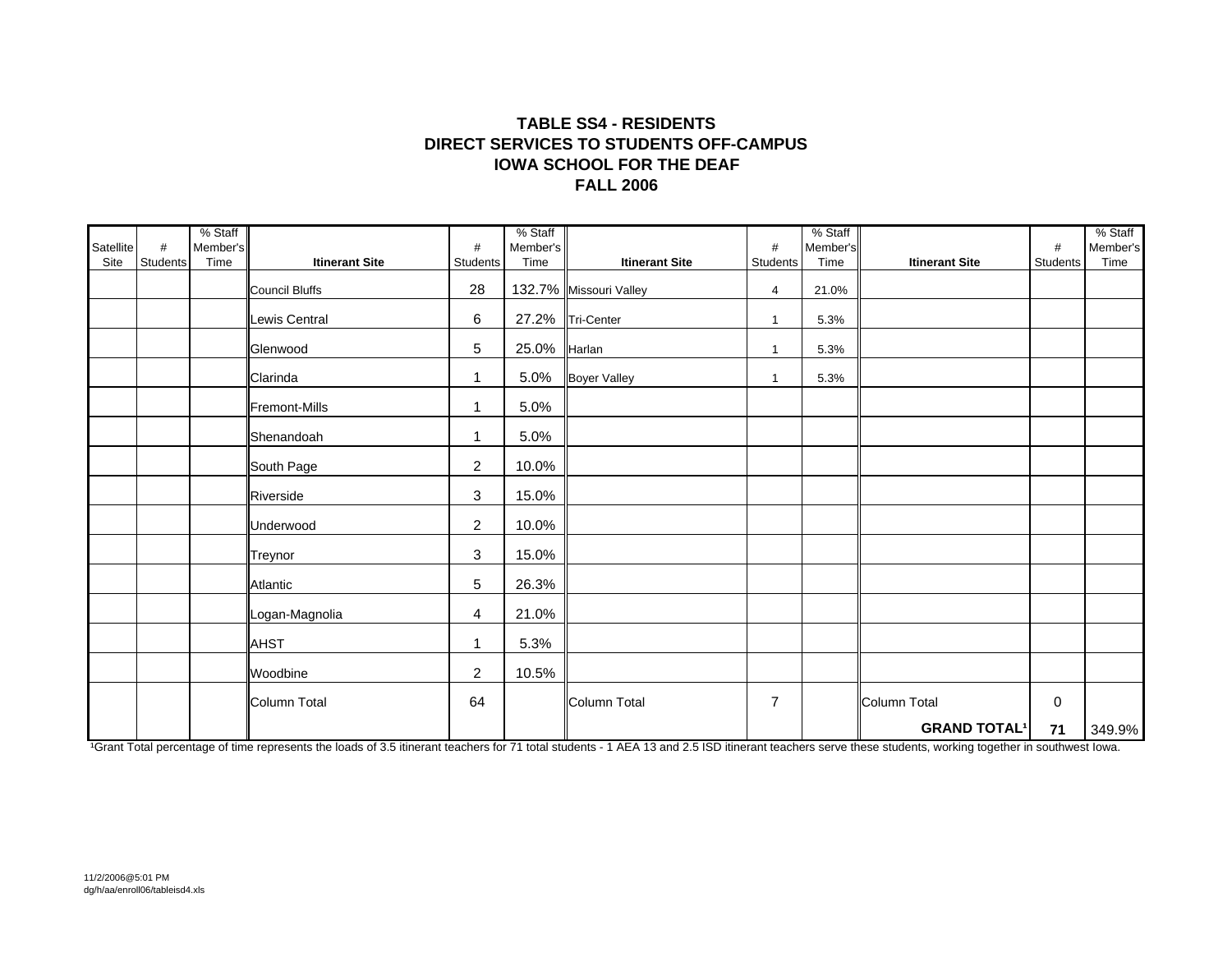## **TABLE SS5 - RESIDENTS TEN-YEAR ENROLLMENT PROJECTIONS ON CAMPUSREGENT SPECIAL SCHOOLS AND PRICE LAB SCHOOL FALL 2006 - FALL 2016**

|                       | Actual         |      |      |      |      |      |                |                |      |      |                |
|-----------------------|----------------|------|------|------|------|------|----------------|----------------|------|------|----------------|
| <b>Student Level</b>  | 2006           | 2007 | 2008 | 2009 | 2010 | 2011 | 2012           | 2013           | 2014 | 2015 | 2016           |
| Toddler (0-3)         | $\overline{2}$ | 4    | 2    | 2    | 2    | 2    | $\overline{2}$ | $\overline{2}$ | 2    | 2    | $\overline{2}$ |
| Preschool             | 28             | 28   | 28   | 26   | 26   | 26   | 26             | 26             | 26   | 26   | 26             |
| Kindergarten          | 21             | 25   | 34   | 34   | 36   | 36   | 36             | 36             | 36   | 36   | 36             |
| <b>First Year</b>     | 25             | 22   | 30   | 34   | 38   | 36   | 36             | 36             | 36   | 36   | 36             |
| <b>Second Year</b>    | 16             | 25   | 23   | 26   | 38   | 38   | 36             | 36             | 36   | 36   | 36             |
| Third Year (age 8)    | 27             | 18   | 27   | 23   | 26   | 40   | 38             | 36             | 36   | 36   | 36             |
| Fourth Year (age 9)   | 20             | 30   | 19   | 28   | 25   | 27   | 41             | 39             | 37   | 37   | 37             |
| Fifth Year (age 10)   | 30             | 21   | 31   | 20   | 30   | 26   | 28             | 42             | 40   | 38   | 38             |
| Sixth Year (age 11)   | 28             | 30   | 20   | 30   | 19   | 29   | 25             | 27             | 43   | 39   | 37             |
| Seventh Year (age 12) | 42             | 39   | 41   | 31   | 41   | 40   | 40             | 36             | 38   | 44   | 40             |
| Eighth Year (age 13)  | 48             | 42   | 29   | 31   | 21   | 31   | 20             | 30             | 26   | 28   | 44             |
| Freshman (age 14)     | 43             | 56   | 53   | 42   | 44   | 32   | 42             | 33             | 42   | 36   | 41             |
| Sophomore (age 15)    | 45             | 45   | 53   | 45   | 34   | 36   | 24             | 34             | 25   | 34   | 28             |
| Junior (age 16)       | 56             | 42   | 42   | 50   | 42   | 31   | 33             | 21             | 31   | 22   | 31             |
| Senior (age 17)       | 43             | 58   | 44   | 44   | 52   | 44   | 33             | 35             | 23   | 33   | 24             |
| <b>Older Students</b> | 14             | 10   | 14   | 11   | 13   | 10   | 13             | 14             | 13   | 10   | 13             |
| Total                 | 488            | 495  | 490  | 477  | 487  | 484  | 473            | 483            | 490  | 493  | 505            |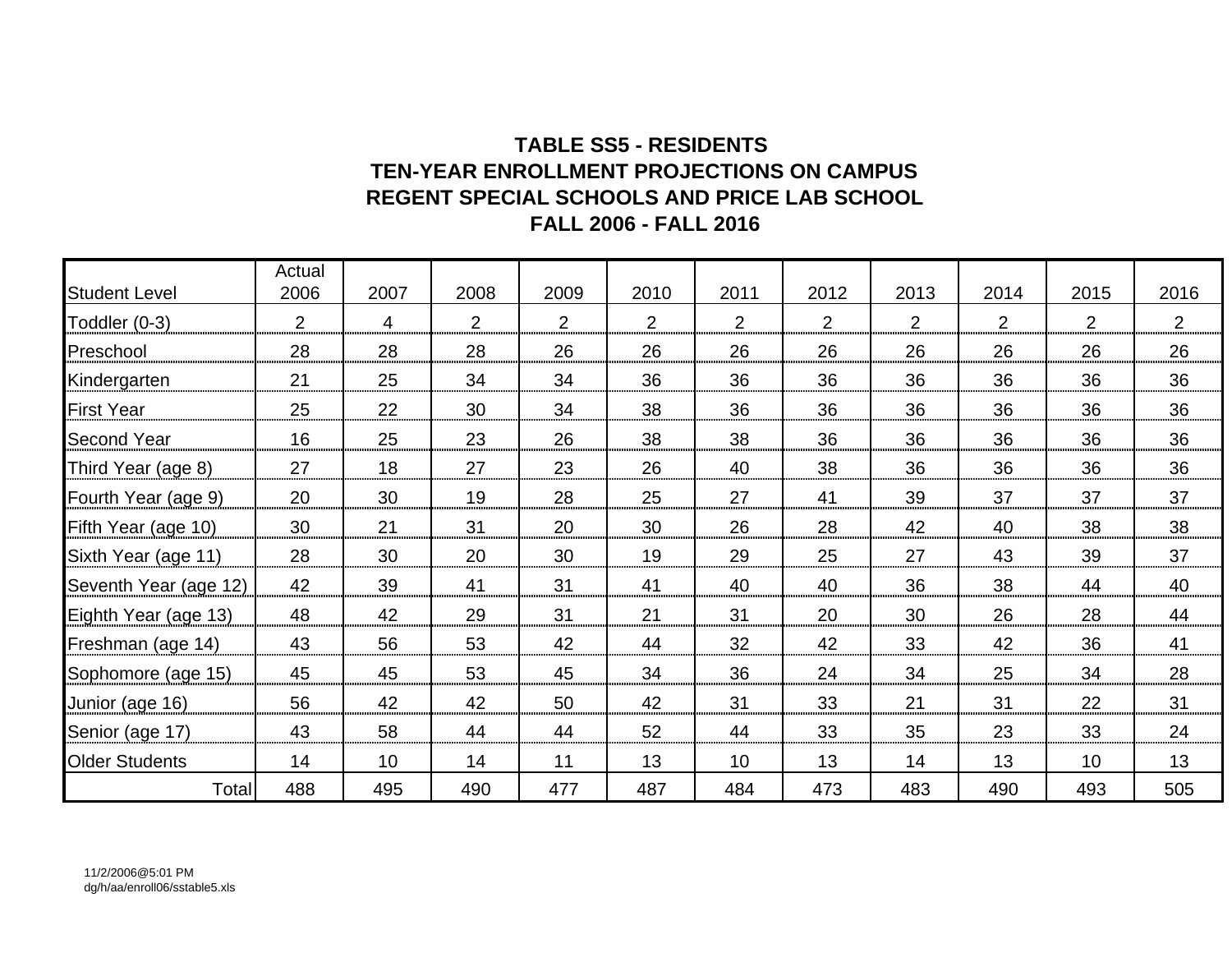## **TABLE SS5 - RESIDENTS TEN-YEAR ENROLLMENT PROJECTIONS ON CAMPUSIOWA BRAILLE AND SIGHT SAVING SCHOOL FALL 2006 - FALL 2016**

|                       | Actual         |                |                |                |                |                |                |                |                 |                |                |
|-----------------------|----------------|----------------|----------------|----------------|----------------|----------------|----------------|----------------|-----------------|----------------|----------------|
| <b>Student Level</b>  | 2006           | 2007           | 2008           | 2009           | 2010           | 2011           | 2012           | 2013           | 2014            | 2015           | 2016           |
| Toddler (0-3)         |                |                |                |                |                |                |                |                |                 |                |                |
| Preschool             |                |                |                |                |                |                |                |                |                 |                |                |
| Kindergarten          |                |                |                |                |                |                |                |                |                 |                |                |
| <b>First Year</b>     |                |                |                |                |                |                |                |                |                 |                |                |
| <b>Second Year</b>    |                |                |                |                |                |                |                |                |                 |                |                |
| Third Year (age 8)    |                |                |                |                |                |                |                |                |                 |                |                |
| Fourth Year (age 9)   | 1              | -1             | 1              | 1              | 1              | -1             | 1              | 1              | -1              | 1              | 1              |
| Fifth Year (age 10)   | 1              | 2              | 2              | 2              | 2              | $\overline{2}$ | 2              | 2              | 2               | 2              | $\overline{2}$ |
| Sixth Year (age 11)   | 1              |                | -1             | 1              | 1              |                |                | 1              | -1              | 1              |                |
| Seventh Year (age 12) | 2              | $\overline{2}$ | 2              | $\overline{2}$ | $\overline{2}$ | $\overline{2}$ | $\overline{2}$ | $\overline{2}$ | $\overline{2}$  | $\overline{2}$ | $\overline{2}$ |
| Eighth Year (age 13)  | 2              | $\overline{2}$ | 2              | $\overline{2}$ | 2              | 2              | $\overline{2}$ | $\overline{2}$ | 2               | $\overline{2}$ | $\overline{2}$ |
| Freshman (age 14)     | 3              | 3              | 3              | 3              | 3              | 3              | 3              | 3              | 3               | 3              | 3              |
| Sophomore (age 15)    | 5              | 5              | 5              | 5              | 5              | 5              | 5              | 5              | $5\phantom{.0}$ | 5              | 5              |
| Junior (age 16)       | $\overline{2}$ | 2              | $\overline{2}$ | $\overline{2}$ | $\overline{2}$ | $\overline{2}$ | $\overline{2}$ | $\overline{2}$ | $\overline{2}$  | $\overline{2}$ | $\overline{2}$ |
| Senior (age 17)       | 4              | $\overline{4}$ | 4              | 4              | 4              | 4              | 4              | 4              | $\overline{4}$  | 4              | 4              |
| <b>Older Students</b> | 8              | 8              | 8              | 8              | 8              | 8              | 8              | 8              | 8               | 8              | 8              |
| Total                 | 29             | 30             | 30             | 30             | 30             | 30             | 30             | 30             | 30              | 30             | 30             |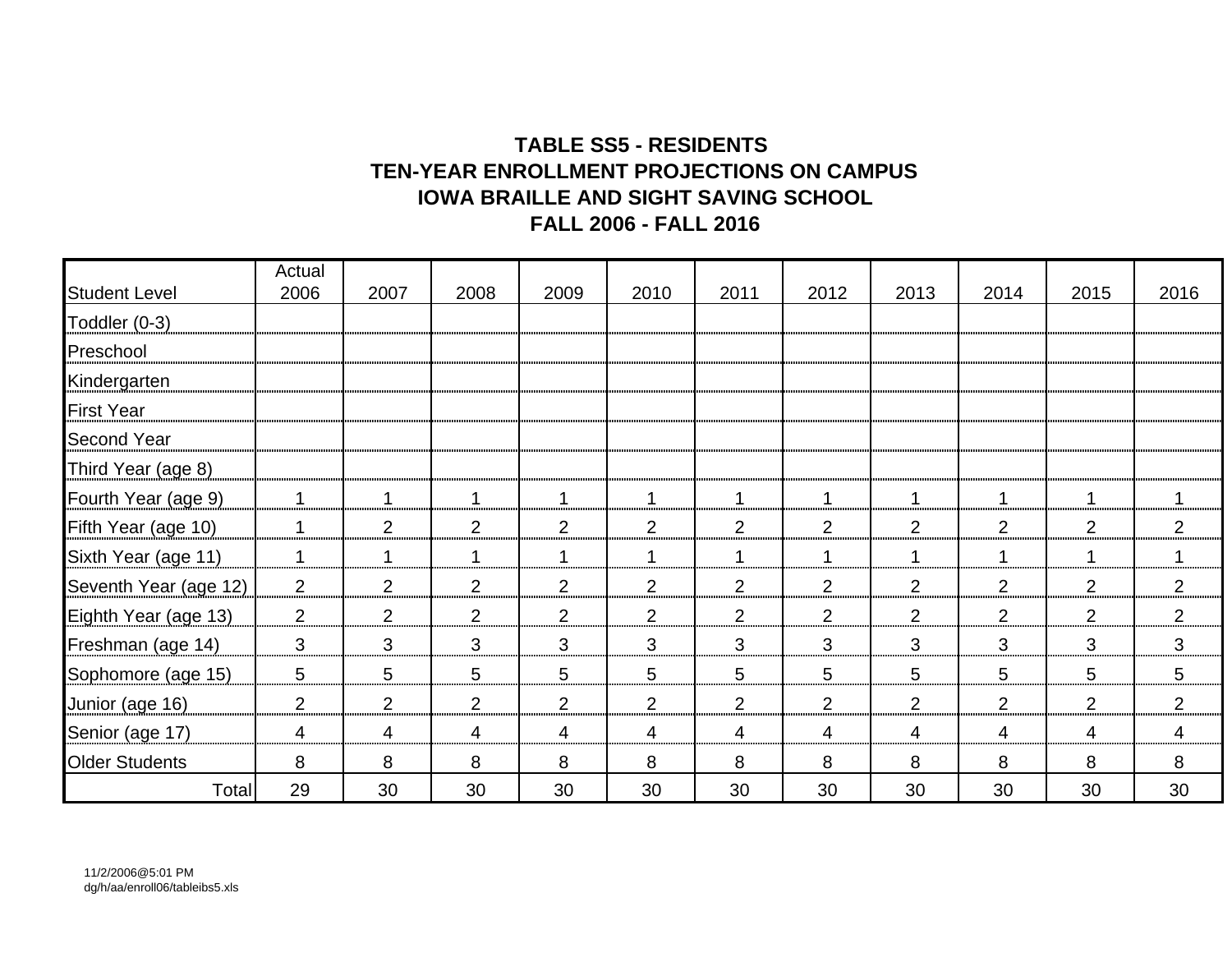### **TABLE SS5 - RESIDENTS TEN-YEAR ENROLLMENT PROJECTIONS ON CAMPUS IOWA SCHOOL FOR THE DEAF FALL 2006 - FALL 2016**

|                       | Actual         |                |                |                |      |                |                 |                |      |                |      |
|-----------------------|----------------|----------------|----------------|----------------|------|----------------|-----------------|----------------|------|----------------|------|
| <b>Student Level</b>  | 2006           | 2007           | 2008           | 2009           | 2010 | 2011           | 2012            | 2013           | 2014 | 2015           | 2016 |
| Toddler (0-3)         | $\overline{2}$ | 4              | 2              | $\overline{2}$ | 2    | $\overline{2}$ | 2               | $\overline{2}$ | 2    | $\overline{2}$ | 2    |
| Preschool             | 7              | 8              | 8              | 6              | 6    | 6              | 6               | 6              | 6    | 6              | 6    |
| Kindergarten          | $\overline{2}$ | 3              | 8              | 8              | 6    | 6              | 6               | 6              | 6    | 6              | 6    |
| <b>First Year</b>     | $\overline{2}$ | 3              | 4              | 8              | 8    | 6              | 6               | 6              | 6    | 6              | 6    |
| <b>Second Year</b>    | 1              | 2              | 4              | 4              | 8    | 8              | 6               | 6              | 6    | 6              | 6    |
| Third Year (age 8)    | 3              | 3              | 4              | 4              | 4    | 10             | 8               | 6              | 6    | 6              | 6    |
| Fourth Year (age 9)   | 5              | 5              | 3              | 4              | 5    | 4              | 10              | 8              | 6    | 6              | 6    |
| Fifth Year (age 10)   | 7              | 5              | 5              | 3              | 5    | 5              | 4               | 10             | 8    | 6              | 6    |
| Sixth Year (age 11)   | 8              |                | 5              | 5              | 3    | 5              | 5               | 4              | 12   | 8              | 6    |
| Seventh Year (age 12) | 10             | 8              | $\overline{7}$ | 5              | 5    | 3              | 5               | 5              | 4    | 12             | 8    |
| Eighth Year (age 13)  | 3              | 10             | 8              | 7              | 5    | 5              | 3               | 5              | 5    | 4              | 12   |
| Freshman (age 14)     | 9              | 5              | 10             | 10             | 9    | 5              | $5\phantom{.0}$ | 5              | 6    | 4              | 6    |
| Sophomore (age 15)    | $\overline{7}$ | 9              | 5              | 10             | 10   | 9              | 5               | 5              | 5    | 6              | 4    |
| Junior (age 16)       | 14             | $\overline{7}$ | 9              | 5              | 10   | 10             | 9               | 5              | 5    | 5              | 6    |
| Senior (age 17)       | 4              | 14             | $\overline{7}$ | 9              | 5    | 10             | 10              | 9              | 5    | 5              | 5    |
| <b>Older Students</b> | 6              | $\overline{2}$ | 6              | 3              | 5    | $\overline{2}$ | 5               | 6              | 5    | $\overline{2}$ | 5    |
| Total                 | 90             | 95             | 95             | 93             | 96   | 96             | 95              | 94             | 93   | 90             | 96   |

Note: Estimates for projections can be significantly impacted by factors such as cochlear implants and must be considered approximations only, based on history.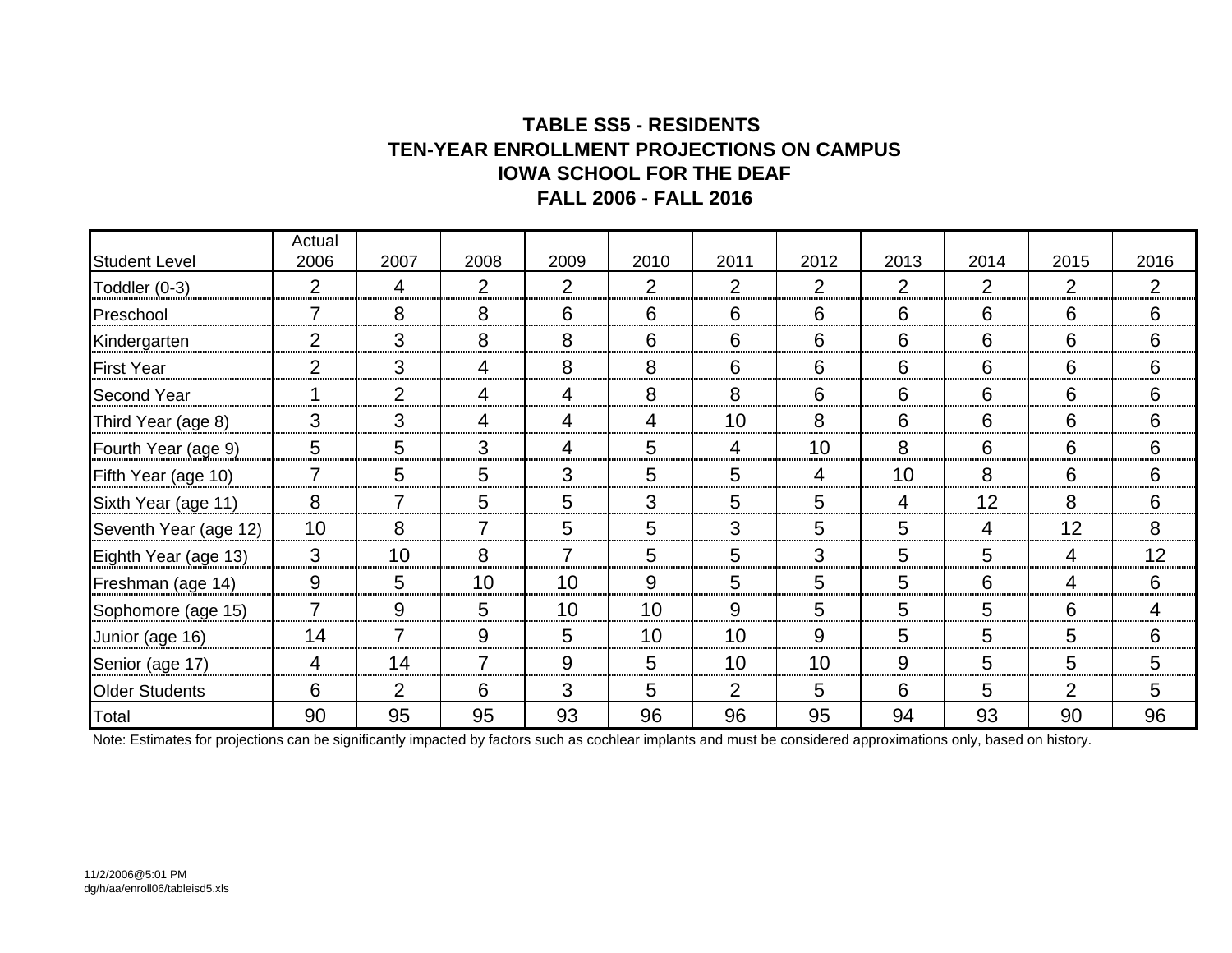## **TABLE SS5 - RESIDENTS TEN-YEAR ENROLLMENT PROJECTIONS ON CAMPUS\*\* PRICE LAB SCHOOLFALL 2006 - FALL 2016**

|                       | Actual |      |      |      |      |      |      |      |      |      |      |
|-----------------------|--------|------|------|------|------|------|------|------|------|------|------|
| <b>Student Level</b>  | 2006   | 2007 | 2008 | 2009 | 2010 | 2011 | 2012 | 2013 | 2014 | 2015 | 2016 |
| Toddler (0-3)         |        |      |      |      |      |      |      |      |      |      |      |
| Preschool             | 21     | 20   | 20   | 20   | 20   | 20   | 20   | 20   | 20   | 20   | 20   |
| Kindergarten          | 19     | 22   | 26   | 26   | 30   | 30   | 30   | 30   | 30   | 30   | 30   |
| <b>First Year</b>     | 23     | 19   | 26   | 26   | 30   | 30   | 30   | 30   | 30   | 30   | 30   |
| <b>Second Year</b>    | 15     | 23   | 19   | 22   | 30   | 30   | 30   | 30   | 30   | 30   | 30   |
| Third Year (age 8)    | 24     | 15   | 23   | 19   | 22   | 30   | 30   | 30   | 30   | 30   | 30   |
| Fourth Year (age 9)   | 14     | 24   | 15   | 23   | 19   | 22   | 30   | 30   | 30   | 30   | 30   |
| Fifth Year (age 10)   | 22     | 14   | 24   | 15   | 23   | 19   | 22   | 30   | 30   | 30   | 30   |
| Sixth Year (age 11)   | 19     | 22   | 14   | 24   | 15   | 23   | 19   | 22   | 30   | 30   | 30   |
| Seventh Year (age 12) | 30     | 29   | 32   | 24   | 34   | 35   | 33   | 29   | 32   | 30   | 30   |
| Eighth Year (age 13)  | 43     | 30   | 19   | 22   | 14   | 24   | 15   | 23   | 19   | 22   | 30   |
| Freshman (age 14)     | 31     | 48   | 40   | 29   | 32   | 24   | 34   | 25   | 33   | 29   | 32   |
| Sophomore (age 15)    | 33     | 31   | 43   | 30   | 19   | 22   | 14   | 24   | 15   | 23   | 19   |
| Junior (age 16)       | 40     | 33   | 31   | 43   | 30   | 19   | 22   | 14   | 24   | 15   | 23   |
| Senior (age 17)       | 35     | 40   | 33   | 31   | 43   | 30   | 19   | 22   | 14   | 24   | 15   |
| <b>Older Students</b> |        |      |      |      |      |      |      |      |      |      |      |
| Total                 | 369    | 370  | 365  | 354  | 361  | 358  | 348  | 359  | 367  | 373  | 379  |

\*\*The projections assume no program change; this assumption is currently under discussion.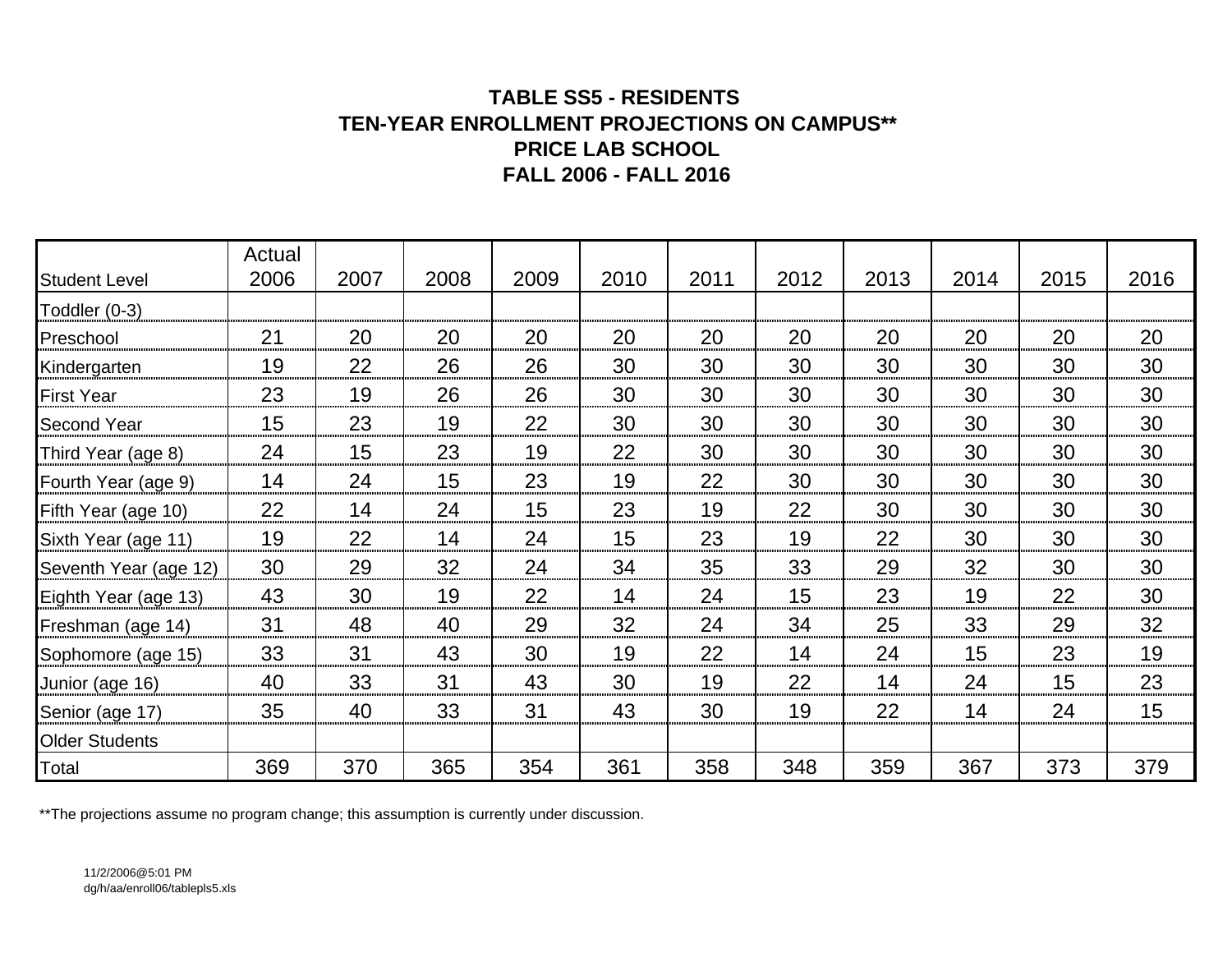### **TABLE SS5 - NONRESIDENTSTEN-YEAR ENROLLMENT PROJECTIONS ON CAMPUSIOWA SCHOOL FOR THE DEAFFALL 2006 - FALL 2016**

|                       | Actual         |                |                |      |      |                |                |      |      |      |      |
|-----------------------|----------------|----------------|----------------|------|------|----------------|----------------|------|------|------|------|
| <b>Student Level</b>  | 2006           | 2007           | 2008           | 2009 | 2010 | 2011           | 2012           | 2013 | 2014 | 2015 | 2016 |
| 0-3 (Toddler)         |                |                |                |      |      |                |                |      |      |      |      |
| Preschool             |                |                |                |      |      |                |                |      |      |      |      |
| Kindergarten          | 1              |                |                |      |      |                |                |      |      |      |      |
| <b>First Year</b>     |                |                |                |      |      |                |                |      |      |      |      |
| Second Year           |                |                | 1              |      |      |                |                |      |      |      |      |
| <b>Third Year</b>     |                |                |                | 1    |      |                |                |      |      |      |      |
| Fourth Year           |                |                |                |      | 1    |                |                |      |      |      |      |
| <b>Fifth Year</b>     | 4              |                |                | 1    | 1    |                | 1              |      | 1    |      | 1    |
| <b>Sixth Year</b>     |                | 4              |                | 1    | 1    |                | 1              |      | 1    |      | 1    |
| Seventh Year          |                |                | 4              | 1    | 1    |                | 1              |      | 1    |      | 1    |
| <b>Eighth Year</b>    | 3              |                |                | 4    | 1    |                | 1              |      | 1    |      | 1    |
| Freshman              |                | 3              | 1              | 1    | 4    |                | 1              |      | 1    |      | 1    |
| Sophomore             | $\overline{2}$ |                | 3              | 1    | 1    | $\overline{4}$ | 1              |      | 1    |      | 1    |
| Junior                |                | $\overline{2}$ |                | 3    | 1    | 1              | $\overline{4}$ |      | 1    |      | 1    |
| Senior                | $\overline{2}$ |                | $\overline{2}$ |      | 3    | 1              | 1              | 4    | 1    |      | 1    |
| <b>Older Students</b> | 1              |                |                |      |      |                |                |      |      |      |      |
| Total                 | 13             | 12             | 13             | 13   | 14   | 11             | 11             | 11   | 8    | 8    | 8    |

Note: Estimates for projections can be significantly impacted by factors such as cochlear implants, and must be considered approximations only, based on history.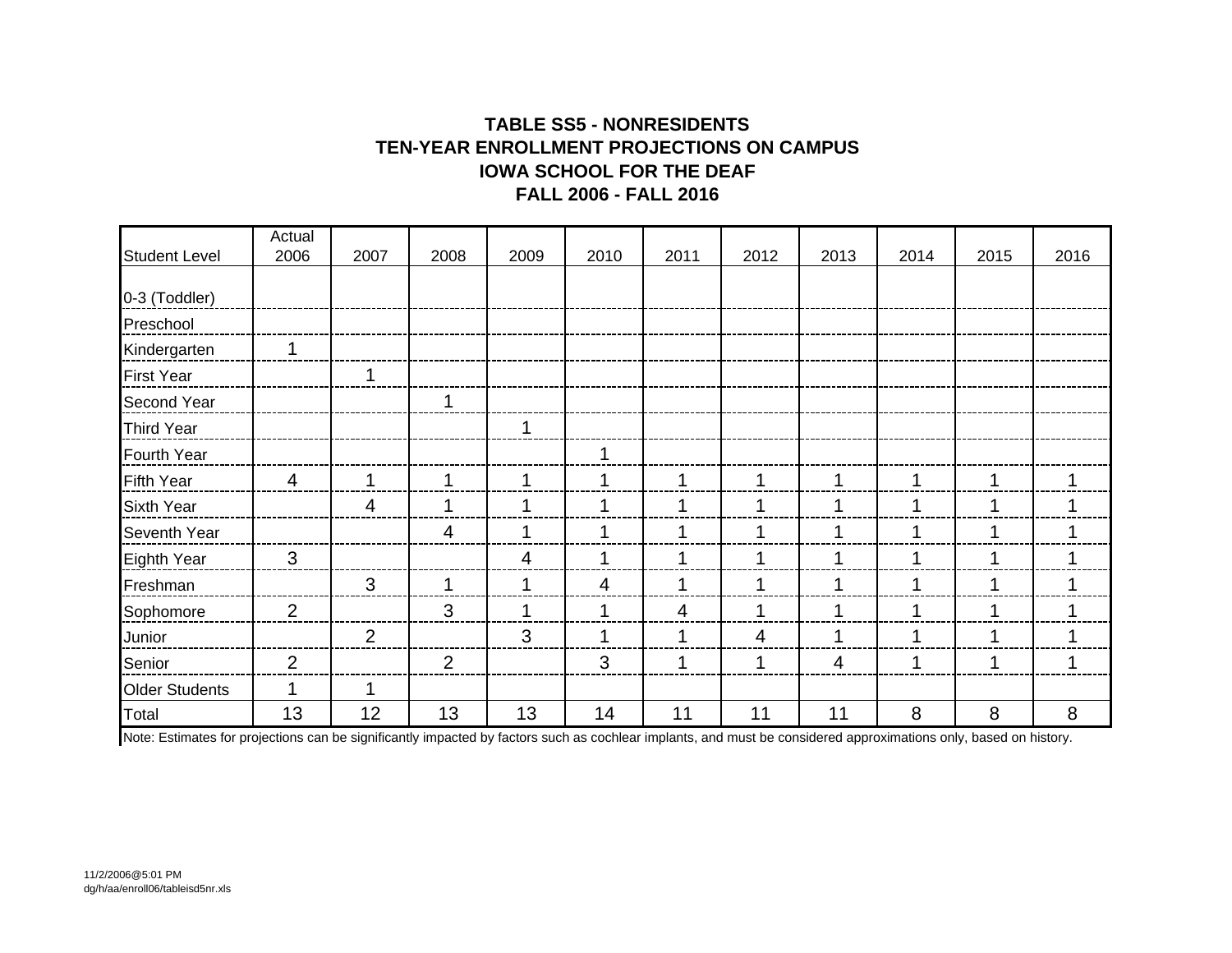### **TABLE SS6 - RESIDENTS REGENT SPECIAL SCHOOLS AND PRICE LAB SCHOOLTEN-YEAR PROJECTIONS FOR OFF-CAMPUS PROGRAMS\*FALL 2006 - FALL 2016**

|                       | Actual |      |      |      |      |      |      |      |      |      |      |
|-----------------------|--------|------|------|------|------|------|------|------|------|------|------|
| <b>Student Level</b>  | 2006   | 2007 | 2008 | 2009 | 2010 | 2011 | 2012 | 2013 | 2014 | 2015 | 2016 |
| $0 - 3$               | 5      | 5    | 5    | 5    | 5    | 5    | 5    | 5    | 5    | 5    | 5    |
| Preschool             | 83     | 86   | 86   | 86   | 86   | 86   | 86   | 86   | 86   | 86   | 86   |
| Kindergarten          | 29     | 30   | 33   | 33   | 33   | 33   | 33   | 33   | 33   | 33   | 33   |
| <b>First Year</b>     | 34     | 28   | 29   | 32   | 32   | 32   | 32   | 32   | 32   | 32   | 32   |
| <b>Second Year</b>    | 28     | 31   | 25   | 26   | 29   | 29   | 29   | 29   | 29   | 29   | 29   |
| <b>Third Year</b>     | 26     | 26   | 29   | 23   | 24   | 27   | 27   | 27   | 27   | 27   | 27   |
| <b>Fourth Year</b>    | 30     | 28   | 28   | 31   | 25   | 26   | 29   | 29   | 29   | 29   | 29   |
| <b>Fifth Year</b>     | 25     | 26   | 24   | 24   | 27   | 21   | 22   | 25   | 25   | 25   | 25   |
| <b>Sixth Year</b>     | 20     | 21   | 22   | 20   | 20   | 23   | 17   | 18   | 21   | 21   | 21   |
| <b>Seventh Year</b>   | 28     | 27   | 27   | 28   | 26   | 26   | 29   | 23   | 24   | 27   | 27   |
| <b>Eighth Year</b>    | 28     | 30   | 28   | 28   | 29   | 27   | 27   | 30   | 24   | 25   | 28   |
| Freshman              | 27     | 24   | 25   | 23   | 23   | 24   | 22   | 22   | 25   | 19   | 20   |
| Sophomore             | 27     | 31   | 28   | 29   | 27   | 27   | 28   | 26   | 26   | 29   | 23   |
| Junior                | 27     | 25   | 29   | 26   | 27   | 25   | 25   | 26   | 24   | 24   | 27   |
| Senior                | 23     | 29   | 27   | 31   | 28   | 29   | 27   | 27   | 28   | 26   | 26   |
| <b>Older Students</b> | 19     | 19   | 19   | 19   | 19   | 19   | 19   | 19   | 19   | 19   | 19   |
| Total                 | 459    | 461  | 459  | 459  | 455  | 454  | 452  | 452  | 452  | 451  | 452  |

\* Type of services include:

1. Direct instructional services to students.

2. Direct instructional services to parents.

3. Consultation services to mainstream classroom teachers.

4. Interpreter/tutor services to students.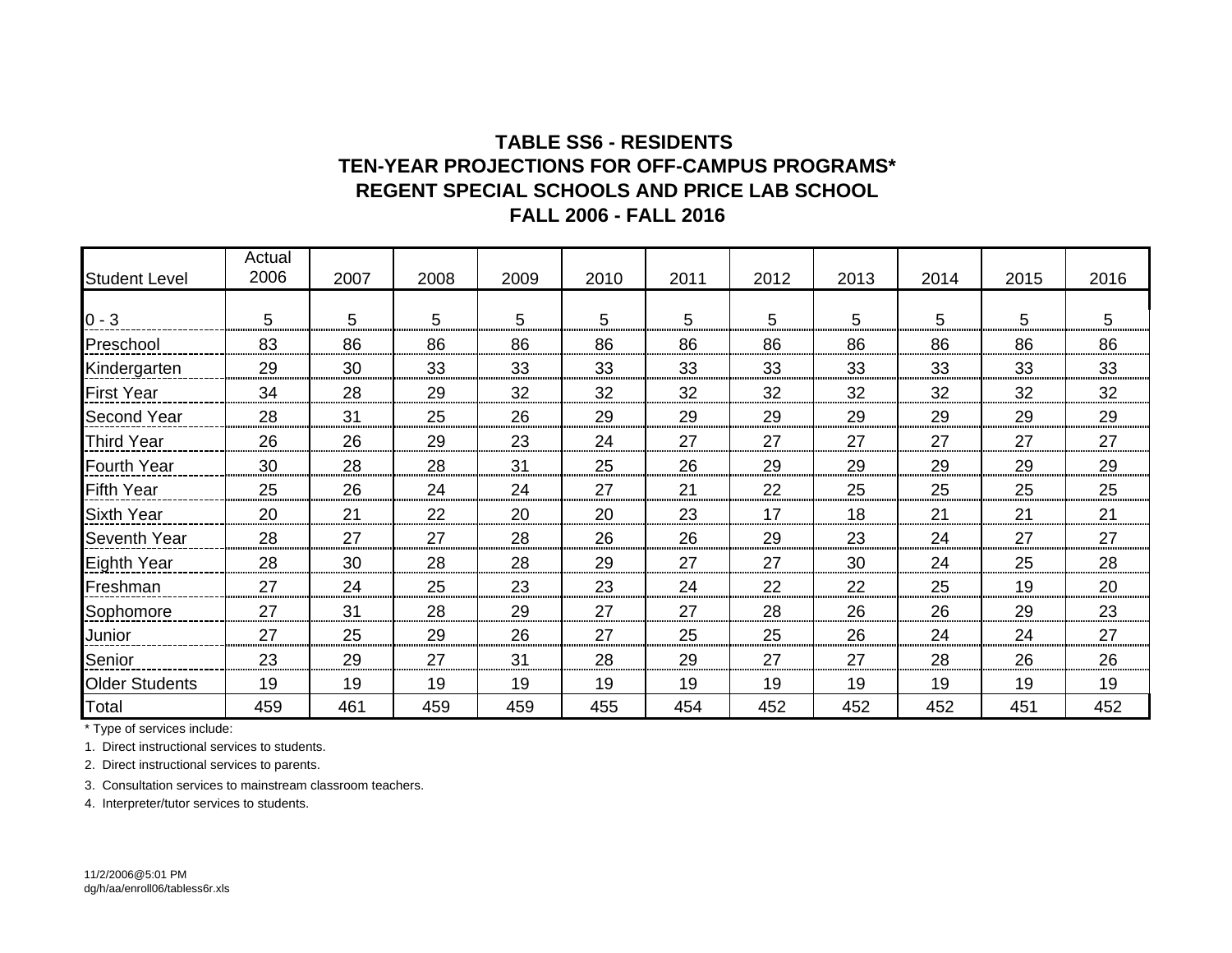## **TABLE SS6 - RESIDENTS TEN-YEAR PROJECTIONS FOR OFF-CAMPUS PROGRAMS\* IOWA BRAILLE AND SIGHT SAVING SCHOOLFALL 2006 - FALL 2016**

|                       | Actual |      |      |      |      |      |      |      |      |      |      |
|-----------------------|--------|------|------|------|------|------|------|------|------|------|------|
| <b>Student Level</b>  | 2006   | 2007 | 2008 | 2009 | 2010 | 2011 | 2012 | 2013 | 2014 | 2015 | 2016 |
| $0 - 3$               |        |      |      |      |      |      |      |      |      |      |      |
| Preschool             | 81     | 81   | 81   | 81   | 81   | 81   | 81   | 81   | 81   | 81   | 81   |
| Kindergarten          | 28     | 28   | 28   | 28   | 28   | 28   | 28   | 28   | 28   | 28   | 28   |
| <b>First Year</b>     | 27     | 27   | 27   | 27   | 27   | 27   | 27   | 27   | 27   | 27   | 27   |
| <b>Second Year</b>    | 24     | 24   | 24   | 24   | 24   | 24   | 24   | 24   | 24   | 24   | 24   |
| <b>Third Year</b>     | 22     | 22   | 22   | 22   | 22   | 22   | 22   | 22   | 22   | 22   | 22   |
| <b>Fourth Year</b>    | 24     | 24   | 24   | 24   | 24   | 24   | 24   | 24   | 24   | 24   | 24   |
| <b>Fifth Year</b>     | 20     | 20   | 20   | 20   | 20   | 20   | 20   | 20   | 20   | 20   | 20   |
| <b>Sixth Year</b>     | 16     | 16   | 16   | 16   | 16   | 16   | 16   | 16   | 16   | 16   | 16   |
| <b>Seventh Year</b>   | 22     | 22   | 22   | 22   | 22   | 22   | 22   | 22   | 22   | 22   | 22   |
| <b>Eighth Year</b>    | 23     | 23   | 23   | 23   | 23   | 23   | 23   | 23   | 23   | 23   | 23   |
| Freshman              | 18     | 18   | 18   | 18   | 18   | 18   | 18   | 18   | 18   | 18   | 18   |
| Sophomore             | 22     | 22   | 22   | 22   | 22   | 22   | 22   | 22   | 22   | 22   | 22   |
| Junior                | 20     | 20   | 20   | 20   | 20   | 20   | 20   | 20   | 20   | 20   | 20   |
| Senior                | 22     | 22   | 22   | 22   | 22   | 22   | 22   | 22   | 22   | 22   | 22   |
| <b>Older Students</b> | 19     | 19   | 19   | 19   | 19   | 19   | 19   | 19   | 19   | 19   | 19   |
| Total                 | 388    | 388  | 388  | 388  | 388  | 388  | 388  | 388  | 388  | 388  | 388  |

\* Type of services include:

1. Direct instructional services to students.

2. Direct instructional services to parents.

3. Consultation services to mainstream classroom teachers.

4. Interpreter/tutor services to students.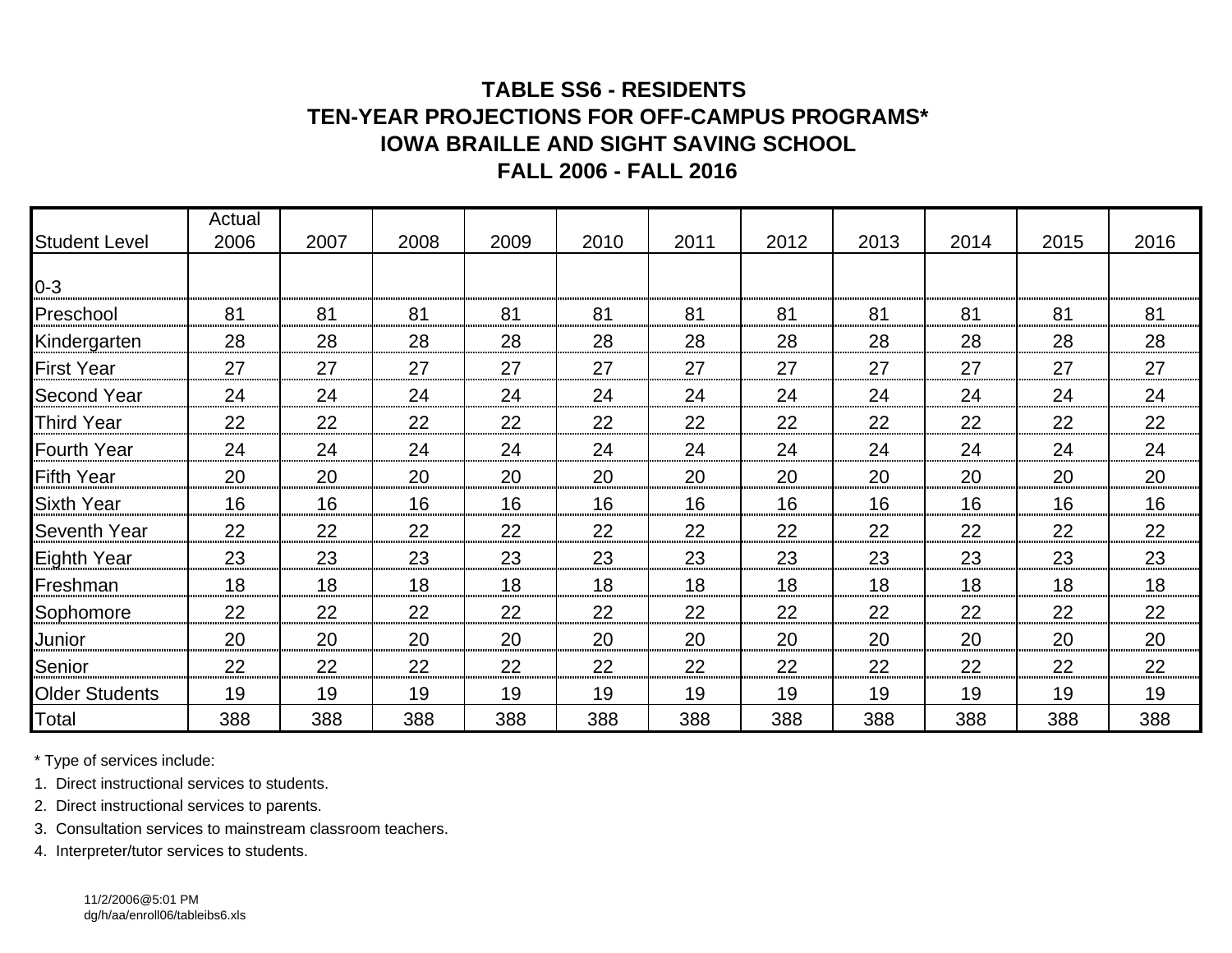# **TABLE SS6 - RESIDENTS TEN-YEAR PROJECTIONS FOR OFF-CAMPUS PROGRAMS\* IOWA SCHOOL FOR THE DEAFFALL 2006 - FALL 2016**

|                       | Actual         |                |                |      |                |                 |                |                |                |                |      |
|-----------------------|----------------|----------------|----------------|------|----------------|-----------------|----------------|----------------|----------------|----------------|------|
| <b>Student Level</b>  | 2006           | 2007           | 2008           | 2009 | 2010           | 2011            | 2012           | 2013           | 2014           | 2015           | 2016 |
| $0 - 3$               | 5              | 5              | 5              | 5    | 5              | 5               | 5              | 5              | 5              | 5              | 5    |
| Preschool             | $\overline{2}$ | 5              | 5              | 5    | 5              | 5               | 5              | 5              | 5              | 5              | 5    |
| Kindergarten          |                | $\overline{2}$ | 5              | 5    | 5              | $5\phantom{.0}$ | 5              | 5              | 5              | 5              | 5    |
| <b>First Year</b>     | 7              |                | $\overline{2}$ | 5    | 5              | 5               | 5              | 5              | 5              | 5              | 5    |
| <b>Second Year</b>    | 4              |                |                | 2    | 5              | 5               | 5              | 5              | 5              | 5              | 5    |
| <b>Third Year</b>     | 4              | 4              | 7              |      | $\overline{2}$ | 5               | 5              | 5              | 5              | 5              | 5    |
| <b>Fourth Year</b>    | 6              | 4              | 4              |      |                | $\overline{2}$  | 5              | 5              | 5              | 5              | 5    |
| <b>Fifth Year</b>     | 5              | 6              | 4              | 4    | 7              | 1               | $\overline{2}$ | 5              | 5              | 5              | 5    |
| <b>Sixth Year</b>     | 4              | 5              | 6              | 4    | 4              | 7               |                | $\overline{2}$ | 5              | 5              | 5    |
| <b>Seventh Year</b>   | 6              | 5              | 5              | 6    | 4              | 4               | 7              | ◢              | $\overline{2}$ | 5              | 5    |
| <b>Eighth Year</b>    | 5              | 7              | 5              | 5    | 6              | $\overline{4}$  | 4              |                |                | $\overline{2}$ | 5    |
| Freshman              | 9              | 6              |                | 5    | 5              | 6               | 4              | 4              | 7              | 1              | 2    |
| Sophomore             | 5              | 9              | 6              |      | 5              | 5               | 6              | 4              | 4              | 7              |      |
| Junior                |                | 5              | 9              | 6    | 7              | 5               | 5              | 6              | 4              | 4              | 7    |
| Senior                |                | 7              | 5              | 9    | 6              | $\overline{7}$  | 5              | 5              | 6              | 4              | 4    |
| <b>Older Students</b> |                |                |                |      |                |                 |                |                |                |                |      |
| Total                 | 71             | 73             | 71             | 71   | 67             | 66              | 64             | 64             | 64             | 63             | 64   |

\* Type of services include:

1. Direct instructional services to students.

2. Direct instructional services to parents.

3. Consultation services to mainstream classroom teachers.

4. Interpreter/tutor services to students.

Note: Estimates beyond five years are only approximations due to unclear impact of cochlear implants, other trends on the service provision needs.

11/2/2006@5:01 PM dg/h/aa/enroll06/tableisd4.xls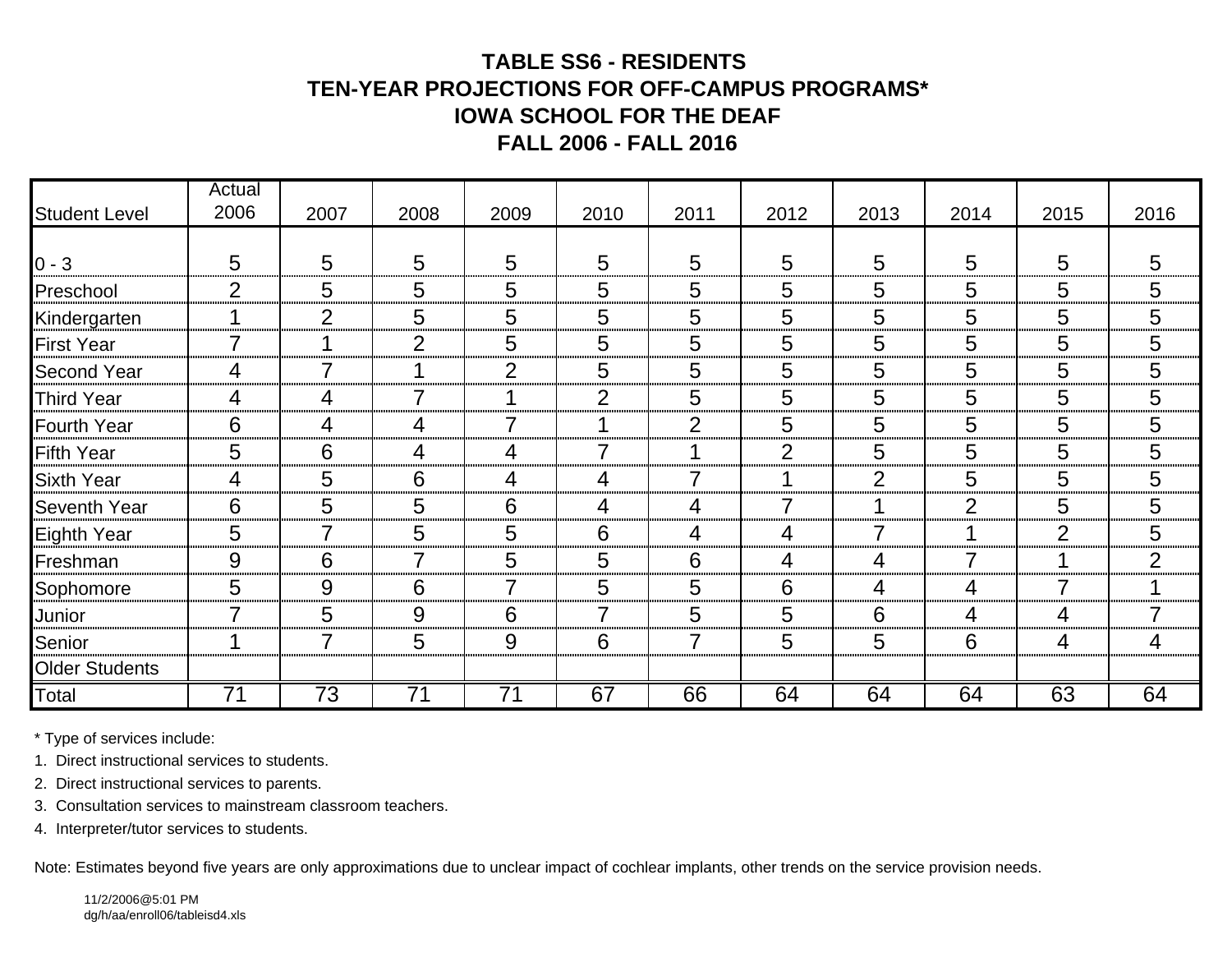# **TABLE SS7 - RESIDENTSFIVE-YEAR ENROLLMENT PROJECTIONS: 2007 - 2011 WEIGHTED HEADCOUNT IOWA BRAILLE AND SIGHT SAVING SCHOOL FALL 2006**

|                                  | Actual         | <b>FALL</b> | <b>FALL</b> | <b>FALL</b>    | <b>FALL</b>    | <b>FALL</b>    |
|----------------------------------|----------------|-------------|-------------|----------------|----------------|----------------|
|                                  | 2006           | 2007        | 2008        | 2009           | 2010           | 2011           |
|                                  |                |             |             |                |                |                |
| <b>Class 1 Enrollment</b>        |                |             |             |                |                |                |
| Weight = $1.68$ x enrollment     | $\overline{0}$ | $\Omega$    | 0           | $\overline{0}$ | $\overline{0}$ | $\overline{0}$ |
|                                  |                |             |             |                |                |                |
| <b>Class 2 Enrollment</b>        |                |             |             |                |                |                |
| Weight = $2.35$ x enrollment     | $\overline{0}$ | $\Omega$    | 0           | $\overline{0}$ | $\overline{0}$ | $\overline{0}$ |
|                                  |                |             |             |                |                |                |
| <b>Class 3 Enrollment</b>        | 29             | 30          | 30          | 30             | 30             | 30             |
| Weight = $3.74$ x enrollment     | 108.46         | 112.2       | 112.2       | 112.2          | 112.2          | 112.2          |
|                                  |                |             |             |                |                |                |
| <b>TOTAL ENROLLMENT</b>          | 29             | 30          | 30          | 30             | 30             | 30             |
| <b>TOTAL WEIGHTED ENROLLMENT</b> | 108.46         | 112.2       | 112.2       | 112.2          | 112.2          | 112.2          |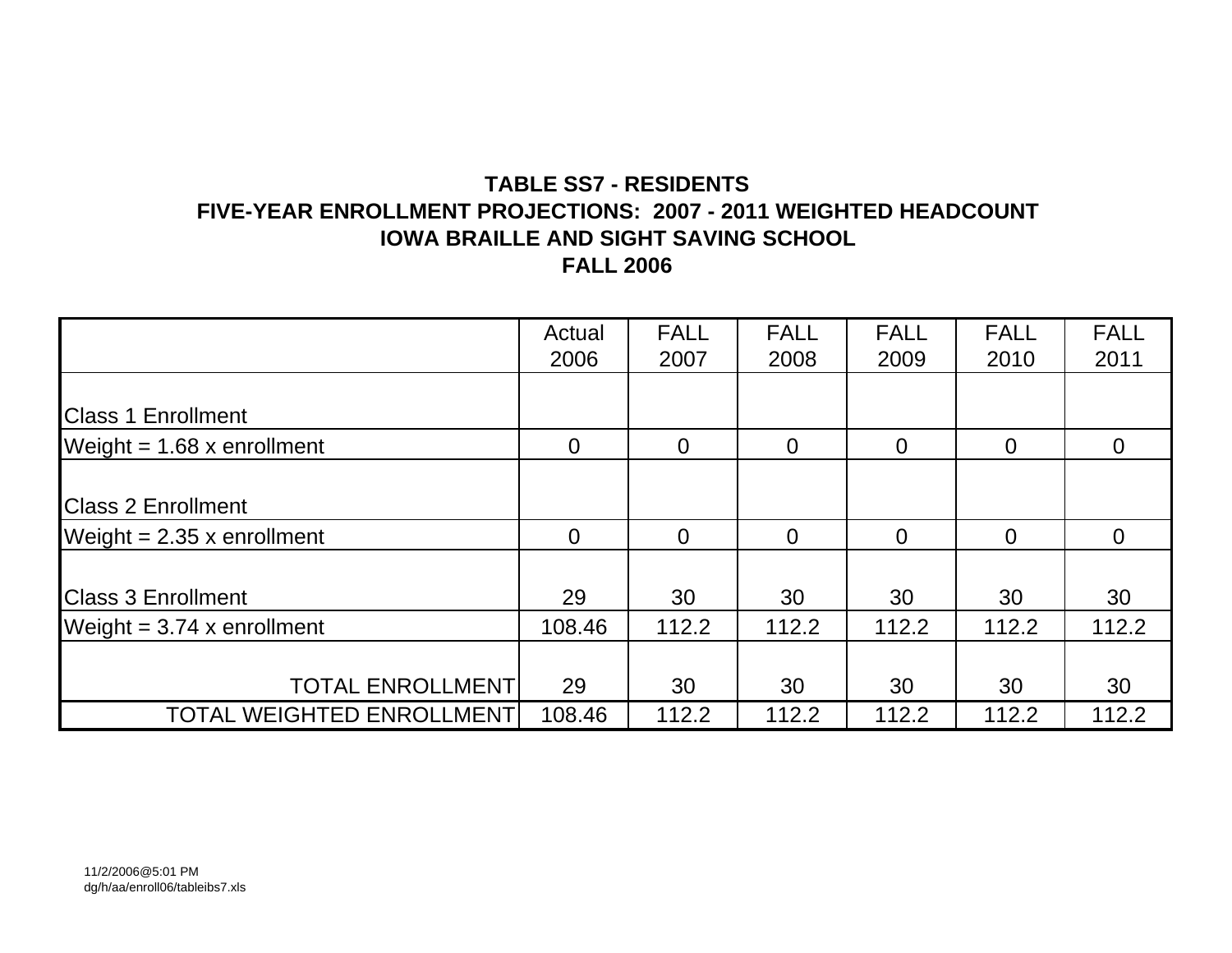## **TABLE SS7 - RESIDENTSFIVE-YEAR ENROLLMENT PROJECTIONS: 2007 - 2011 WEIGHTED HEADCOUNTIOWA SCHOOL FOR THE DEAFFALL 2006**

|                                  | Actual         | <b>FALL</b>    | <b>FALL</b> | <b>FALL</b>    | <b>FALL</b>    | <b>FALL</b> |
|----------------------------------|----------------|----------------|-------------|----------------|----------------|-------------|
|                                  | 2006           | 2007           | 2008        | 2009           | 2010           | 2011        |
| <b>Class 1 Enrollment</b>        |                |                |             |                |                |             |
| Weight = $1.68$ x enrollment     | $\overline{0}$ | $\overline{0}$ | $\Omega$    | $\overline{0}$ | $\overline{0}$ | $\Omega$    |
|                                  |                |                |             |                |                |             |
| <b>Class 2 Enrollment</b>        |                |                |             |                |                |             |
| Weight = $2.35$ x enrollment     | $\overline{0}$ | $\overline{0}$ | $\Omega$    | $\overline{0}$ | $\overline{0}$ | $\Omega$    |
|                                  |                |                |             |                |                |             |
| <b>Class 3 Enrollment</b>        | 90             | 95             | 95          | 93             | 96             | 96          |
| Weight = $3.74$ x enrollment     | 336.6          | 355.3          | 355.3       | 347.82         | 359.04         | 359.04      |
|                                  |                |                |             |                |                |             |
| <b>TOTAL ENROLLMENT</b>          | 90             | 95             | 95          | 93             | 96             | 96          |
| <b>TOTAL WEIGHTED ENROLLMENT</b> | 336.6          | 355.3          | 355.3       | 347.82         | 359.04         | 359.04      |

Notes: This table will vary based on enrollment on December 1, 2006, which is the day of the special education count.

Special School placement, by definition, implies a weighting factor that is not reflected in the general Iowa weighting system.

Special School special education services are significantly more intensive than regular school special education services.

The hearing preschol student who is reverse mainstreamed to ISD is not included in the total count here.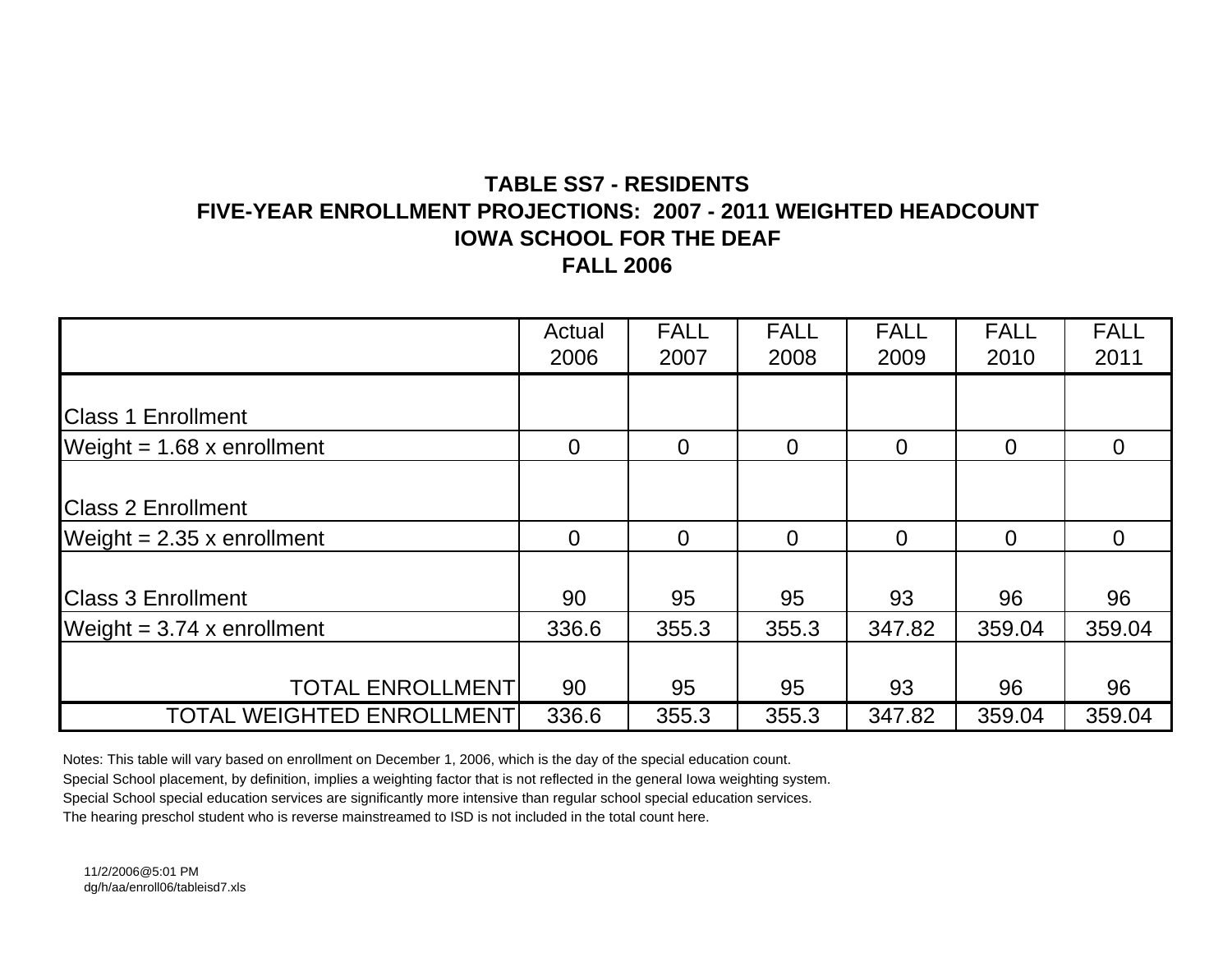# **TABLE SS7 - RESIDENTSFIVE-YEAR ENROLLMENT PROJECTIONS: 2007 - 2011 WEIGHTED HEADCOUNT PRICE LAB SCHOOL FALL 2006**

|                                  | Actual         | <b>FALL</b>    | <b>FALL</b> | <b>FALL</b>    | <b>FALL</b>    | <b>FALL</b> |
|----------------------------------|----------------|----------------|-------------|----------------|----------------|-------------|
|                                  | 2006           | 2007           | 2008        | 2009           | 2010           | 2011        |
|                                  |                |                |             |                |                |             |
| <b>Class 1 Enrollment</b>        | 24             | 25             | 25          | 25             |                |             |
| Weight = $1.68$ x enrollment     | 40.32          | 42.00          | 42.00       | 42.00          | $\overline{0}$ | $\Omega$    |
|                                  |                |                |             |                |                |             |
| <b>Class 2 Enrollment</b>        |                |                |             |                |                |             |
| Weight = $2.35$ x enrollment     | $\overline{0}$ | $\Omega$       | 0           | $\Omega$       | $\Omega$       | $\Omega$    |
|                                  |                |                |             |                |                |             |
| <b>Class 3 Enrollment</b>        |                |                |             |                |                |             |
| Weight = $3.74$ x enrollment     | $\overline{0}$ | $\overline{0}$ | $\Omega$    | $\overline{0}$ | $\Omega$       | $\Omega$    |
|                                  |                |                |             |                |                |             |
| <b>TOTAL ENROLLMENT</b>          | 24             | 25             | 25          | 25             | $\Omega$       | 0           |
| <b>TOTAL WEIGHTED ENROLLMENT</b> | 40.32          | 42.00          | 42.00       | 42.00          | $\Omega$       | 0           |

Note 1: This table will vary based on enrollment on December 1, 2006, which is the day of the special education count.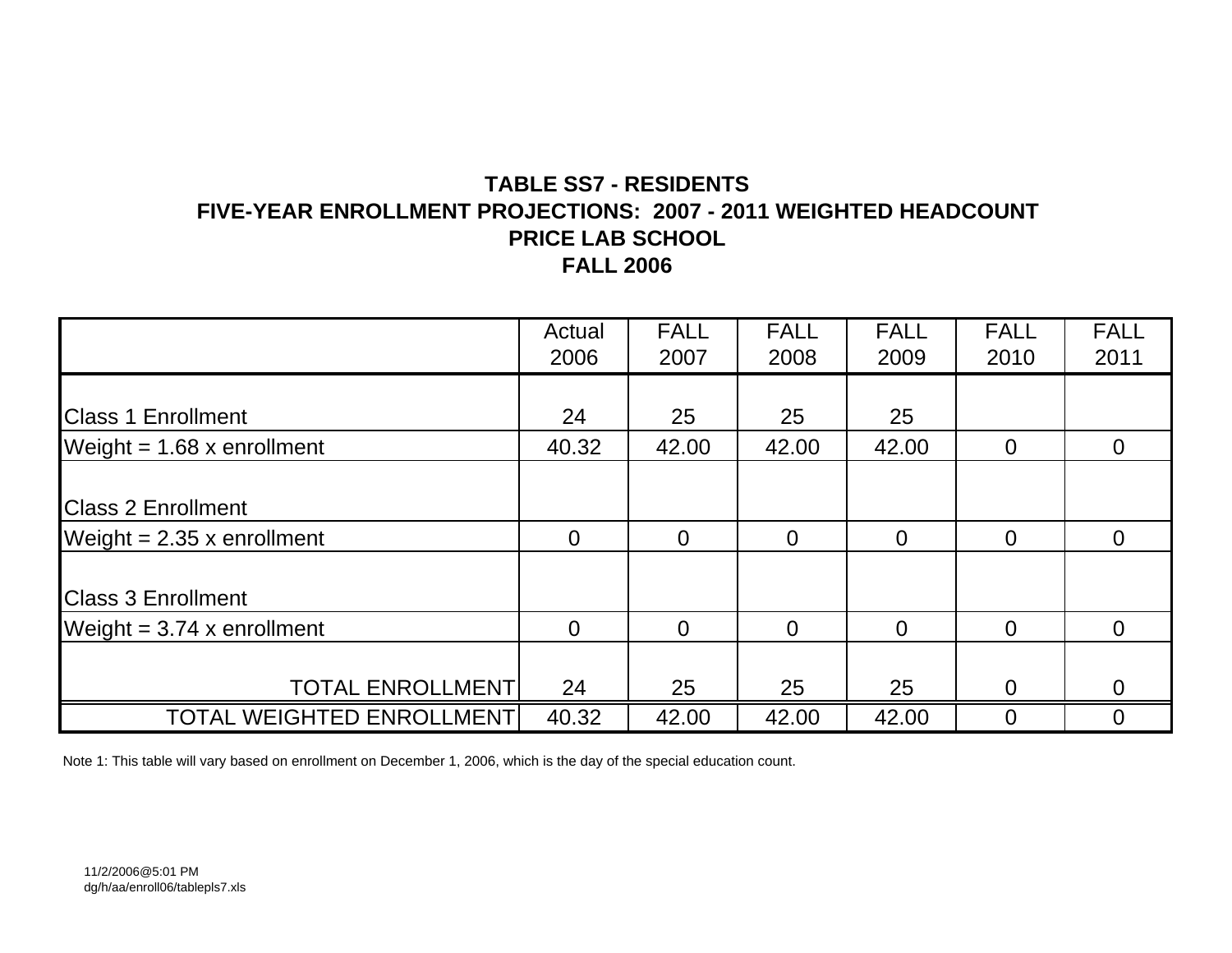# **TABLE SS7 - NONRESIDENTS FIVE-YEAR ENROLLMENT PROJECTIONS: 2007 - 2011 WEIGHTED HEADCOUNTIOWA SCHOOL FOR THE DEAFFALL 2006**

|                                  | Actual         | <b>FALL</b>     | <b>FALL</b>    | <b>FALL</b>    | <b>FALL</b>    | <b>FALL</b>    |
|----------------------------------|----------------|-----------------|----------------|----------------|----------------|----------------|
|                                  | 2006           | 2007            | 2008           | 2009           | 2010           | 2011           |
|                                  |                |                 |                |                |                |                |
| <b>Class 1 Enrollment</b>        |                |                 |                |                |                |                |
| Weight = $1.68$ x enrollment     | $\overline{0}$ | $\overline{0}$  | $\overline{0}$ | $\overline{0}$ | $\overline{0}$ | $\Omega$       |
|                                  |                |                 |                |                |                |                |
| <b>Class 2 Enrollment</b>        |                |                 |                |                |                |                |
| Weight = $2.35$ x enrollment     | 0              | $\Omega$        | $\overline{0}$ | $\overline{0}$ | $\overline{0}$ | $\overline{0}$ |
|                                  |                |                 |                |                |                |                |
| <b>Class 3 Enrollment</b>        | 13             | 12 <sup>2</sup> | 13             | 13             | 14             | 11             |
| Weight = $3.74$ x enrollment     | 48.62          | 44.88           | 48.62          | 48.62          | 52.36          | 41.14          |
|                                  |                |                 |                |                |                |                |
| <b>TOTAL ENROLLMENT</b>          | 13             | 12 <sup>2</sup> | 13             | 13             | 14             | 11             |
| <b>TOTAL WEIGHTED ENROLLMENT</b> | 48.62          | 44.88           | 48.62          | 48.62          | 52.36          | 41.14          |

Notes: This table will vary based on enrollment on December 1, 2006, which is the day of the special education count.

Special School placement, by definition, implies a weighting factor that is not reflected in the general Iowa weighting system.

Special School special education services are significantly more intensive than regular school special education services.

Nebraska tuition students are not weighted in the Iowa formula when mainstreaming occurs because their program funding source is different; however, for the Fall Enrollment Report purposes, they are included here.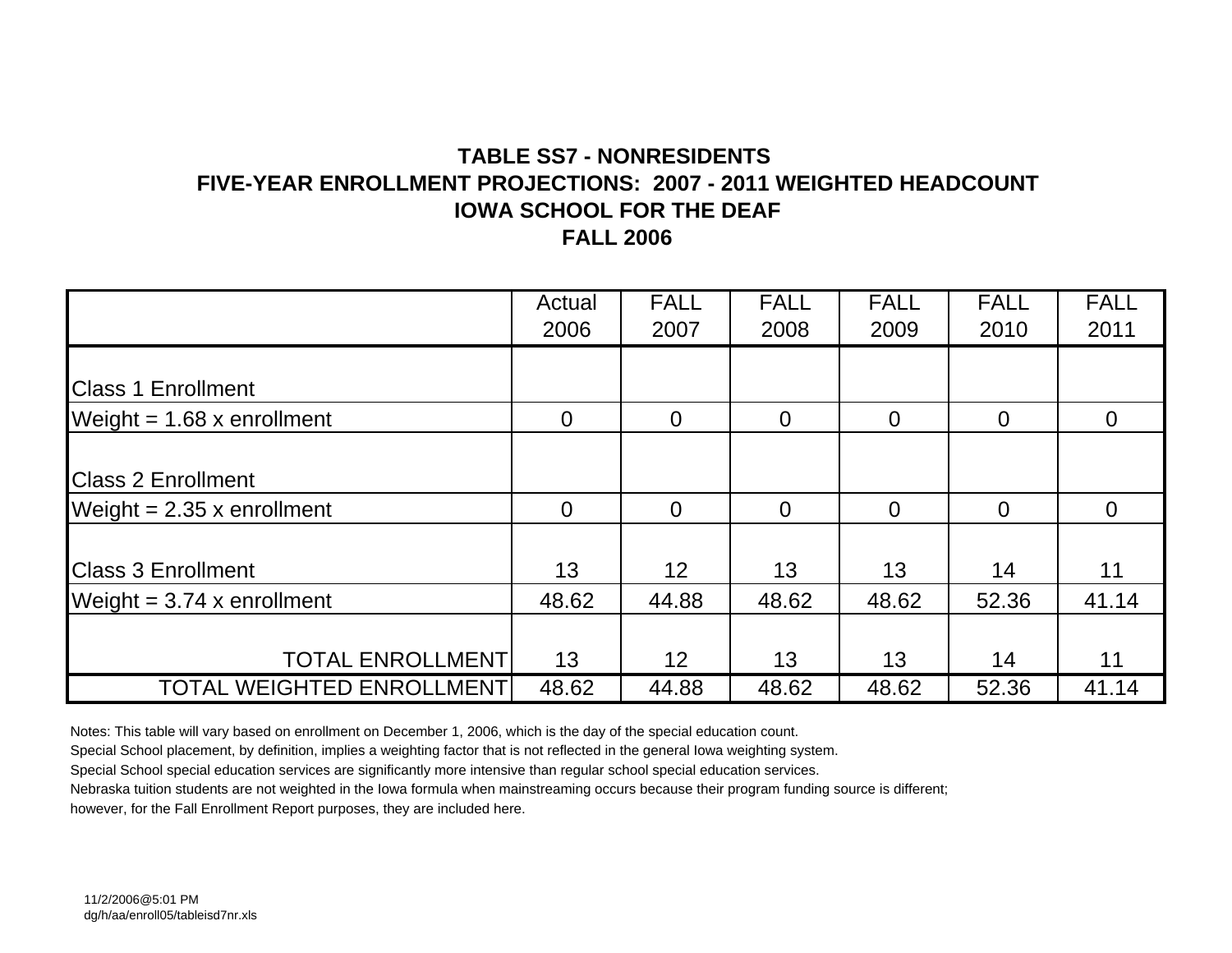# **TABLE SS8 - RESIDENTS SEVERITY RATINGS AT REGENT SPECIAL SCHOOLS IOWA BRAILLE AND SIGHT SAVING SCHOOL FALL 2006**

|                                       |                 | Percentage<br>Enrollment of<br>Categories (of |
|---------------------------------------|-----------------|-----------------------------------------------|
|                                       | Number of       | <b>Special Education</b>                      |
| Categories                            | <b>Students</b> | Students)                                     |
| Hearing<br>Α.                         | 7               | 24%                                           |
| B.<br>Communications                  | 20              | 69%                                           |
| C.<br>Intelligence                    | 16              | 55%                                           |
| Achievement<br>ID.                    | 23              | 79%                                           |
| <b>Test Results</b>                   |                 |                                               |
| Classroom                             |                 |                                               |
| IE.<br><b>Motor Skills</b>            | 24              | 83%                                           |
| Gross                                 |                 |                                               |
| Fine                                  |                 |                                               |
| F. Chronically Disruptive Behavior or |                 |                                               |
| <b>Emotional Behavioral Problems</b>  | 21              | 72%                                           |
| G. Vision                             | 29              | 100%                                          |
| H.<br>Medical                         | $\overline{4}$  | 14%                                           |
| I. Mobility                           | 29              | 100%                                          |
| <b>TOTALS</b>                         | 173             |                                               |
| <b>Number of Students</b>             | 29              |                                               |
| <b>Severity Ratings</b>               | 61.1            |                                               |
| <b>Average Severity Rating</b>        | 2.11            |                                               |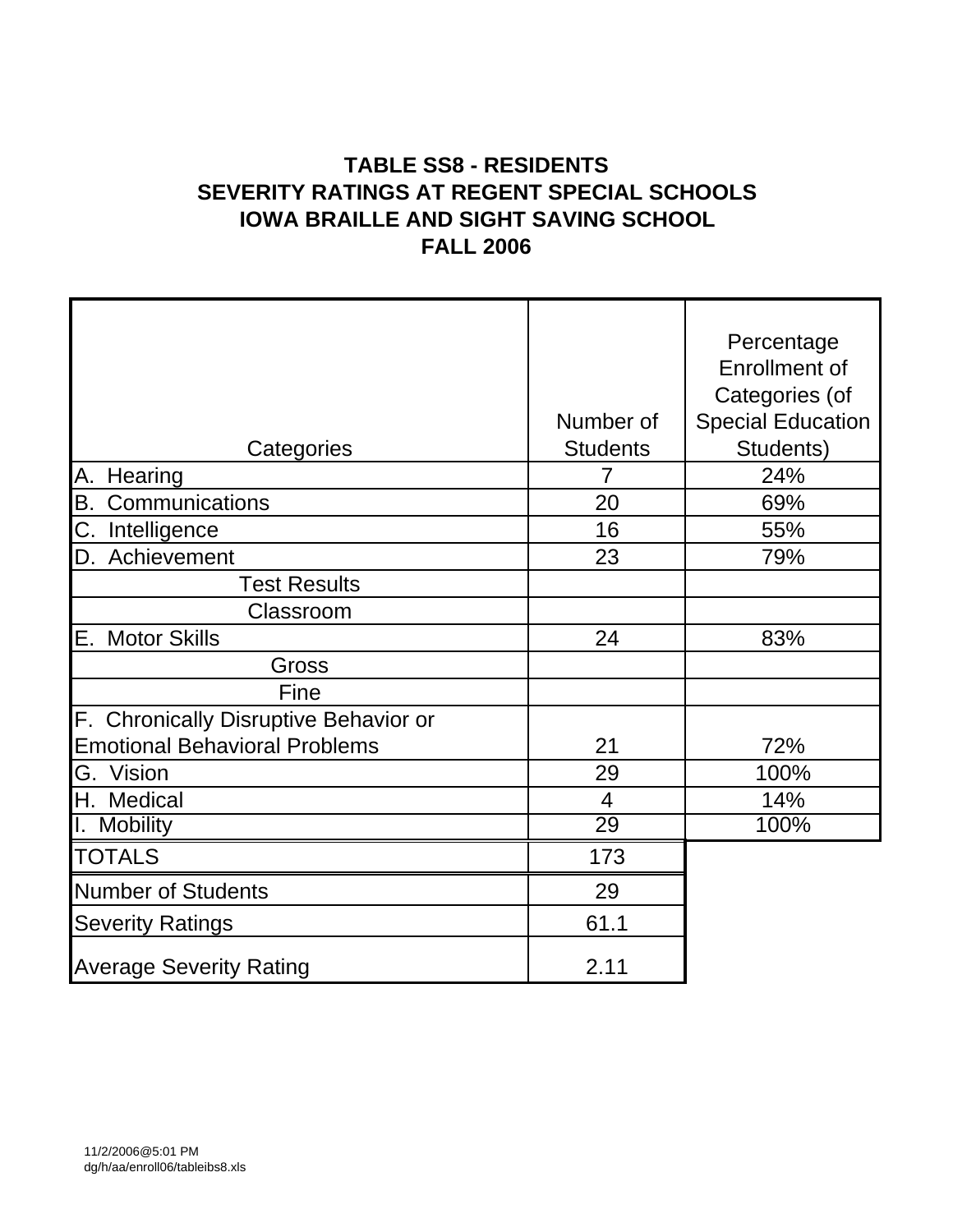# **TABLE SS8 - RESIDENTS SEVERITY RATINGS AT REGENT SPECIAL SCHOOLS IOWA SCHOOL FOR THE DEAF FALL 2006**

| Categories                                                                    | Number of<br><b>Students</b> | Percentage<br><b>Enrollment of</b><br>Categories (of<br><b>Special Education</b><br>Students) |
|-------------------------------------------------------------------------------|------------------------------|-----------------------------------------------------------------------------------------------|
| A.<br>Hearing                                                                 | 90                           | 100%                                                                                          |
| B.<br>Communications                                                          |                              |                                                                                               |
| C.<br>Intelligence                                                            |                              |                                                                                               |
| Achievement<br>D.                                                             |                              |                                                                                               |
| <b>Test Results</b>                                                           |                              |                                                                                               |
| Classroom                                                                     |                              |                                                                                               |
| <b>Motor Skills</b><br>E.                                                     |                              |                                                                                               |
| Gross                                                                         |                              |                                                                                               |
| Fine                                                                          |                              |                                                                                               |
| F. Chronically Disruptive Behavior or<br><b>Emotional Behavioral Problems</b> |                              |                                                                                               |
| Vision<br>G.                                                                  |                              |                                                                                               |
| H. Medical                                                                    |                              |                                                                                               |
| Ι.<br><b>Mobility</b>                                                         |                              |                                                                                               |
| <b>TOTALS</b>                                                                 | 90                           |                                                                                               |
| <b>Number of Students</b>                                                     | 91                           |                                                                                               |
| <b>Severity Ratings</b>                                                       | 3.74                         |                                                                                               |
| <b>Average Severity Rating</b>                                                | 3.74                         |                                                                                               |

Note: One hearing preschool student who is reverse mainstreamed at ISD is not included in this total.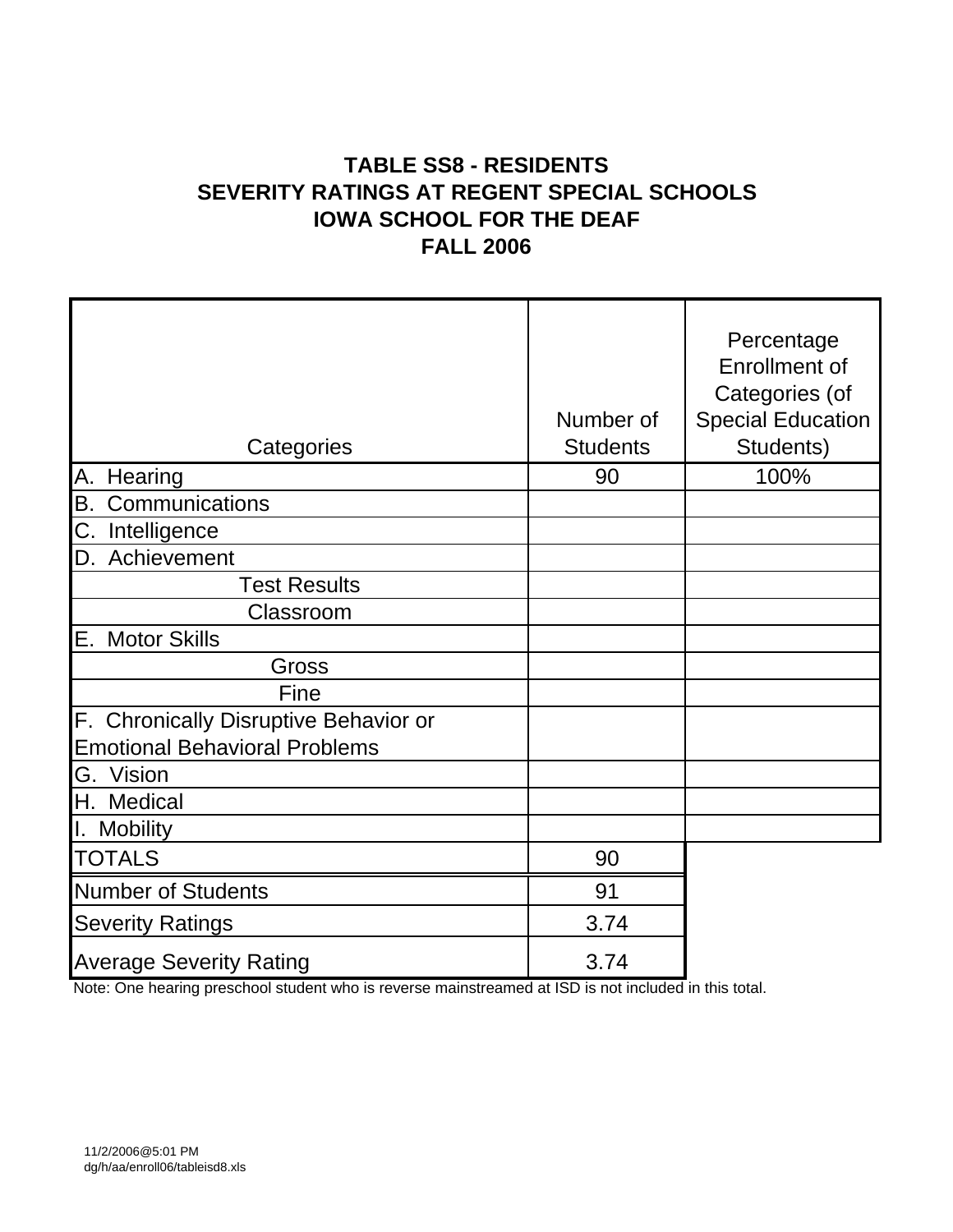# **TABLE SS8 - RESIDENTS SEVERITY RATINGS AT REGENT SPECIAL SCHOOLS PRICE LAB SCHOOL FALL 2006**

| Categories                            | Number of<br><b>Students</b> | Percentage<br><b>Enrollment of</b><br>Categories (of<br><b>Special Education</b><br>Students) |
|---------------------------------------|------------------------------|-----------------------------------------------------------------------------------------------|
| A.<br>Hearing                         |                              |                                                                                               |
| B.<br>Communications                  | 1                            | .2%                                                                                           |
| C.<br>Intelligence                    |                              |                                                                                               |
| Achievement<br>D.                     |                              |                                                                                               |
| <b>Test Results</b>                   |                              |                                                                                               |
| Classroom                             | 21                           | 5.8%                                                                                          |
| E.<br><b>Motor Skills</b>             |                              |                                                                                               |
| Gross                                 |                              |                                                                                               |
| Fine                                  |                              |                                                                                               |
| F. Chronically Disruptive Behavior or |                              |                                                                                               |
| <b>Emotional Behavioral Problems</b>  | $\overline{2}$               | .5%                                                                                           |
| G.<br>Vision                          |                              |                                                                                               |
| H. Medical                            |                              |                                                                                               |
| Ι.<br><b>Mobility</b>                 |                              |                                                                                               |
| <b>TOTALS</b>                         | 24                           |                                                                                               |
| <b>Number of Students</b>             | 24                           |                                                                                               |
| <b>Severity Ratings</b>               | 1.68                         |                                                                                               |
| <b>Average Severity Rating</b>        | 1.68                         |                                                                                               |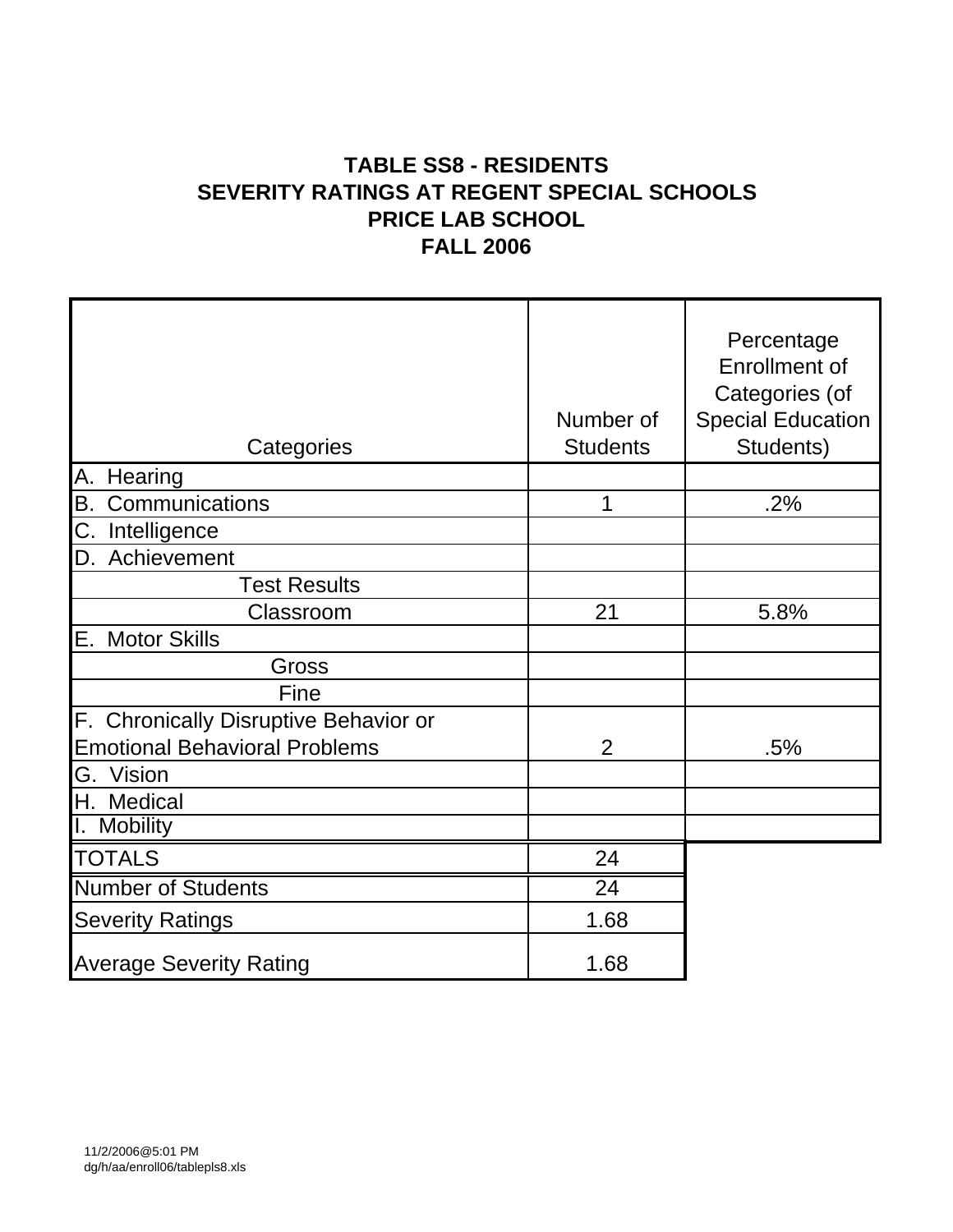# **TABLE SS8 - NONRESIDENTS SEVERITY RATINGS AT REGENT SPECIAL SCHOOLS IOWA SCHOOL FOR THE DEAF FALL 2006**

| Categories                                                                    | Number of<br><b>Students</b> | Percentage<br><b>Enrollment of</b><br>Categories (of<br><b>Special Education</b><br>Students) |
|-------------------------------------------------------------------------------|------------------------------|-----------------------------------------------------------------------------------------------|
| Hearing<br>Α.                                                                 | 13                           | 100%                                                                                          |
| <b>B.</b><br>Communications                                                   |                              |                                                                                               |
| C.<br>Intelligence                                                            |                              |                                                                                               |
| Achievement<br>D.                                                             |                              |                                                                                               |
| <b>Test Results</b>                                                           |                              |                                                                                               |
| Classroom                                                                     |                              |                                                                                               |
| Ε.<br><b>Motor Skills</b>                                                     |                              |                                                                                               |
| Gross                                                                         |                              |                                                                                               |
| Fine                                                                          |                              |                                                                                               |
| F. Chronically Disruptive Behavior or<br><b>Emotional Behavioral Problems</b> |                              |                                                                                               |
| G. Vision                                                                     |                              |                                                                                               |
| Η.<br><b>Medical</b>                                                          |                              |                                                                                               |
| <b>Mobility</b>                                                               |                              |                                                                                               |
| <b>TOTALS</b>                                                                 | 13                           |                                                                                               |
| <b>Number of Students</b>                                                     | 13                           |                                                                                               |
| <b>Severity Ratings</b>                                                       | 3.74                         |                                                                                               |
| <b>Average Severity Rating</b>                                                | 3.74                         |                                                                                               |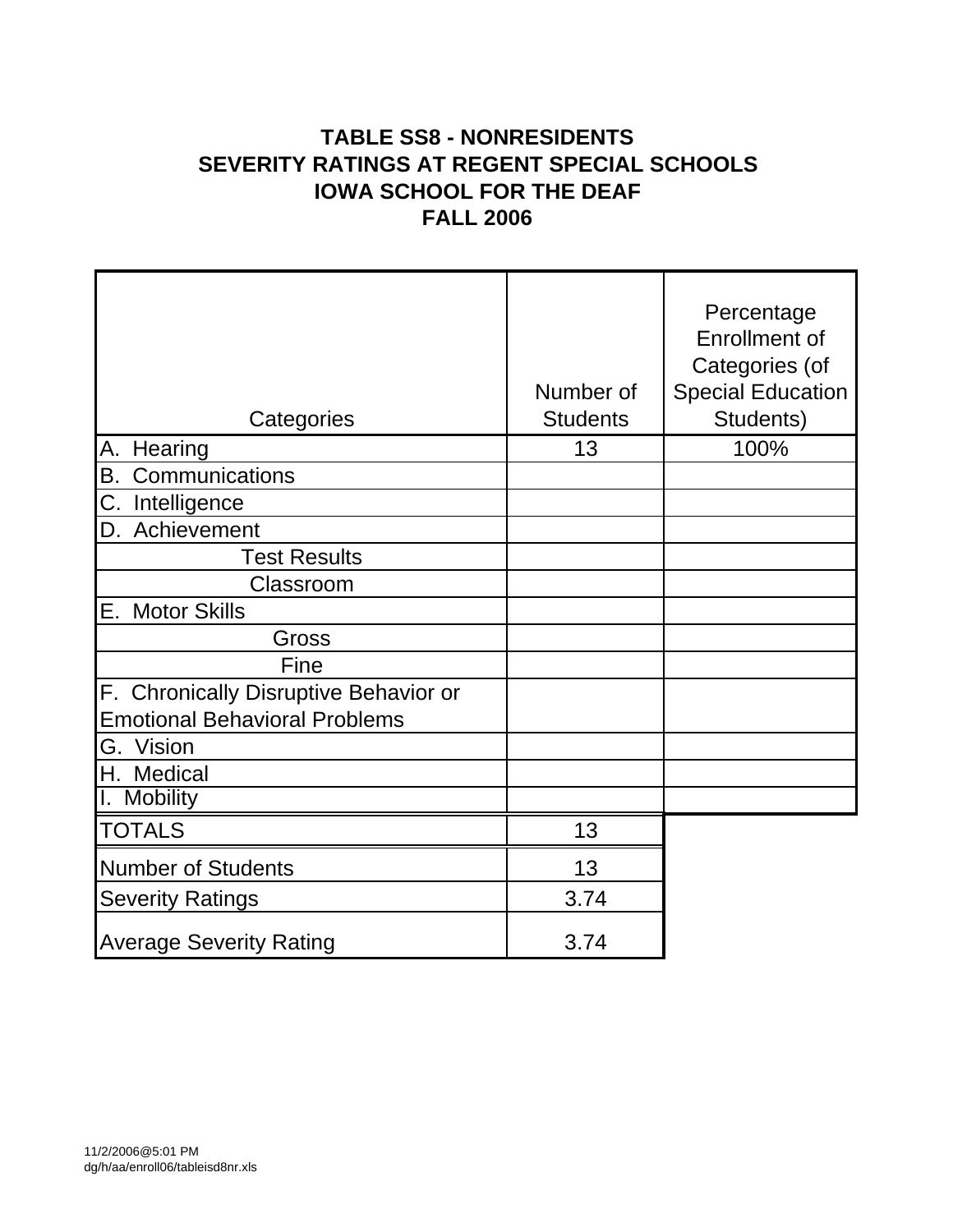#### **TABLE SS9 - RESIDENTSHEADCOUNT ENROLLMENT BY PHYSICAL IMPAIRMENT CATEGORIES IOWA BRAILLE AND SIGHT SAVING SCHOOLFALL 1994 - FALL 2006**

|                                                | 1994     | 1995           | 1996           | 1997 | 1998 | 1999 | 2000     | 2001           | 2002           | 2003     | 2004        | 2005        | 2006           |
|------------------------------------------------|----------|----------------|----------------|------|------|------|----------|----------------|----------------|----------|-------------|-------------|----------------|
| PERMANENTLY MOBILITY IMPAIRED<br>STUDENTS (1)  |          |                |                |      |      |      |          |                |                |          |             |             |                |
| <b>Assistive Device</b>                        |          |                |                |      |      |      |          |                |                |          |             |             |                |
| 1. Wheelchair                                  | 11       | 10             | 12             | 10   | 9    | 9    | 7        | 8              | 9              | 10       | 8           | 5           | $\overline{4}$ |
| 2. Other Assistive Devices                     | 42       | $\overline{2}$ | $\overline{2}$ | 2    | 1    |      | $\Omega$ | $\Omega$       | $\Omega$       | $\Omega$ | $\mathbf 0$ | $\mathbf 0$ | 0              |
| 3. No assistive Device                         | $\Omega$ | 42             | 41             | 33   | 28   | 26   | 26       | 26             | 30             | 21       | 25          | 29          | 25             |
| Total                                          | 53       | 54             | 55             | 45   | 38   | 36   | 33       | 34             | 39             | 31       | 33          | 34          | 29             |
| VISUALLY IMPAIRED STUDENTS (2)                 |          |                |                |      |      |      |          |                |                |          |             |             |                |
| Condition                                      |          |                |                |      |      |      |          |                |                |          |             |             |                |
| 1. Totally blind                               | 26       | 27             | 22             | 22   | 20   | 17   | 15       | 19             | 17             | 10       | 12          | 13          | 9              |
| 2. Not totally blind, but visually impaired    | 27       | 27             | 23             | 23   | 18   | 19   | 18       | 19             | 22             | 21       | 21          | 21          | 20             |
| <b>Total</b>                                   | 53       | 54             | 45             | 45   | 38   | 36   | 33       | 38             | 39             | 31       | 33          | 34          | 29             |
| ACOUSTICALLY IMPAIRED STUDENTS (3)             |          |                |                |      |      |      |          |                |                |          |             |             |                |
|                                                |          |                |                |      |      |      |          |                |                |          |             |             |                |
| Condition                                      |          |                |                |      |      |      |          |                |                |          |             |             |                |
| 1. Totally deaf                                | $\Omega$ | 3              | $\Omega$       |      | -1   | 2    | 3        | $\overline{2}$ | $\overline{2}$ | $\Omega$ | $\Omega$    | $\Omega$    | $\mathbf 0$    |
| 2. Not totally deaf, but acoustically impaired | 8        | 14             | 18             | 12   | 8    | 9    | 8        | 12             | 10             | 15       | 13          | 8           | $\overline{7}$ |
| Total                                          | 8        | 17             | 18             | 13   | 9    | 11   | 11       | 14             | 12             | 15       | 13          | 8           | $\overline{7}$ |

(1) This includes three types of students - those confined to wheelchairs; those using other assistive devices such as crutches and braces; and those not using assistive devices, but whose movement from place to place is significantly impeded. Temporary mobility impairments (for example, sprained ankle) should not be considered in determining mobility impaired enrollments.

(2) This includes all persons who, even with corrective lenses, have vision which is sufficiently poor to require assistance (such as use of readers or enlargers) to function as students.

(3) This includes all persons who are totally deaf or who, even with corrective devices, are sufficiently hard of hearing to require assistance in order to function in educational programs.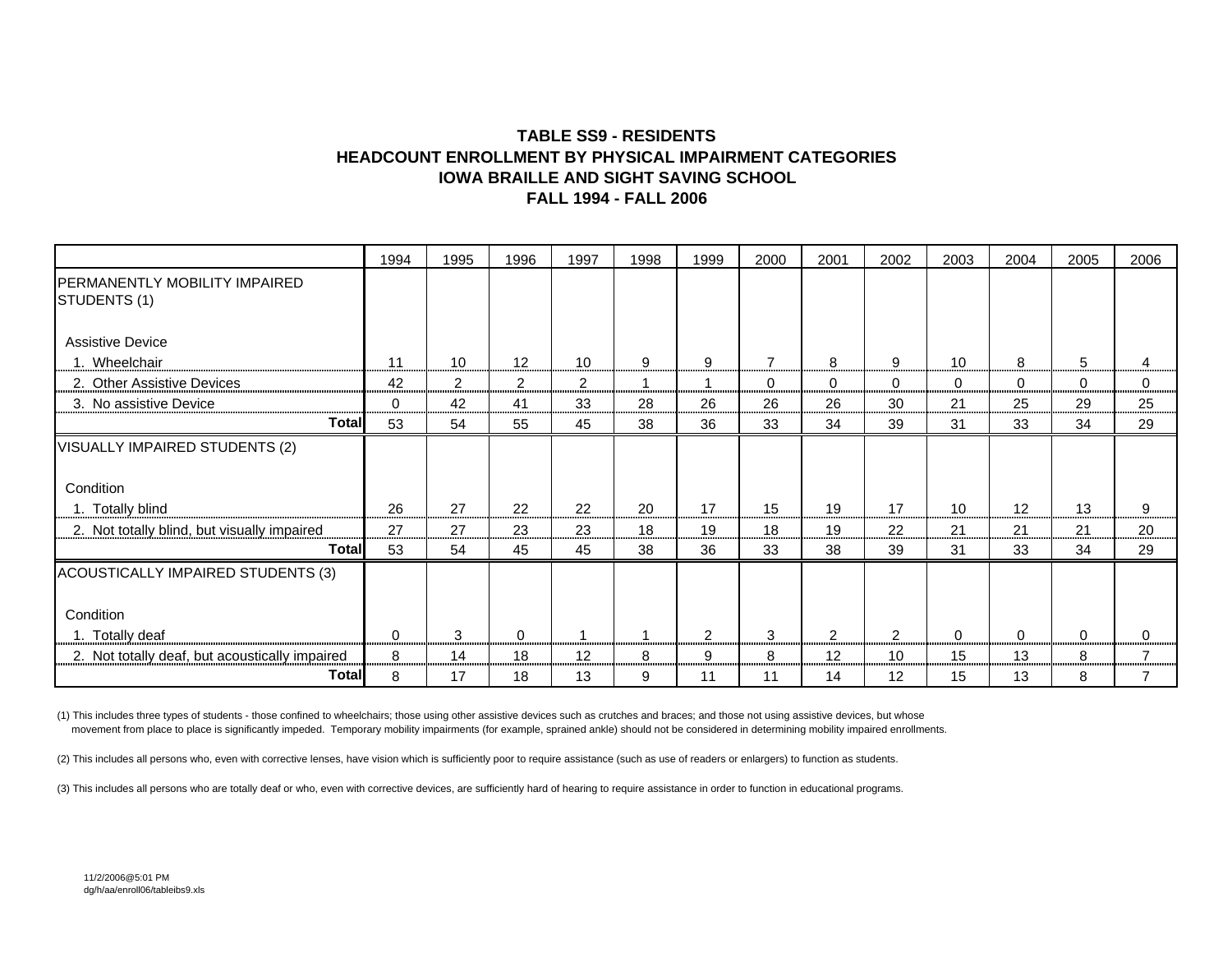#### **TABLE SS9 - RESIDENTSHEADCOUNT ENROLLMENT BY PHYSICAL IMPAIRMENT CATEGORIESIOWA SCHOOL FOR THE DEAFFALL 1994 - FALL 2006**

|                                                    | 1994 | 1995           | 1996           | 1997        | 1998           | 1999        | 2000           | 2001           | 2002           | 2003 | 2004           | 2005        | 2006        |
|----------------------------------------------------|------|----------------|----------------|-------------|----------------|-------------|----------------|----------------|----------------|------|----------------|-------------|-------------|
| PERMANENTLY MOBILITY IMPAIRED STUDENTS<br>(1)      |      |                |                |             |                |             |                |                |                |      |                |             |             |
| <b>Assistive Device</b>                            |      |                |                |             |                |             |                |                |                |      |                |             |             |
| 1. Wheelchair                                      | 1    | ٠              |                |             |                |             |                |                |                |      |                |             |             |
| 2. Other Assistive Devices                         | 2    | $\overline{2}$ |                |             | $\overline{2}$ |             |                |                |                |      |                |             |             |
| 3. No assistive Device                             |      |                |                |             |                |             |                |                |                |      |                |             |             |
| Total                                              | 3    | 3              | 2              | $\mathbf 0$ | 2              | $\mathbf 0$ | $\overline{0}$ | $\mathbf 0$    | $\overline{0}$ | 0    | $\overline{0}$ | $\mathbf 0$ | $\mathbf 0$ |
| <b>VISUALLY IMPAIRED STUDENTS (2)</b>              |      |                |                |             |                |             |                |                |                |      |                |             |             |
| Condition                                          |      |                |                |             |                |             |                |                |                |      |                |             |             |
| 1. Totally blind                                   |      |                |                |             |                |             | $\overline{2}$ | $\overline{2}$ |                |      |                |             |             |
| 2. Not totally blind, but visually impaired        | 5    | $\overline{2}$ | $\overline{2}$ |             | 3              |             | $\overline{2}$ | $\overline{2}$ | 2              |      |                |             |             |
| <b>Total</b>                                       | 5    | $\overline{2}$ | 2              |             | 3              | $\mathbf 0$ | 4              | 4              | $\overline{2}$ | 0    |                |             | $\mathbf 0$ |
| ACOUSTICALLY IMPAIRED STUDENTS (3)                 |      |                |                |             |                |             |                |                |                |      |                |             |             |
| Condition                                          |      |                |                |             |                |             |                |                |                |      |                |             |             |
| 1. Totally deaf                                    | 73   | 74             | 61             | 34          | 119            | 129         | 121            |                | 111            | 88   | 37             | 45          | 55          |
| 2. Not totally deaf, but acoustically impaired (4) | 40   | 48             | 140            | 154         | 102            | 109         | 104            | 115            | 96             | 99   | 137            | 94          | 81          |
| <b>Total</b>                                       | 113  | 122            | 201            | 188         | 221            | 238         | 225            | 115            | 207            | 187  | 174            | 139         | 136         |

(1) This includes three types of students - those confined to wheelchairs; those using other assistive devices such as crutches and braces; and those not using assistive devices, but whose movement from place to place is significantly impeded. Temporary mobility impairments (for example, sprained ankle) should not be considered in determining mobility impaired enrollments.

(2) This includes all persons who, even with corrective lenses, have vision which is sufficiently poor to require assistance (such as use of readers or enlargers) to function as students.

(3) This includes all persons who are totally deaf or who, even with corrective devices, are sufficiently hard of hearing to require assistance in order to function in educational programs.

(4) Includes itinerant caseloads served by ISD teachers.

NOTE: ALL ISD students are deaf or hard-of hearing as a primary disability. The disabilities listed above are in addition to hearing impairment. Some students will therefore be counted twice.

11/2/2006@5:01 PMdg/h/aa/enroll06/tableisd9.xls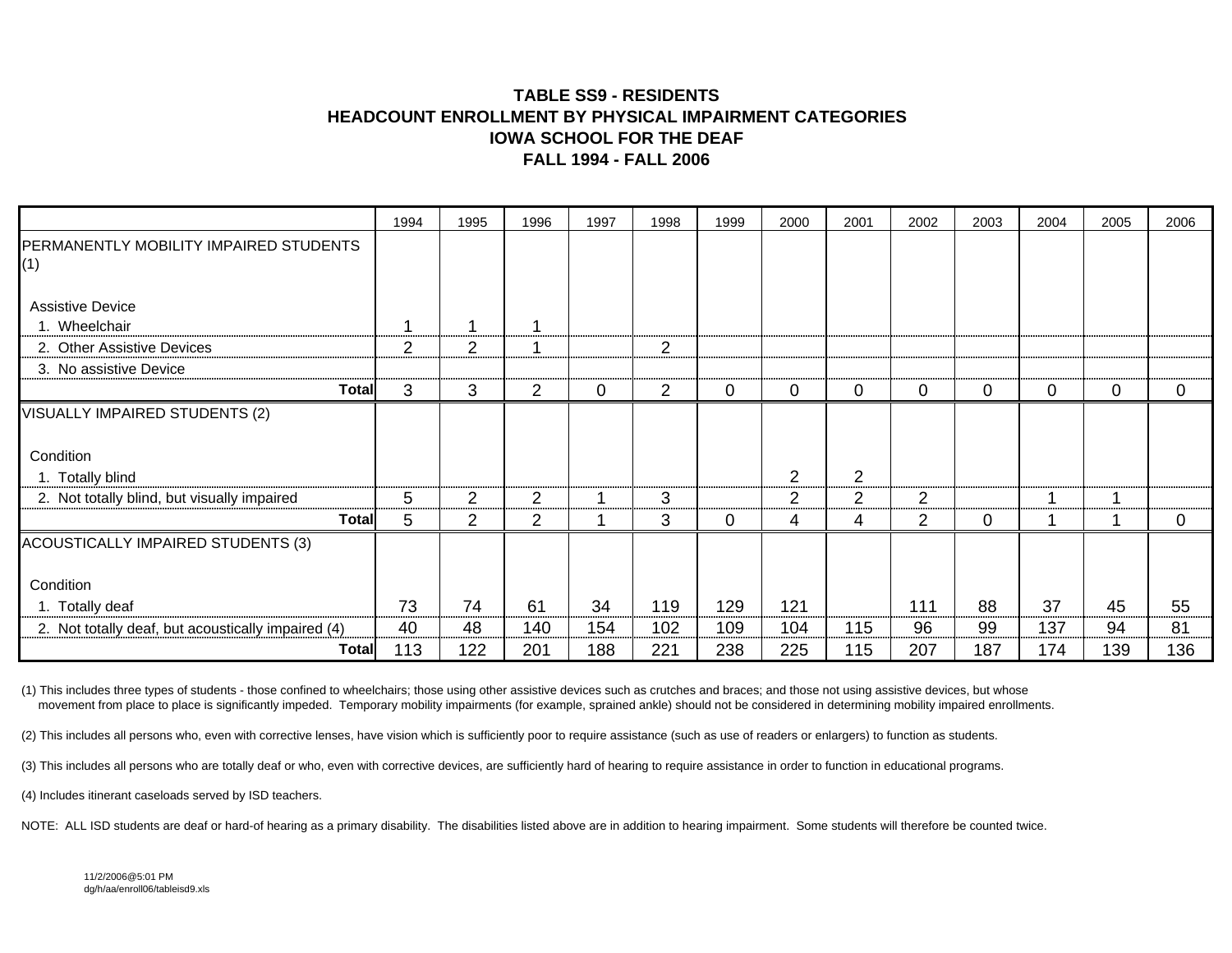### **TABLE SS9 - RESIDENTSHEADCOUNT ENROLLMENT BY PHYSICAL IMPAIRMENT CATEGORIESPRICE LAB SCHOOLFALL 1994 - FALL 2006**

|                                                | 1994           | 1995           | 1996           | 1997           | 1998           | 1999 | 2000 | 2001           | 2002 | 2003           | 2004        | 2005           | 2006           |
|------------------------------------------------|----------------|----------------|----------------|----------------|----------------|------|------|----------------|------|----------------|-------------|----------------|----------------|
| PERMANENTLY MOBILITY IMPAIRED<br>STUDENTS (1)  |                |                |                |                |                |      |      |                |      |                |             |                |                |
| <b>Assistive Device</b><br>1. Wheelchair       |                |                |                |                |                |      |      |                |      |                |             |                |                |
| 2. Other Assistive Devices                     |                |                |                |                |                |      |      | $\mathbf 0$    | 0    | $\overline{0}$ | 0           | 0              | $\mathbf 0$    |
| 3. No assistive Device                         |                |                |                |                |                |      |      |                |      |                |             |                |                |
| <b>Total</b>                                   | $\overline{0}$ | $\mathbf 0$    | 0              | 0              |                |      |      | 0              | 0    | $\mathbf 0$    | 0           | 0              | $\mathbf 0$    |
| VISUALLY IMPAIRED STUDENTS (2)                 |                |                |                |                |                |      |      |                |      |                |             |                |                |
| Condition<br>1. Totally blind                  |                |                |                |                |                |      |      |                |      |                |             |                |                |
| 2. Not totally blind, but visually impaired    |                |                |                |                |                | 1    |      | $\Omega$       | 0    | $\overline{0}$ | $\Omega$    | $\overline{0}$ | $\overline{0}$ |
| <b>Total</b>                                   | $\overline{0}$ | $\overline{0}$ | $\overline{0}$ | $\overline{0}$ | $\overline{0}$ | 4    |      | $\overline{0}$ | 0    | $\overline{0}$ | 0           | $\mathbf 0$    | $\mathbf 0$    |
| ACOUSTICALLY IMPAIRED STUDENTS (3)             |                |                |                |                |                |      |      |                |      |                |             |                |                |
| Condition                                      |                |                |                |                |                |      |      |                |      |                |             |                |                |
| 1. Totally deaf                                |                |                |                |                |                | 4    |      | $\overline{0}$ | 0    | $\overline{0}$ | $\mathbf 0$ | $\overline{0}$ | $\overline{0}$ |
| 2. Not totally deaf, but acoustically impaired |                |                |                |                |                |      |      |                |      |                |             |                |                |
| <b>Total</b>                                   | $\mathbf 0$    | $\overline{0}$ | 0              | 0              |                |      |      | 0              | 0    | $\overline{0}$ | 0           | $\overline{0}$ | 0              |

(1) This includes three types of students - those confined to wheelchairs; those using other assistive devices such as crutches and braces; and those not using assistive devices, but whose movement from place to place is significantly impeded. Temporary mobility impairments (for example, sprained ankle) should not be considered in determining mobility impaired enrollments.

(2) This includes all persons who, even with corrective lenses, have vision which is sufficiently poor to require assistance (such as use of readers or enlargers) to function as students.

(3) This includes all persons who are totally deaf or who, even with corrective devices, are sufficiently hard of hearing to require assistance in order to function in educational programs.